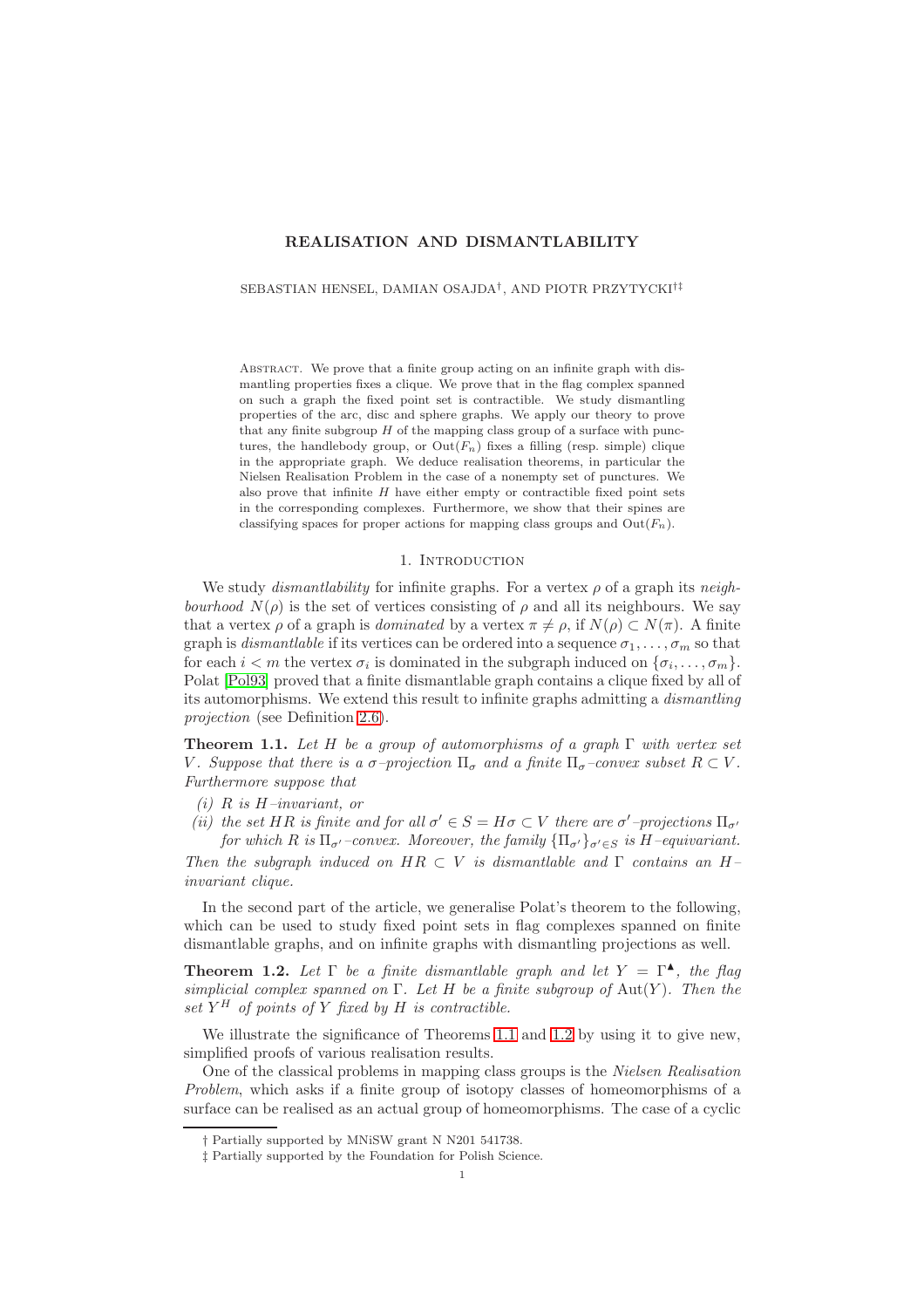group was proved by Nielsen [\[Nie43\]](#page-32-1) in 1943, but the general question was only answered affirmatively in 1980 by Steven Kerckhoff, by in fact realising the isotopy classes as isometries of a suitable hyperbolic metric.

<span id="page-1-0"></span>**Theorem 1.3** ([\[Ker80,](#page-32-2)[Ker83\]](#page-32-3))**.** *Let* X *be a connected oriented surface of finite type and negative Euler characteristic. Let* H *be a finite subgroup of the mapping class group* Map(X)*. Then* X *admits a complete hyperbolic metric such that* H *acts on* X *as a group of isometries.*

Kerckhoff's proof is analytic, based on proving convexity of length functions along "earthquake paths". Alternate but also involved proofs were later given by Wolpert [\[Wol87\]](#page-32-4) and Gabai [\[Gab92\]](#page-31-0).

In our article we will revisit the particular case where  $X$  has nonempty set of punctures. In that case Theorem [1.3](#page-1-0) was proved by Zieschang [\[Zie81\]](#page-32-5) by extending Nielsen's method for cyclic groups (see also [\[Tuk88\]](#page-32-6) for another approach). That simple example of realisation problem will allow us to demonstrate our general approach to realisation.

Realisation theorems similar to Theorem [1.3](#page-1-0) are true in other contexts as well. As one example, we can consider a handlebody  $U$  instead of a surface. Its mapping class group  $\text{Map}(U)$  is called the *handlebody group*.

<span id="page-1-1"></span>**Theorem 1.4** ([\[Zim79\]](#page-32-7)). Let U be a connected handlebody of genus  $\geq 2$ . Let H *be a finite subgroup of the handlebody group*  $\text{Map}(U)$ *. Then there is a hyperbolic* 3*–manifold* M *which is homeomorphic to the interior of* U *such that* H *acts on* M *as a group of isometries.*

Theorem [1.4](#page-1-1) may be deduced from Theorem [1.3](#page-1-0) using Marden isomorphism theorem (see [\[Zim79\]](#page-32-7)).

As a last example of realisation theorems we consider graphs. The group  $\mathrm{Out}(F_n)$ acts by homotopy equivalences on a graph with fundamental group  $F_n$ .

<span id="page-1-2"></span>**Theorem 1.5** ([\[Zim81,](#page-32-8) [Cul84,](#page-31-1) [Khr85\]](#page-32-9)). Let H be a finite subgroup of  $Out(F_n)$ . *Then there is a graph with fundamental group*  $F_n$  *on which* H *acts as a group of isometries.*

The proofs require the description of virtually free groups as graphs of finite groups.

Theorem [1.5](#page-1-2) is known to imply Theorem [1.3](#page-1-0) for punctured surfaces. Namely, a finite subgroup H of Map(X) with  $\pi_1(X) = F_n$  embeds in Out( $F_n$ ). By Theo-rem [1.5](#page-1-2) the group H acts by isometries on a graph  $\Gamma$  with  $\pi_1(\Gamma) = F_n$ . One can then show that  $\Gamma$  has an  $H$ –invariant ribbon graph structure determining the action of H on X. However, to better illustrate our approach, we will treat Theorem [1.3](#page-1-0) separately.

The purpose of this article is to develop a unified and elementary combinatorial approach to such realisation problems. We give proofs of Theorem [1.4](#page-1-1) and Theorem [1.5](#page-1-2) in full generality, and we also prove Theorem [1.3](#page-1-0) under any of the following hypotheses:

- $(A)$  The set of punctures of X is nonempty.
- $(B)$  There is a nonempty set of disjoint essential simple closed curves on X, which is H–invariant up to homotopy.

Our method is elementary and consists in finding the fixed point of the action of H on the arc graph (resp. the disc graph, the sphere graph).

<span id="page-1-3"></span>**Metatheorem A.** *Let*  $\Gamma$  *be the arc graph (resp. the disc graph, the sphere graph). Then any finite subgroup of the mapping class group (resp. the handlebody group,*  $Out(F_n)$ *)* fixes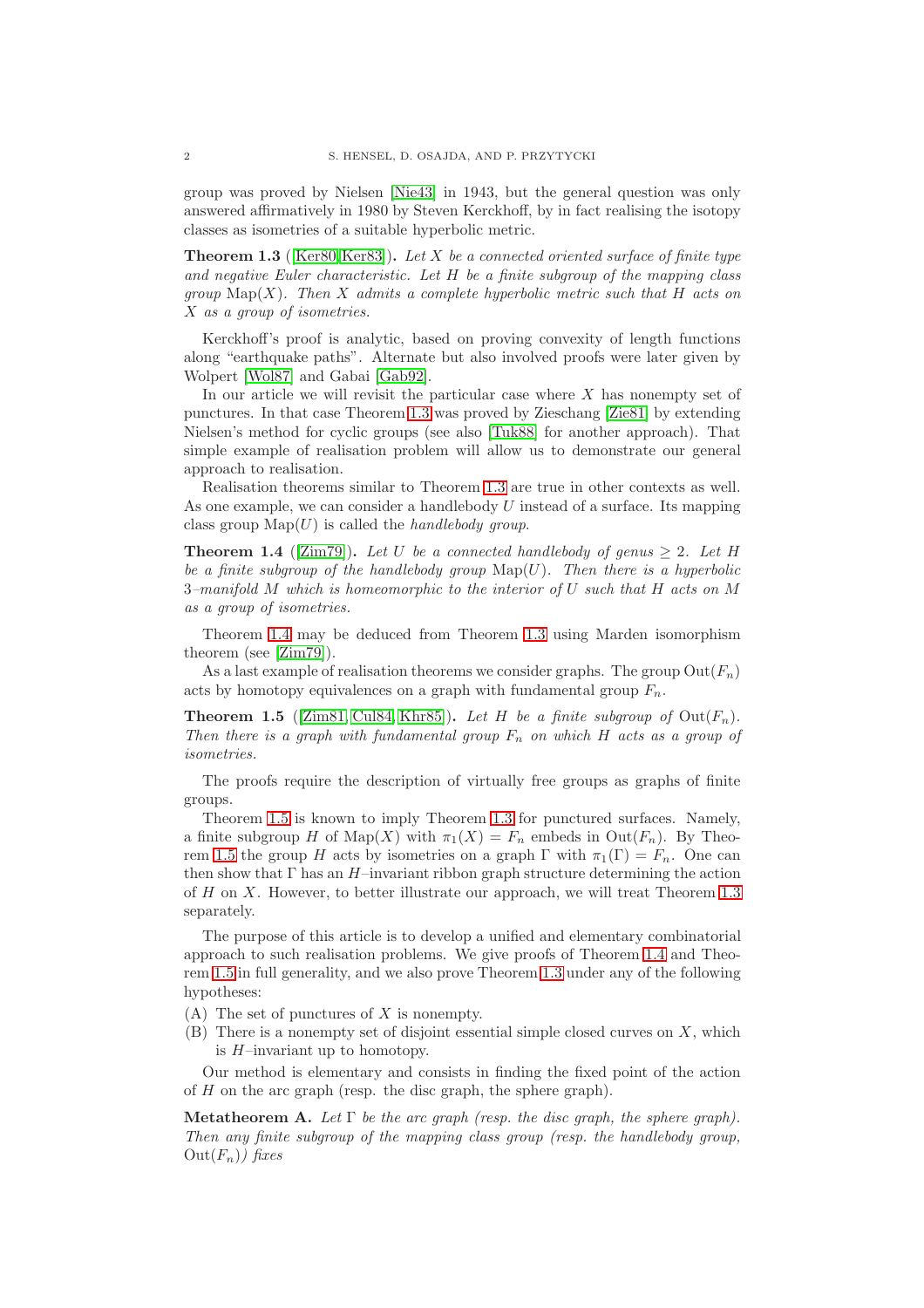*(1) a clique in* Γ*,*

*(2) a filling (resp. simple) clique in* Γ*.*

Assertion (2) of Metatheorem [A](#page-1-3) is stronger than (1), but in order to prove (2), we first prove  $(1)$  and then apply induction. To prove  $(1)$ , the first step is to use an easy surgery procedure to show that the graph  $\Gamma$  admits dismantling projections. We then show that, even though  $\Gamma$  is locally infinite, an orbit of a finite subgroup of the ambient group extends to a finite invariant convex subset. By Theorem [1.1](#page-0-0) it contains a fixed clique.

Dismantlability, which should be regarded as a combinatorial nonpositive curvature feature, is shared by many graphs associated to mapping class groups and related groups. In this article, we show it for the arc graph of a punctured surface, the disc graph of a handlebody and the sphere graph of a doubled handlebody. We note that the proofs of dismantlability follow easily from the known proofs of contractibility for the arc and disc graph, but not for the sphere graph. We also prove dismantlability for the Rips graph of a hyperbolic group.

Additionally, dismantlability is known for Kakimizu graphs of link complement groups and 1–skeleta of weakly systolic complexes. In [\[PS10\]](#page-32-10) we used the Kakimizu graph to prove a fixed point theorem for finite subgroups of link complements. We proved a weakly systolic fixed point theorem in [\[CO09\]](#page-31-2).

Theorem [1.2](#page-0-1) leads to the following metatheorems.

<span id="page-2-0"></span>**Metatheorem B.** *Let* H *be any subgroup of the mapping class group (resp. the handlebody group,*  $Out(F_n)$ *). The fixed point set of the action of H on the arc complex (resp. the disc complex, the sphere complex) is empty or contractible.*

In the case where  $H$  is the trivial group Metatheorem [B](#page-2-0) implies that the arc, disc and sphere complexes are contractible. These facts were known before, see [\[Har85,](#page-31-3) [Hat91,](#page-31-4) [McC91,](#page-32-11) [Hat95\]](#page-31-5). For general  $H$  the results in Metatheorem [B](#page-2-0) are new. In particular for H finite, in view of Metatheorem  $A(1)$ , the fixed point set of  $H$  is contractible.

The following builds on and generalises Metatheorem [A\(](#page-1-3)2).

<span id="page-2-1"></span>**Metatheorem C.** *Let* H *be a finite subgroup of the mapping class group (resp. the handlebody group,*  $Out(F_n)$ *). The fixed point set of the action of H on the filling arc system complex (resp. the simple disc system complex, the simple sphere system complex) is contractible.*

Consequently the filling arc system complex, as well as the simple sphere system complex, is a finite model for  $EG$  — the classifying space for proper actions for the ambient group G. This was known for  $Out(F_n)$  ([\[Whi93\]](#page-32-12), [\[KV93\]](#page-32-13)) for which the corresponding complex is the spine of the Outer space [\[Hat95\]](#page-31-5). For the handlebody group Metatheorem [C](#page-2-1) is new. When  $G$  is the mapping class group, Metatheorem [C](#page-2-1) can be alternatively obtained from the following argument pointed out to us by Mladen Bestvina and Martin Bridson. In the case of a surface with one puncture the filling arc system complex coincides with Harer's spine of the Te-ichmüller space [\[Har86\]](#page-31-6). In the case of more punctures one needs to discuss the *decorated Teichmüller space* obtained by multiplying by a simplex. By a theorem of [\[Pen87,](#page-32-14) [BE88\]](#page-31-7) the decorated Teichmüller space is homeomorphic equivariantly to the arc complex minus the simplices spanned on non-filling cliques. This space naturally (hence equivariantly) retracts onto the filling arc system complex. Hence the fixed point set in the latter is contractible as the retract of the contractible fixed point set in the decorated Teichmüller space. Other finite models for  $EG$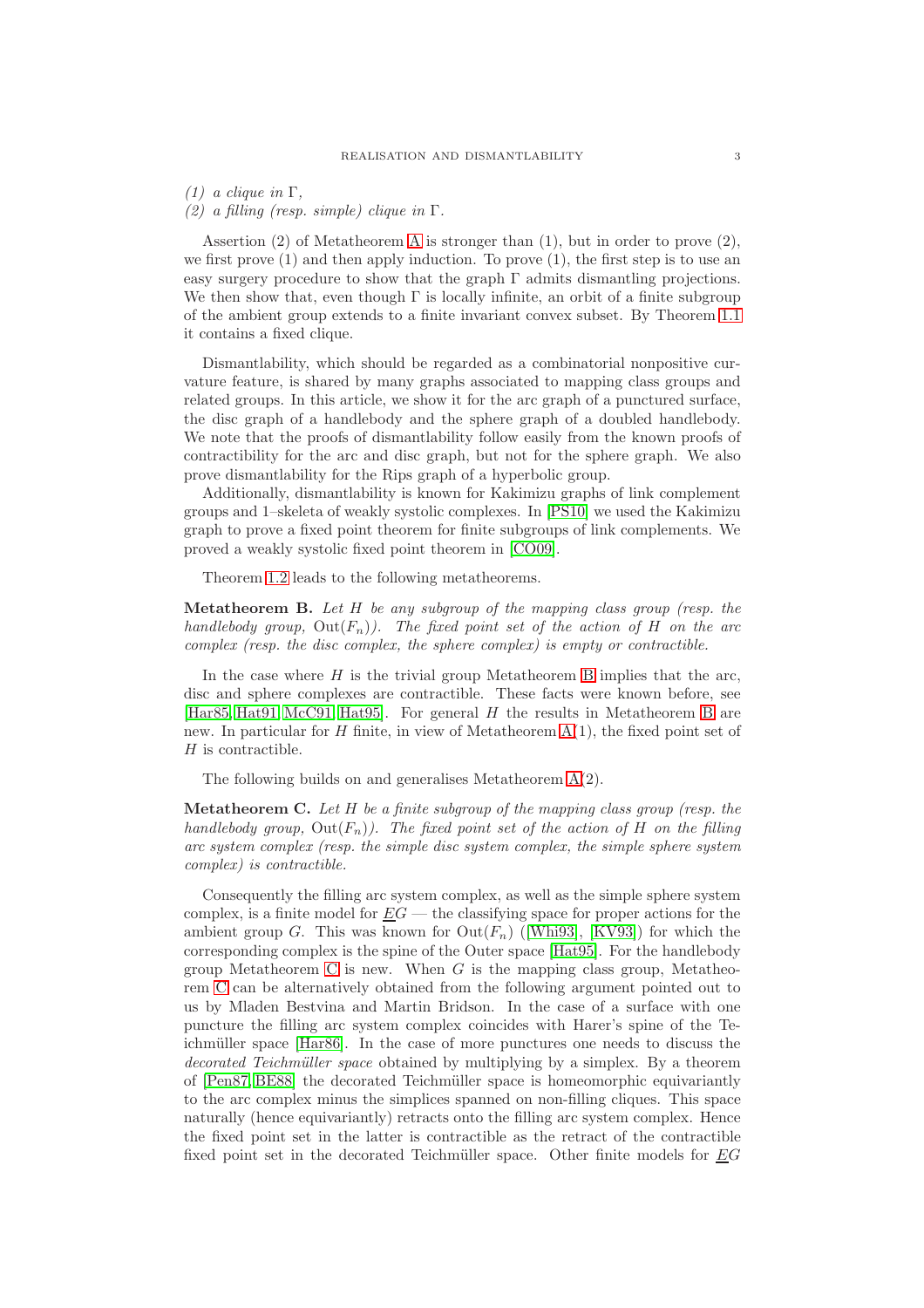were constructed in [\[JW10,](#page-32-15)[Mis10\]](#page-32-16). Our method also reproves that Harer's spine is in general a model for  $EG$  for G the pure mapping class group.

Theorem [1.2](#page-0-1) can be applied in many other situations. In particular it can be used to show contractibility of sets of fixed points for weakly systolic complexes (cf. [\[CO09\]](#page-31-2)) or for Kakimizu complexes (cf. [\[PS10\]](#page-32-10)). In our article we show how to deduce from Theorem [1.2](#page-0-1) a new proof of the following classical result.

<span id="page-3-1"></span>**Theorem 1.6** ([\[MS02,](#page-32-17) Thm 1]). Let G be a  $\delta$ -hyperbolic group and let  $D \geq 8\delta + 1$ . *Then the Rips complex*  $P_D(G)$  *is a finite model for EG.* 

We believe that many simplicial complexes appearing elsewhere in the literature can be studied using dismantlability and we intend to continue developing this approach.

**Organisation.** The article is divided into two parts. In Sections [2](#page-3-0)[–8](#page-21-0) we prove Metatheorem [A](#page-1-3) and deduce realisation results. In Sections [9](#page-25-0)[–12](#page-30-0) we prove Metatheorems [B](#page-2-0) and [C.](#page-2-1) Each part is preluded by a graph-theoretic Section [2](#page-3-0) or [9.](#page-25-0)

In Section [2](#page-3-0) we discuss the notion of dismantlability. We include the proof of Polat's theorem (Theorem [2.4](#page-4-0) in the text) and deduce Theorem [1.1,](#page-0-0) the fixed clique criterion, which will be used for Metatheorem  $A(1)$ . In Section [3](#page-7-0) we prove Metatheorem  $A(1)$  for the mapping class group (Theorem [3.1\)](#page-7-1). In Section [4](#page-10-0) we deduce from this Metatheorem  $A(2)$  for the mapping class group (Theorem [4.1\)](#page-10-1) and Theorem [1.3](#page-1-0) under hypothesis (A) or (B).

In Section [5](#page-12-0) we prove Metatheorem  $A(1)$  for the handlebody group (Theo-rem [5.1\)](#page-12-1). In Section [6](#page-14-0) we derive Metatheorem  $A(2)$  for the handlebody group (The-orem [6.1\)](#page-14-1) and Theorem [1.4.](#page-1-1) Similarly, we prove Metatheorem  $A(1)$  for  $Out(F_n)$ (Theorem [7.1\)](#page-16-0) in Section [7](#page-16-1) and promote it to Metatheorem  $A(2)$  for  $Out(F_n)$  (Theorem [8.1\)](#page-21-1) and to Theorem [1.5](#page-1-2) in Section [8.](#page-21-0)

The second part of the article begins with Section [9,](#page-25-0) where we prove Theorem [1.2.](#page-0-1) This section can be read alternatively directly as a continuation of Section [2.](#page-3-0) In Section [10](#page-27-0) we deduce from Theorem [1.2](#page-0-1) the results of Metatheorems [B](#page-2-0) and [C](#page-2-1) for the mapping class group (Theorems [10.1](#page-27-1) and [10.3\)](#page-27-2). We do the same for the handlebody group and  $Out(F_n)$  in Section [11](#page-29-0) (Theorems [11.1,](#page-29-1) [11.2,](#page-29-2) [11.3,](#page-29-3) and [11.4\)](#page-30-1). Consequently, we obtain finite models for classifying spaces for proper actions in Corollaries [10.4,](#page-28-0) [10.5,](#page-28-1) and [11.5.](#page-30-2) We close the article with the proof of Theorem [1.6](#page-3-1) in Section [12.](#page-30-0)

**Acknowledgements.** We would like to thank Victor Chepoi, Saul Schleimer, Pekka Tukia and Karen Vogtmann for discussions, and Mladen Bestvina, Martin Bridson and David Kielak for suggestions on how to improve the article. We thank the Mittag–Leffler Institute, where a large part of this work was carried out, for its hospitality and a great working atmosphere.

### 2. Dismantlability

<span id="page-3-0"></span>Our goal in this section is to prove Theorem [1.1.](#page-0-0) In this criterion we require the existence of "projections" and finite sets which are "convex" under sufficiently many of these projections. Theorem [1.1](#page-0-0) will be used to obtain Metatheorem  $A(1)$ , where the role of projections will be played by surgeries.

Our proof of Theorem [1.1](#page-0-0) relies on Polat's fixed point theorem for dismantlable graphs [\[Pol93\]](#page-32-0). We include the proof of a special case of Polat's theorem for the article to be self-contained. The notion of dismantlability was brought into geometric group theory by Chepoi and the second named author, and it was used in particular to prove a fixed point theorem for weakly systolic complexes [\[CO09\]](#page-31-2).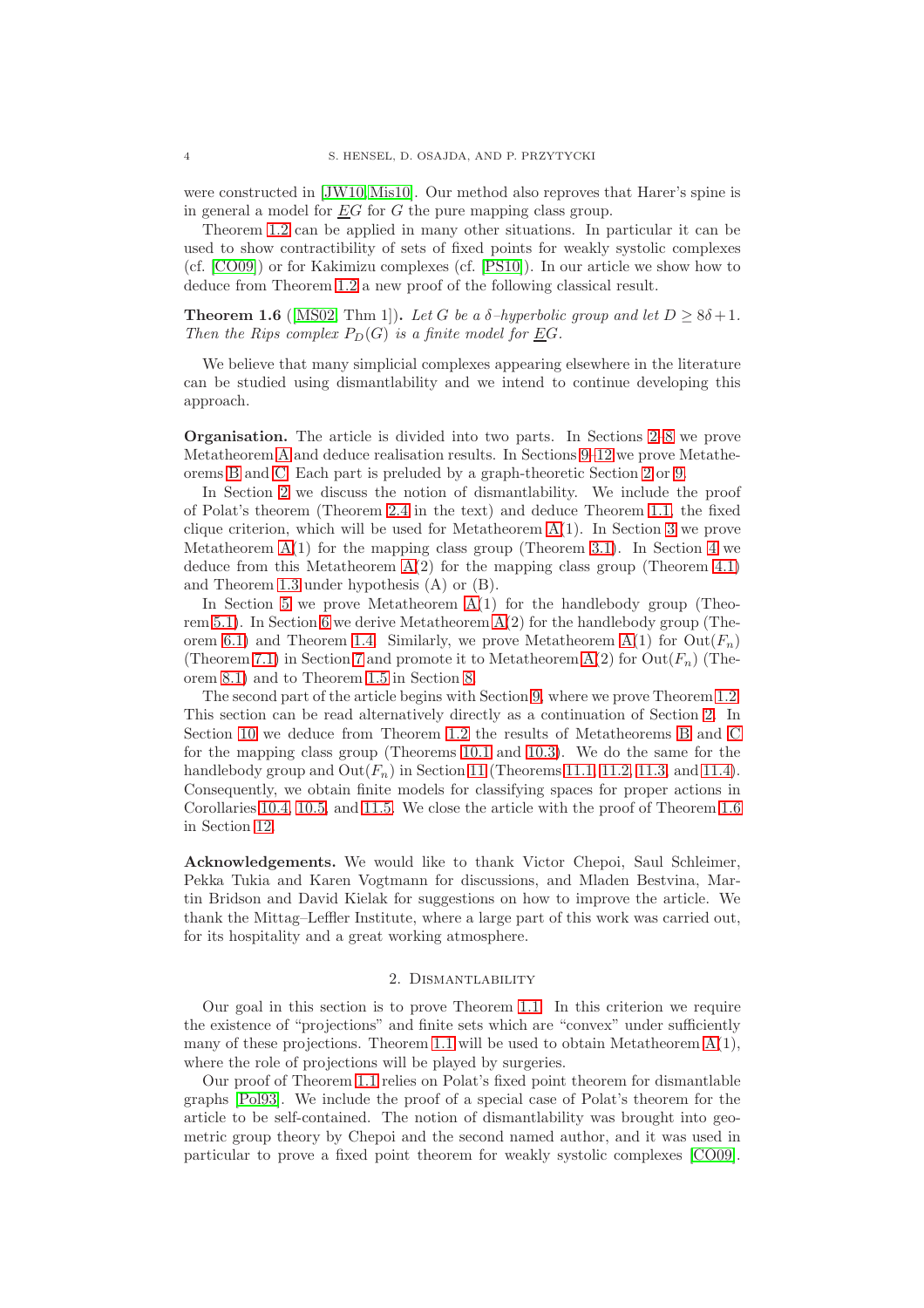Later Schultens and the third named author used it to obtain contractibility and a fixed point theorem for the Kakimizu complex [\[PS10\]](#page-32-10).

The results of this section have a natural continuation and generalisation in Section [9.](#page-25-0)

Unless stated otherwise, all graphs in this article are *simple* in the sense that they do not have double edges or loops, i.e. edges connecting a vertex to itself. Let Γ be a graph with vertex set V. A subgraph of Γ *induced* on a subset  $V' ⊂ V$  has vertex set  $V'$  and all of the edges of  $\Gamma$  connecting the vertices in  $V'$ .

**Definition 2.1.** For a vertex  $\rho$  of a graph its *neighbourhood*  $N(\rho)$  is the set of vertices consisting of  $\rho$  and all its neighbours. We say that a vertex  $\rho$  of a graph is *dominated* by a (*dominating*) vertex  $\pi \neq \rho$ , if  $N(\rho) \subset N(\pi)$ . The symbol  $\subset$  here allows equality.

A finite graph is *dismantlable* if its vertices can be ordered into a sequence  $\sigma_1, \ldots, \sigma_m$  so that for each  $i < m$  the vertex  $\sigma_i$  is dominated in the subgraph induced on  $\{\sigma_i, \ldots, \sigma_m\}$ . We call such an order a *dismantling order*.

**Definition 2.2.** A *clique* in a graph is a nonempty subgraph all of whose vertices are pairwise connected by edges. The vertex set of a clique is called a *clique* as well.

For a graph  $\Gamma$  let  $\Gamma^{\blacktriangle}$  denote the simplicial complex with 1-skeleton  $\Gamma$  and simplices spanned on all cliques in Γ. A simplicial complex Y is *flag* if  $Y = \Gamma^{\blacktriangle}$ , where  $Γ$  is the 1-skeleton of Y. If S is a subset of the vertex set of Γ, then  $S^$ **A** denotes the subcomplex of  $\Gamma^{\blacktriangle}$  spanned on S.

**Remark 2.3.** If a finite graph  $\Gamma$  is dismantlable, then  $\Gamma^{\blacktriangle}$  is contractible. This will be generalised in Section [9,](#page-25-0) where we prove contractibility of fixed point sets of group actions.

We build on the following special case of a result of Polat (who proves an analogue for some infinite graphs).

<span id="page-4-0"></span>**Theorem 2.4** ([\[Pol93,](#page-32-0) Thm A])**.** *A finite dismantlable graph contains a clique invariant under all of its automorphisms.*

Note that there are finite group actions on finite contractible or even collapsible simplicial complexes with no fixed points. Dismantlability seems to be the correct strengthening of those notions.

For completeness we include a concise proof of Theorem [2.4.](#page-4-0) Roughly speaking, the invariant clique is obtained by successively removing simultaneously all dominated vertices.

<span id="page-4-1"></span>**Lemma 2.5.** *If a finite graph with vertex set* V *is dismantlable and*  $\sigma \in V$  *is dominated, then the subgraph induced on*  $V \setminus {\sigma}$  *is dismantlable as well.* 

*Proof.* By dismantlability we can order the vertices of V into a sequence  $\sigma_1, \ldots, \sigma_m$ so that for each  $i < m$  the vertex  $\sigma_i$  is dominated in the subgraph induced on  $V^i = \{\sigma_i, \ldots, \sigma_m\}$  by some  $\sigma_{f(i)}$  with  $f(i) > i$ . Assume that  $\sigma = \sigma_j$  is dominated in V by  $\sigma_k$ . Note that we might have  $k < j$ .

Let  $k_1 = k$ . For  $i = 2, ..., j$  define  $k_i = k_{i-1}$  if  $k_{i-1} \neq i-1$  and  $k_i = f(k_{i-1})$ otherwise. Observe that  $k_i \geq i$  and  $N(\sigma_{k_i}) \cap V^i \supset N(\sigma_j) \cap V^i$ .

First assume that there is no i with  $k_i = j$ . In that case we induce an order on  $V \setminus {\sigma}$  from V and put  $f'(i) = f(i)$  if  $f(i) \neq j$  and  $f'(i) = k_i$  otherwise. Let  $i < m$ be distinct from j. Then  $\sigma_i$  is dominated in the subgraph induced on  $V^i \setminus {\sigma}$  by  $\sigma_{f'(i)}$ . Hence this is a dismantling order.

If l is minimal with  $k_{l+1} = j$ , then  $k_l = l$  and we have  $N(\sigma_l) \cap V^l = N(\sigma_j) \cap V^l$ . Hence the subgraph induced on  $V^l \setminus {\{\sigma\}}$  is isomorphic to the subgraph induced on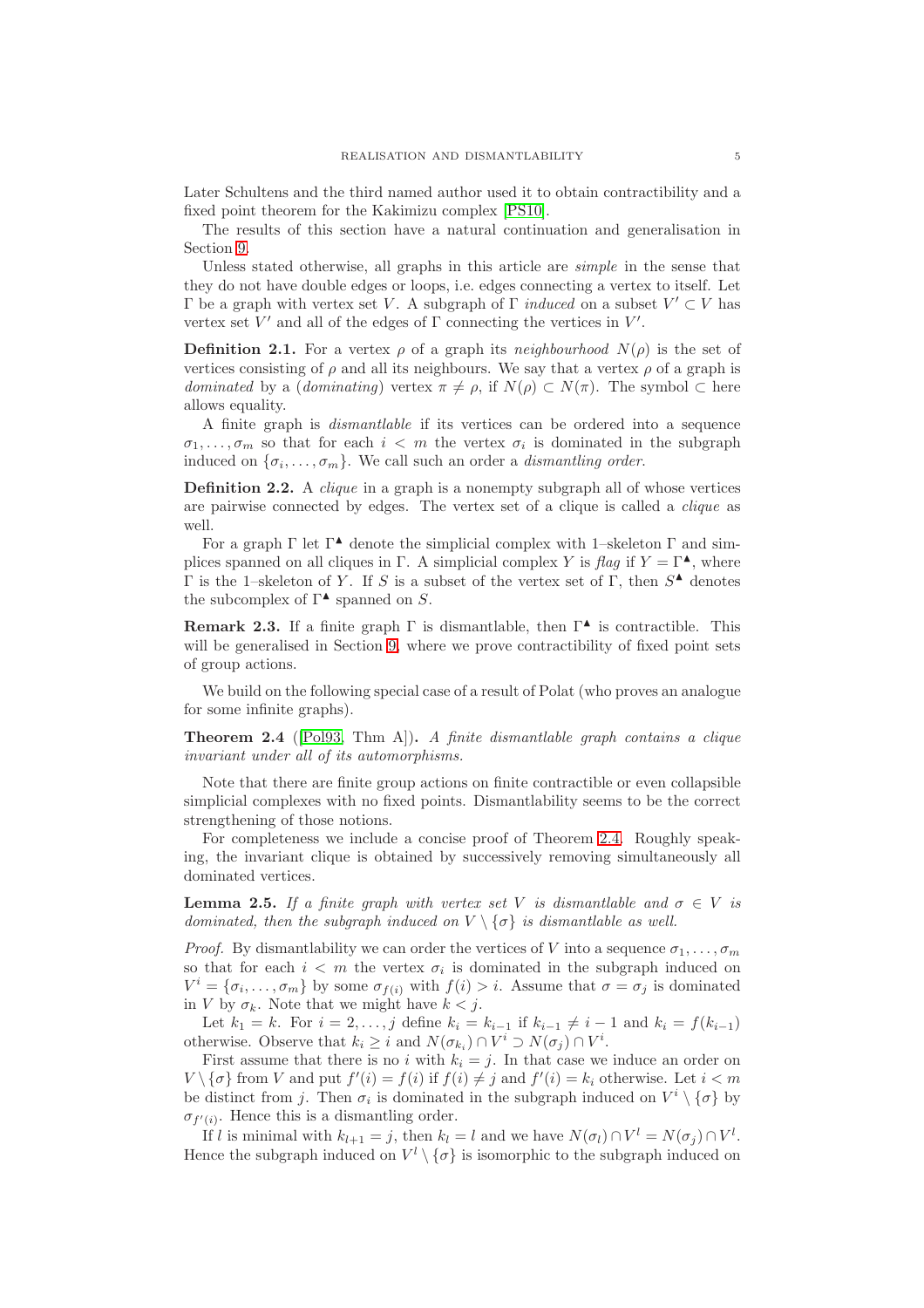$V^{l+1}$  which was dismantlable. Then in the order on  $V \setminus {\{\sigma\}}$  induced from V we carry  $\sigma_l$  to the position j which was occupied in V by  $\sigma$ . For every  $i < l$  the vertex  $\sigma_i$  is dominated in the subgraph induced on  $V^i \setminus {\sigma}$  by  $\sigma_{f'(i)}$  as before.

*Proof of Theorem [2.4.](#page-4-0)* The proof is by induction on the number of vertices. If the graph consists of one vertex, the theorem is trivial. Now assume we have a dismantlable graph  $\Gamma$  with vertex set V and the theorem is true for all graphs with smaller number of vertices. We treat separately two cases.

*Case 1.* There are no two vertices  $\sigma, \rho \in V$  with  $N(\sigma) = N(\rho)$ . In this case, let  $V' \subset V$  be the set of all dominated vertices. Note that each vertex of V' is dominated by a vertex in  $V \setminus V'$ . Let  $\Gamma'$  be the subgraph of  $\Gamma$  induced on  $V \setminus V'$ . Note that every automorphism of  $\Gamma$  restricts to an automorphism of  $\Gamma'$ . Since Γ ′ is obtained from Γ by repeatedly removing dominated vertices, by Lemma [2.5](#page-4-1) the graph Γ' is dismantlable. By induction hypothesis, there is a clique  $\Delta'$  in Γ' invariant under every automorphism of  $\Gamma'$ . The clique  $\Delta'$  is then also invariant under every automorphism of Γ.

*Case 2.* There are vertices  $\sigma, \rho \in V$  with  $N(\sigma) = N(\rho)$ . In this case, let Γ' be the graph obtained from Γ by identifying all vertices  $\sigma$  with common  $N(\sigma)$  (and identifying the double edges and removing loops). More precisely, we consider the equivalence relation  $\sim$  on V for which  $\sigma \sim \rho$  if and only if  $N(\sigma) = N(\rho)$ . Equivalence classes of  $\sim$  are cliques. The vertex set of  $\Gamma'$  is the set of equivalence classes of  $\sim$ . Two vertices of Γ' are connected by an edge if some (hence any) of its representatives in  $\Gamma$  are connected by an edge.

Note that every automorphism of  $\Gamma$  projects to an automorphism of  $\Gamma'$ . Moreover,  $\Gamma'$  can be embedded as an induced subgraph in  $\Gamma$  and obtained from  $\Gamma$  by repeatedly removing dominated vertices. Again, by Lemma [2.5](#page-4-1) the graph Γ ′ is dismantlable and by induction hypothesis there is a clique  $\Delta'$  in  $\Gamma'$  invariant under every automorphism of  $\Gamma'$ . Hence its preimage  $\Delta$  under the projection from  $\Gamma$  is a clique invariant under every automorphism of Γ.

Dismantlability can be verified if we have particular "projection" maps.

<span id="page-5-0"></span>**Definition 2.6.** Consider a graph with vertex set V. Let  $\sigma \in V$  and let  $\Pi$  assign to each vertex  $\rho \in V \setminus {\sigma}$  a nonempty finite set  $\Pi(\rho)$  consisting of pairs of elements of V. We allow the two elements of a pair to coincide. Let  $\Pi^*(\rho) \subset V$  denote the set of all vertices appearing in pairs from  $\Pi(\rho)$ .

We call  $\Pi$  a  $\sigma$ -projection (or a *dismantling projection* if  $\sigma$  is not specified) if the following axioms are satisfied:

- (i) For each finite set of vertices  $R \subset V$  with nonempty  $R \setminus {\sigma}$  there is an *exposed* vertex  $\rho \in R \setminus \{\sigma\}$ , that is a vertex with  $N(\rho) \cap R \subset N(\pi)$  for both  $\pi$  from some pair of  $\Pi(\rho)$ .
- (ii) There is no cycle of vertices  $\rho_0, \ldots, \rho_{m-1} \in V$  with  $\rho_{i+1} \in \Pi^*(\rho_i)$ , where i is considered modulo m.

Note that axiom (ii) implies in particular that  $\rho \notin \Pi^*(\rho)$ .

<span id="page-5-1"></span>**Lemma 2.7.** *A finite graph with a dismantling projection is dismantlable.*

Before we provide the proof of Lemma [2.7](#page-5-1) we deduce a corollary.

**Definition 2.8.** Consider a graph with vertex set V and a  $\sigma$ -projection Π. We say that a subset  $R \subset V$  is  $\Pi$ *-convex* if for every vertex  $\rho \in R \setminus {\sigma}$  each pair in Π(ρ) intersects R.

We will see in a moment that if R is  $\Pi$ –convex for a  $\sigma$ –projection  $\Pi$ , then  $\sigma \in R$ .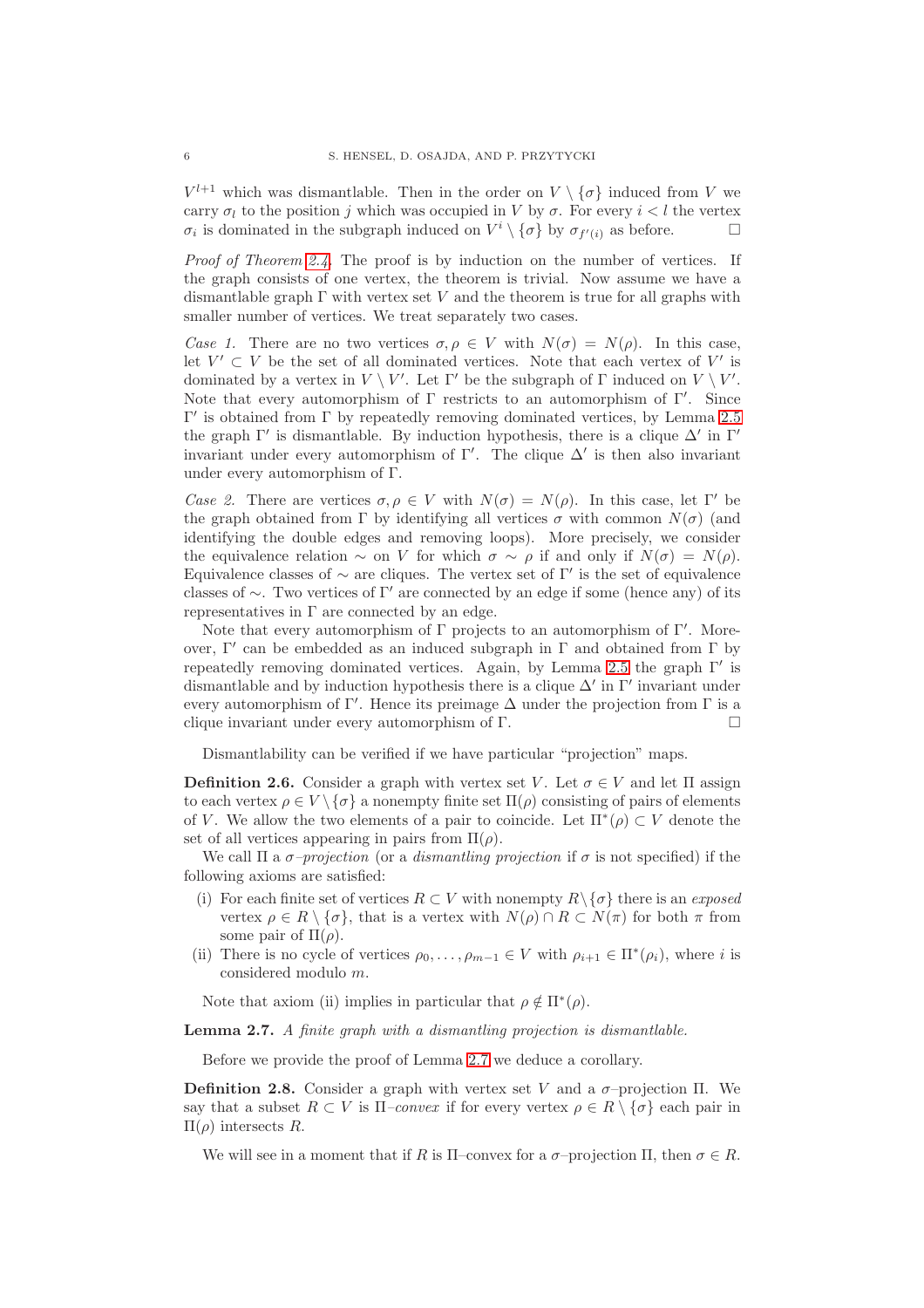<span id="page-6-0"></span>**Corollary 2.9.** *Let* Γ *be a graph with a dismantling projection* Π *and a finite* Π*– convex subset* R *of its vertices. Then the subgraph of* Γ *induced on* R *is dismantlable.*

*Proof.* Suppose  $\Pi$  is a  $\sigma$ -projection. For any pair P intersecting R consider  $P \cap R$ as a pair (of possibly two coinciding elements). Let  $\Pi^R$  assign to any  $\rho \in R \setminus {\{\sigma\}}$ the set of pairs  $P \cap R$  over  $P \in \Pi(\rho)$ . The assignment  $\Pi^R$  satisfies axioms (i) and (ii) of a  $\sigma$ -projection for the induced subgraph. The only non-immediate part is to verify  $\sigma \in R$ , which can be deduced from axiom (ii): we consider the longest sequence  $\rho_0, \ldots, \rho_m \in R$  with  $\rho_{i+1} \in \Pi^*(\rho_i)$ . Since the only vertex on which  $\Pi^R$ might not be defined is  $\sigma$ , we have  $\rho_m = \sigma$ .

*Proof of Lemma [2.7.](#page-5-1)* Let m denote the cardinality of the vertex set V of the graph. Suppose the dismantling projection  $\Pi$  is a  $\sigma$ -projection. Define inductively  $\sigma_i$  for  $i = 1, \ldots, m - 1$  so that  $\sigma_i$  is exposed (see axiom (i) of a  $\sigma$ -projection) in the set  $V^i = V \setminus {\sigma_1, \ldots, \sigma_{i-1}}$  and put  $\sigma_m = \sigma$ . We will verify that this is a dismantling order. Since  $\sigma_i$  are exposed, there are vertices  $\pi_1^1, \ldots, \pi_{m-1}^1$  in  $\Pi^*(\sigma_1), \ldots, \Pi^*(\sigma_{m-1})$ satisfying  $N(\sigma_i) \cap V^i \subset N(\pi_i^1)$ .

By construction the vertex  $\sigma_1$  is dominated in  $V^1 = V$  by  $\pi_1^1$ . However, the vertices  $\sigma_i$  for  $i > 1$  might not be dominated in  $V^i$  by  $\pi_i^1$  if the latter lie outside  $V^i$ . This might happen if  $\sigma_j$  for some  $j < i$  is chosen to be  $\pi_i^1$ . However, in that case we can replace  $\pi_i^1$  with  $\pi_j^1$ , if the latter is in  $V^i$ , or else with yet another vertex. Here is the systematic way to determine this choice.

By axiom (ii) of a  $\sigma$ -projection, the directed graph with vertices  $V = V^1$  and edges  $\{(\sigma_j, \pi_j^1)\}_{j=1}^{m-1}$  has no directed cycles. For  $i = 2$  to  $m-1$  inductively define  $\pi_j^i$ , where  $j = i, i + 1, \ldots, m - 1$  so that  $\pi_j^i = \pi_j^{i-1}$  if  $\pi_j^{i-1} \neq \sigma_{i-1}$ , and  $\pi_j^i = \pi_{i-1}^{i-1}$ otherwise. We inductively see that in both cases  $\pi_j^i \in V^i$  and the directed graph with vertices  $V^i$  and edges  $\{(\sigma_j, \pi_j^i)\}_{j=i}^{m-1}$  has no directed cycles. We also claim the following, which we will prove by induction on  $i = 1, \ldots, m - 1$ :

- (a)  $N(\pi_i^1) \cap V^i \subset N(\pi_i^i)$ ,
- (b)  $N(\sigma_i) \cap V^i \subset N(\pi_i^i)$ ,
- (c)  $N(\pi_j^i) \cap V^{i+1} \subset N(\pi_j^{i+1})$  for  $j = i+1, \ldots, m-1$ .

Note that part (b) means that  $\sigma_i$  is dominated in  $V^i$ , which implies dismantlability.

First observe that part (a) implies part (b) by the choice of  $\pi_i^1$ . Also note that part (b) implies directly part (c) since in the case where  $\pi_j^{i+1} = \pi_j^i$  there is nothing to prove and otherwise  $\pi_j^i = \sigma_i$  and  $\pi_j^{i+1} = \pi_i^i$ . Finally, part (a) for  $i = k$  follows from applying  $k-1$  times part (c) with  $j = k$  and  $i = 1, ..., k-1$ .

We are now in position to prove our main criterion for the existence of an invariant clique.

**Definition 2.10.** Let H be a finite group of automorphisms of a graph with vertex set V. A family of  $\sigma$ –projections  ${\{\Pi_{\sigma}\}}_{\sigma \in S}$  with  $S \subset V$  is  $H$ –equivariant if S is H–invariant and

$$
h\Pi_{\sigma}(\rho) = \Pi_{h\sigma}(h\rho)
$$

for all  $\sigma \in S$ ,  $\rho \in V$  and  $h \in H$ .

*Proof of Theorem [1.1.](#page-0-0)* Part (i) follows directly from Corollary [2.9](#page-6-0) and Theorem [2.4.](#page-4-0) In part (ii), let  $T = HR \subset V$ . Then the subgraph induced on the finite vertex set T is H–invariant and we want to reduce to part (i) with T in place of R. Let  $\tau \in T \setminus \{\sigma\}$ . Then  $\tau = h\rho$  for some  $\rho \in R$ ,  $h \in H$ . Let P be a pair in  $\Pi_{\sigma}(\tau) = \Pi_{hh^{-1}\sigma}(h\rho)$ . Then  $h^{-1}(P)$  is a pair in  $\Pi_{h^{-1}\sigma}(\rho)$ . Since  $h^{-1}\sigma \in S$  the set R is  $\Pi_{h^{-1}\sigma}$ -convex. Then  $h^{-1}(P) \cap R$  is nonempty and hence  $h^{-1}(P) \cap T$  is nonempty. Since  $T = h^{-1}T$  we have  $P \cap T \neq \emptyset$ , as desired.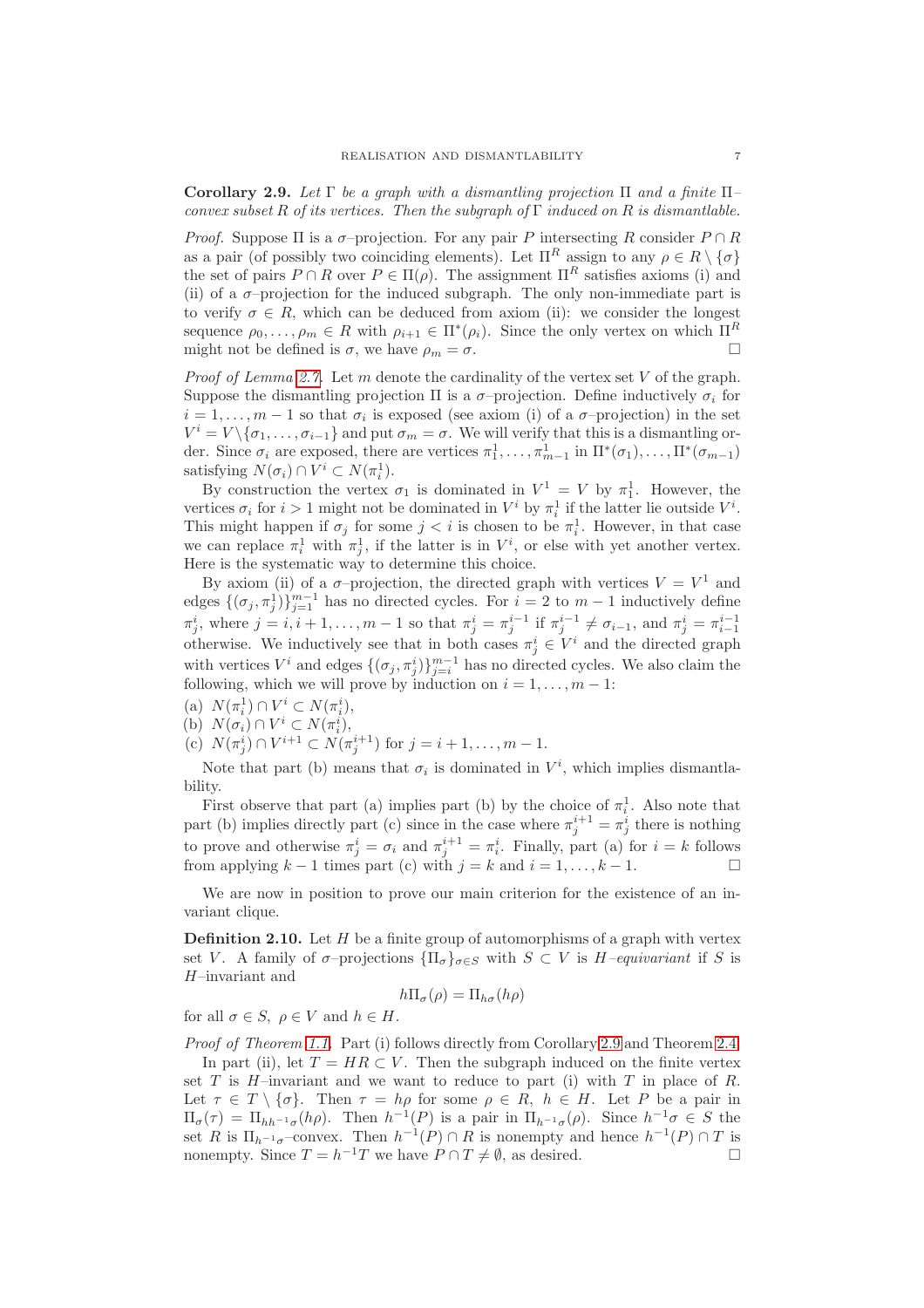We conclude this section by stating a conjecture, whose validity would significantly simplify the proofs of our realisation results and of similar results in future. Define an infinite graph Γ to be *dismantlable* if the following holds: every finite set of vertices of  $\Gamma$  is contained in another finite set of vertices S such that the finite subgraph induced on S is dismantlable.

**Conjecture 2.11.** Let H be a finite group of automorphisms of a dismantlable graph  $\Gamma$  with no infinite cliques. Then  $\Gamma$  contains an  $H$ –invariant clique.

<span id="page-7-0"></span>Assuming no infinite cliques is necessary as pointed out to us by Dawid Kielak.

### 3. Fixed clique in the arc graph

In this Section we prove Metatheorem  $A(1)$  in the case of the arc graph. Let X be a (possibly disconnected) closed oriented surface with a nonempty finite set  $\mu$  of *marked points* on X. We require that homeomorphisms and homotopies of X fix  $\mu$ . The *Euler characteristic* of X is defined to be the Euler characteristic of  $X - \mu$ .

A *simple arc* on X is an embedding of an open interval in  $X - \mu$  which can be extended to map the endpoints into  $\mu$ . We require that homotopies of arcs fix the endpoints and do not pass over marked points. An arc is *essential*, if it is not homotopic into  $\mu$ . Unless stated otherwise, all arcs are assumed to be simple and essential.

The *arc graph*  $\mathcal{A}(X)$  is the graph whose vertex set  $\mathcal{A}^0(X)$  is the set of homotopy classes of arcs. Two vertices are connected by an edge in  $\mathcal{A}(X)$  if the corresponding arcs can be realised disjointly.

By  $\text{Map}(X)$  we denote the *mapping class group* of X, that is the group of orientation preserving homeomorphisms of X up to isotopy. The action of  $\text{Map}(X)$ on homotopy classes of arcs induces an action of  $\text{Map}(X)$  on  $\mathcal{A}(X)$  as a group of automorphisms. We can now state the main theorem of this section.

<span id="page-7-1"></span>**Theorem 3.1.** *Let* X *be a closed oriented surface with nonempty set of marked points, each component of which has negative Euler characteristic. Let* H *be a finite subgroup of*  $\text{Map}(X)$ *. Then H fixes a clique in the arc graph*  $\mathcal{A}(X)$ *.* 

We will obtain Theorem [3.1](#page-7-1) using Theorem [1.1\(](#page-0-0)ii). For that we need two elements: on the one hand, we will use a surgery procedure for arcs to define dismantling projections  $\Pi_{\sigma}$  (see Subsection [3.1\)](#page-7-2). On the other hand, we will define a finite set in the arc graph which is  $\Pi_{\sigma}$ -convex for all  $\sigma$  in some H-orbit (see Subsection [3.2\)](#page-9-0).

<span id="page-7-2"></span>3.1. **Arc surgery.** We begin by describing the surgery procedure that will be used to define the dismantling projections. This surgery procedure was used by Hatcher [\[Hat91\]](#page-31-4) to show contractibility of the arc complex.

Let  $a$  and  $a'$  be two arcs on  $X$ . We say that  $a$  and  $a'$  are in *minimal position* if the number of intersections between  $a$  and  $a'$  is minimal in the homotopy classes of  $a$  and  $a'$ .

Now assume that  $a$  and  $a'$  are in minimal position and suppose that  $a$  and  $a'$ intersect. We say that a subarc  $b \subset a$  is *outermost in a for*  $a'$ , if  $b$  is a component of  $a - a'$  sharing an endpoint with a. There are two outermost subarcs in a for  $a'$ .

Consider an outermost subarc  $b$  in  $a$  for  $a'$ . Let  $p$  be the endpoint of  $b$  in the interior of a. Then  $p \in a'$ . Let  $b'_+, b'_-$  be the two components of  $a' - p$ . We say that the arcs  $a'_{+} = b \cup b'_{+}$  and  $a'_{-} = b \cup b'_{-}$  are obtained by *outermost surgery of*  $a'$  in direction of a determined by b (see Figure [1\)](#page-8-0). Both  $a'_{+}$  and  $a'_{-}$  are essential, since a and a' are in minimal position. Furthermore both  $a'_{+}$  and  $a'_{-}$  are disjoint from  $a'$  up to homotopy.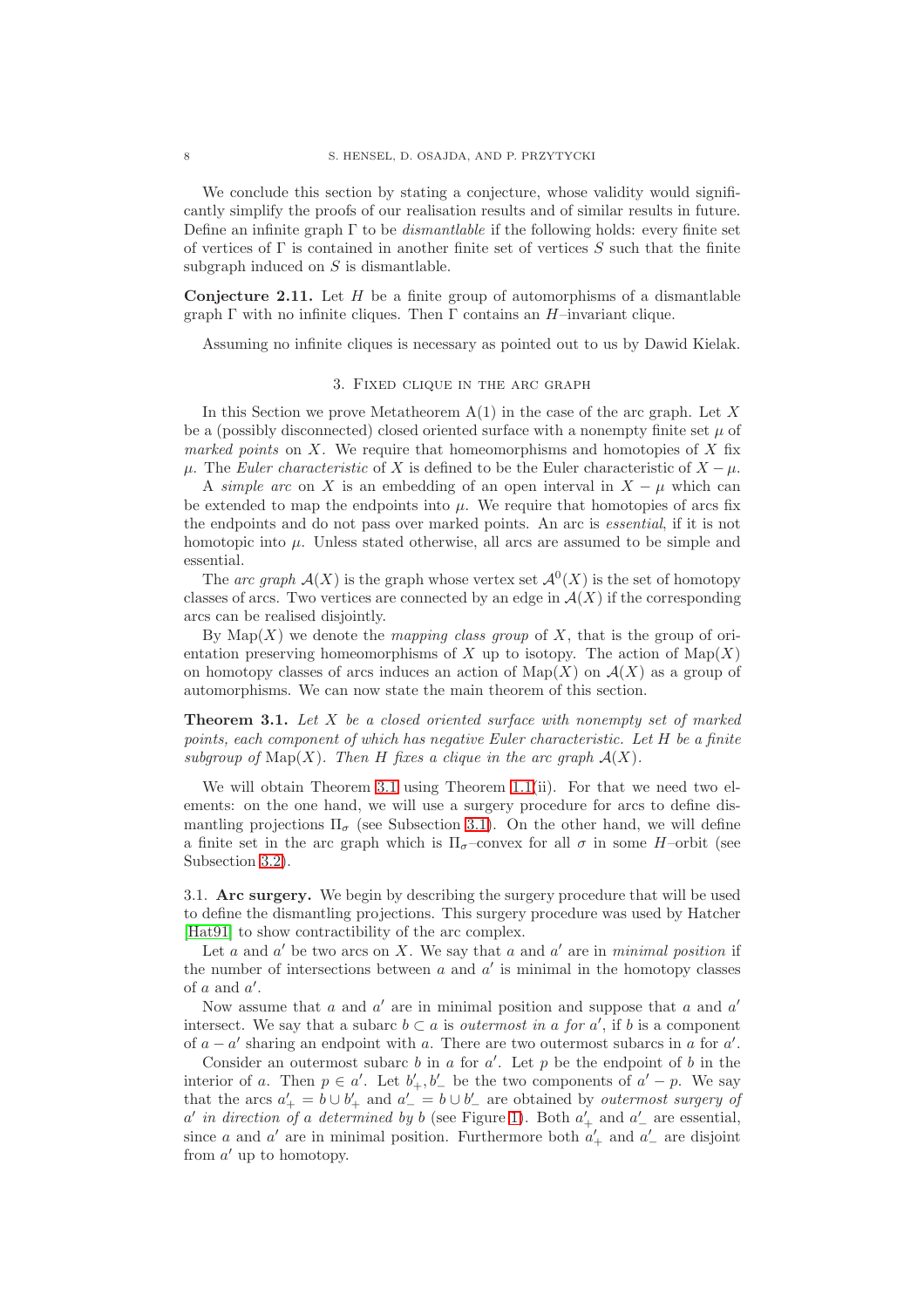Note that the homotopy classes  $\alpha'_+$  of  $\alpha'_+$  and  $\alpha'_-$  of  $\alpha'_-$  depend only on the homotopy classes  $\alpha$  of a and  $\alpha'$  of a'. We call the pair  $\{\alpha'_+, \alpha'_-\}$  an *outermost surgery pair of*  $\alpha'$  *in direction of*  $\alpha$ .



<span id="page-8-0"></span>FIGURE 1. Surgery for arcs

If  $\alpha'$  is disjoint from  $\alpha$  (but distinct), then we say that the only *outermost surgery pair of*  $\alpha'$  *in direction of*  $\alpha$  is  $\{\alpha, \alpha\}$ , interpreted as a pair both of whose elements are equal to  $\alpha$ . Let  $\Pi_{\alpha}(\alpha')$  be the set of all (two or one) outermost surgery pairs of  $\alpha'$  in direction of  $\alpha$ . If  $\alpha' = \alpha$ , then  $\Pi_{\alpha}(\alpha')$  is undefined.

The following lemma states that the assignment  $\Pi_{\sigma}$  satisfies the axioms of a σ-projection for each  $\sigma \in \mathcal{A}^0(X)$ . This lemma was essentially proved as Claim 3.18 of [\[Sch05\]](#page-32-18).

<span id="page-8-1"></span>**Lemma 3.2.** *Let*  $\sigma \in A^0(X)$  *be an arc on* X.

- *(i)* Let  $R \subset \mathcal{A}^0(X)$  be a finite set of arcs with  $R \setminus {\{\sigma\}} \neq \emptyset$ . Then there is an arc  $\rho \in R \setminus {\sigma}$  *with the following property: there is an outermost surgery pair*  $\{\rho_+,\rho_-\}$  *of*  $\rho$  *in direction of*  $\sigma$ *, such that each arc*  $\rho' \in R$  *which is disjoint from*  $\rho$  *is also disjoint from*  $\rho_+$  *and*  $\rho_-$ *.*
- (*ii*) *Every sequence*  $(\rho_i)$  *of arcs in*  $\mathcal{A}^0(X)$  *such that*  $\rho_{i+1}$  *is contained in an outermost surgery pair of*  $\rho_i$  *in direction of*  $\sigma$  *terminates after finitely many steps with the arc* σ*.*

The proof requires us to consistently choose preferred representatives for each homotopy class of arcs. This is made possible through the use of hyperbolic geometry. To this end, it is convenient to adopt a slightly different description of the arc graph of X. Namely, let  $\check{X}$  be the compact surface obtained from X by replacing each marked point with a boundary component. Let  $\mathcal{A}(\check{X})$  be the graph whose vertex set is the set of homotopy classes of (essential simple) arcs on  $\check{X}$  that are embedded *properly*, i.e. they intersect the boundary exactly at the endpoints. Homotopies of arcs on  $\tilde{X}$  are required to be homotopies of properly embedded arcs. Two vertices are connected by an edge if the corresponding arcs may be realised disjointly. Since homotopy classes of (properly embedded) arcs on  $\check{X}$  are in oneto-one correspondence with homotopy classes of arcs on X respecting disjointness, the graph  $\mathcal{A}(\check{X})$  is isomorphic to  $\mathcal{A}(X)$ . We will implicitly use this identification, and simply speak about representatives of arcs  $\rho \in \mathcal{A}^0(X)$  on  $\check{X}$ .

We now fix a hyperbolic metric on  $\ddot{X}$  which makes the boundary geodesic. Then each homotopy class of an arc contains a unique shortest geodesic representative, and any two such representatives are in minimal position (see e.g. the discussion in [\[FM12,](#page-31-8) Sec 1.2.7]).

*Proof of Lemma [3.2.](#page-8-1)* (i) We can assume that not all the arcs in R are disjoint from  $\sigma$ , since otherwise the assertion follows trivially. Denote the shortest geodesic representatives on  $\check{X}$  of the elements of R by  $r_1, \ldots, r_k$  and the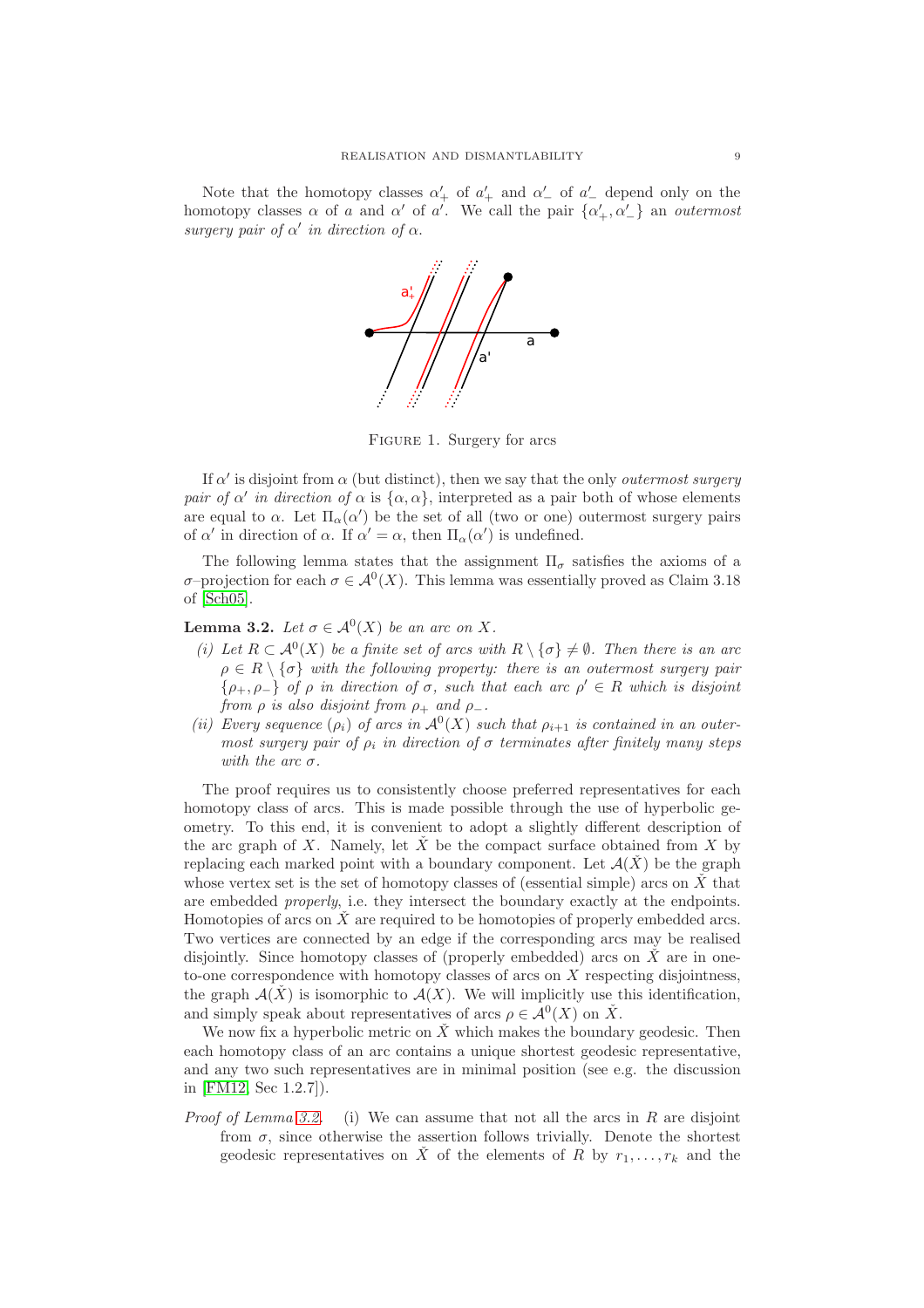shortest geodesic representative of  $\sigma$  by s. Let  $b \subset s$  be a component of  $s - (r_1 \cup \cdots \cup r_k)$  sharing an endpoint with s. Denote by p the endpoint of b in the interior of s. Let r be an arc in R containing p. Suppose  $r_*$  is obtained by outermost surgery of r in direction of s determined by b. Let now  $r_i$  be disjoint from r. Since  $r_i$  is disjoint from b, it is also disjoint from  $r_* \subset r \cup b$ , as desired.

(ii) By construction, each outermost surgery strictly decreases the geometric intersection number with  $\sigma$ . Hence every sequence of surgeries eventually yields an arc which is disjoint from  $\sigma$ .

 $\Box$ 

For future reference, we also note the following easy fact.

<span id="page-9-2"></span>**Lemma 3.3.** *For every*  $h \in \text{Map}(X)$  *we have* 

$$
h\Pi_{\sigma}(\rho) = \Pi_{h\sigma}(h\rho)
$$

*for all arcs*  $\sigma \neq \rho \in \mathcal{A}^0(X)$ *.* 

*Proof.* Let s, r be representatives of  $\sigma$  and  $\rho$  which are in minimal position. Let  $\hbar : X \to X$  be a representative of the mapping class h. Then  $\hbar(s)$  and  $\hbar(r)$  are in minimal position, and  $\hbar$  maps an outermost subarc in s for r to an outermost subarc in  $\hbar(s)$  for  $\hbar(r)$ .

<span id="page-9-0"></span>3.2. **Finite hull for arcs.** We now describe how a finite vertex set  $\alpha_1, \ldots, \alpha_k \in$  $\mathcal{A}^0(X)$  can be extended to a finite set which is  $\Pi_{\sigma}$ -convex for all  $\sigma = \alpha_i$ .

Let  $\alpha_1, \ldots, \alpha_k \in \mathcal{A}^0(X)$  be an arbitrary finite set of arcs, and let  $a_1, \ldots, a_k$  be their shortest geodesic representatives on  $\check{X}$ . Let L be the maximum of the lengths of the  $a_i$ .

We define  $\mathcal{H} = \mathcal{H}(\alpha_1, \ldots, \alpha_k)$  to be the set of homotopy classes of arcs which have a representative of length at most  $2L$  on  $\hat{X}$ . The set  $\mathcal H$  is finite, and contains  $\alpha_1, \ldots, \alpha_k$  by construction. However, note that the set H depends on the choice of the hyperbolic metric.

<span id="page-9-1"></span>**Lemma 3.4.** *Let*  $\alpha_1, \ldots, \alpha_k \in \mathcal{A}^0(X)$  *be a finite set of arcs. Put*  $\alpha = \alpha_i$  *for some*  $i = 1, \ldots, k$ , and let  $\alpha' \in \mathcal{H} = \mathcal{H}(\alpha_1, \ldots, \alpha_k)$  be arbitrary. Then each outermost *surgery pair of*  $\alpha'$  *in direction of*  $\alpha$  *contains at least one element of*  $\mathcal{H}$ *.* 

*Proof.* Let  $a'$  be the shortest geodesic representative of  $\alpha'$  and let  $a$  be the shortest geodesic representative of  $\alpha = \alpha_i$ . We can assume that a and a' intersect.

Then an outermost subarc  $b$  in  $a$  for  $a'$  has length at most  $L$  by the definition of L. Let  $b'_+, b'_-$  be the two subarcs of a' bounded by the endpoint of b. Then at least one of  $b'_+, b'_-$  has length at most L, say  $b'_+$ . As a consequence, the arc  $a'_+ = b \cup b'_+$ has length at most  $2L$ , and thus its homotopy class is contained in  $H$ .

We are now in position to prove Theorem [3.1.](#page-7-1)

*Proof of Theorem [3.1.](#page-7-1)* By Lemma [3.2](#page-8-1) the assignment of outermost surgery pairs satisfies the axioms of a dismantling projection. Let  $\alpha_1$  be an arbitrary arc in  $\mathcal{A}^0(X)$ , and let  $\alpha_1, \ldots, \alpha_k$  be the orbit of  $\alpha_1$  under H. Lemma [3.4](#page-9-1) shows that  $\mathcal{H}(\alpha_1,\ldots,\alpha_k)$  is  $\Pi_{\alpha_i}$ -convex for each  $i=1,\ldots,k$ . Finally, by Lemma [3.3](#page-9-2) the family  $\Pi_{\alpha_i}$  is H-equivariant. Thus H fixes a clique by Theorem [1.1\(](#page-0-0)ii).

**Remark 3.5.** We could derive Theorem [3.1](#page-7-1) also directly from Theorem [1.1\(](#page-0-0)i) by considering a different finite invariant set.

Namely, define a *one-corner broken arc obtained from geodesic arcs*  $a_1, \ldots, a_k$ to be an embedded arc a on  $\check{X}$  of the following form: there are subarcs  $a^+, a^-$  of  $a_i, a_j$  for some  $i, j$  such that  $a = a^+ \cup a^-$ .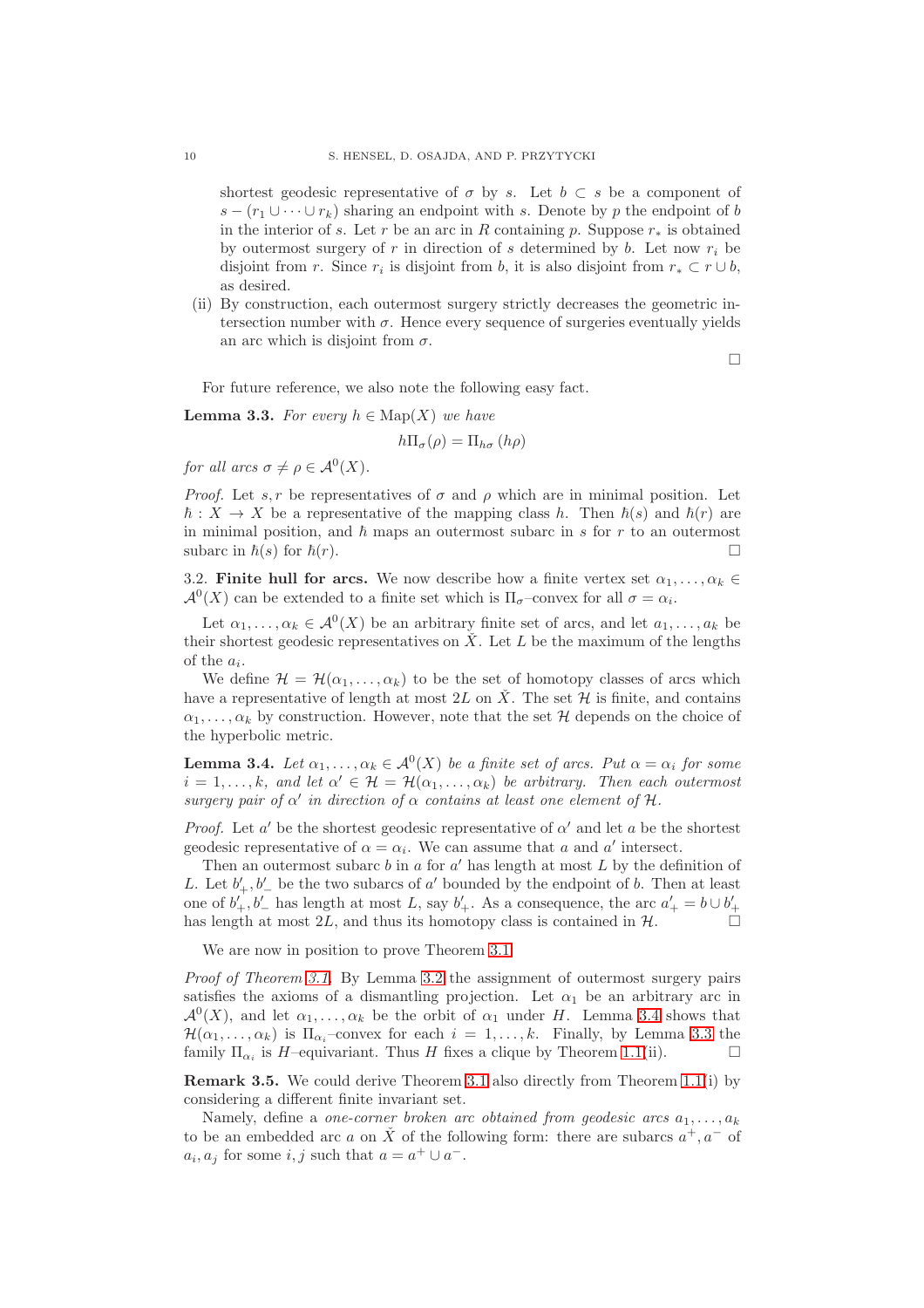We then define  $\mathcal{\tilde{H}}$  to be the finite set of all one-corner broken arcs obtained from  $a_1, \ldots, a_k$ . If the set of homotopy classes of the arcs  $a_1, \ldots, a_k$  is H-invariant, then the set  $\widetilde{\mathcal{H}}$  is H–invariant as well. Furthermore, one can show that  $\widetilde{\mathcal{H}}$  is  $\Pi_{\alpha}$ –convex for the homotopy classes  $\alpha_i$  of  $a_i$ . However, the proof is a bit more involved than the simple length argument used for Lemma [3.4,](#page-9-1) and we decided to omit it.

### 4. Nielsen realisation for surfaces

<span id="page-10-0"></span>In this section we prove Metatheorem  $A(2)$  for mapping class groups (Theorem [4.1\)](#page-10-1) and Theorem [1.3](#page-1-0) under any of the hypotheses (A) or (B).

4.1. **Fixed filling arc set.** A set A of disjoint (simple essential) arcs on a surface X with marked points  $\mu$  is *filling* if the components of  $X - (\mu \cup A)$  are discs. A clique  $\Delta \subset \mathcal{A}^0(X)$  is *filling* if some (hence any) set of disjoint representatives of elements in  $\Delta$  is filling.

<span id="page-10-1"></span>**Theorem 4.1.** *Let* X *be a closed connected oriented surface with nonempty set of marked points and negative Euler characteristic. Let* H *be a finite subgroup of* Map(X). Then H fixes a filling clique in  $\mathcal{A}^0(X)$ .

*Proof.* By Theorem [3.1,](#page-7-1) there is a clique  $\Delta \subset \mathcal{A}^0(X)$  fixed by H. Assume that  $\Delta$ is a maximal clique fixed by H. We will prove that  $\Delta$  is filling. We can realise  $\Delta$ as a subset  $A \subset S$  of disjoint arcs. Equip X with a path-metric in which each arc of A has length 1. By [\[Bus10,](#page-31-9) Thm A.5] we can also choose representatives of the elements of  $H$  fixing  $A$  and restricting to a genuine isometric action on  $A$ . Note that these representatives satisfy the composition rule up to isotopy fixing A. We will prove that A is filling.

Otherwise, let  $X_0$  be the nonempty union of open components of  $X - A$  which are not discs, i.e. have nonpositive Euler characteristic. Let  $\overline{X}_0$  be the path-metric completion of  $X_0$ . Let X' be the surface obtained from  $\overline{X}_0$  by collapsing each component of  $\partial \overline{X}_0$  to a marked point. The group H maps into Map(X'). Every component of  $X'$  with zero Euler characteristic is a sphere with two marked points and contains a unique (homotopy class of) an arc. In the case where  $X'$  has such components, we consider the H–invariant clique  $\Delta' \subset \mathcal{A}^0(X')$  of unique arcs in all of these components. Otherwise an H–invariant clique  $\Delta' \subset \mathcal{A}^0(X')$  exists by Theorem [3.1.](#page-7-1) Denote  $\Delta' = {\alpha'_1, \ldots, \alpha'_k}$ .

Let  $\mathcal{A}^*(X, A)$  denote the set of homotopy classes of (possibly non-simple) essential arcs on  $\overline{X}_0$  with endpoints in  $\partial \overline{X}_0$ . We require homotopies to fix the endpoints. Let  $\mathcal{P} \subset \partial \overline{X}_0$  be a family of points, one in each of the components of  $\partial \overline{X}_0$ . For  $i = 1, \ldots, k$  choose arcs  $\alpha_i^*(0) \in \mathcal{A}^*(X, A)$  with endpoints  $p_i, q_i \in \mathcal{P}$  that project to  $\alpha'_i$  on X' and have representatives that are simple and disjoint outside  $P$ . For a point  $p \in \partial \overline{X}_0$ ,  $t \in \mathbb{R}$  let  $\gamma^*(p,t)$  be the homotopy class of the (non-essential) arc starting at p, moving clockwise along the boundary component  $c \subset \partial \overline{X}_0$  containing p and terminating after distance  $t|c|$ , where  $|c|$  denotes the length of c. In particular for  $t \in \mathbf{Z}$  the endpoint of  $\gamma^*(p,t)$  is p. To each point  $z = (x_1, y_1, \dots, x_k, y_k) \in \mathbb{R}^{2k}$ we assign the following sequence  $\Delta^*(z) = (\alpha_1^*, \dots, \alpha_k^*)$  of arcs in  $\mathcal{A}^*(X, A)$ . Each  $\alpha_i^*$  is the homotopy class of the concatenation  $\gamma^*(p_i, x_i)^{-1} \alpha_i^*(0) \gamma^*(q_i, y_i)$ .

Consider first the case where all of the components of  $X'$  have negative Euler characteristic. In that case  $\Delta^*$  is injective, since Dehn twists along a pair of components of  $\partial \overline{X}_0$  are independent. Note that the set  $Z \subset \mathbb{R}^{2k}$  of points z for which  $\Delta^*(z)$  can be represented as a collection of disjoint simple arcs is nonempty, since it contains 0. We claim that Z is convex.

The arc  $\alpha_i^*$  might self-intersect only when its endpoints lie on the same component of  $\partial \overline{X}_0$ , hence only when  $p_i = q_i$ . Self-intersection of  $\alpha_i^*$  arises when starting from  $\alpha_i^*(0)$  the two endpoints pass through one another. This is governed, up to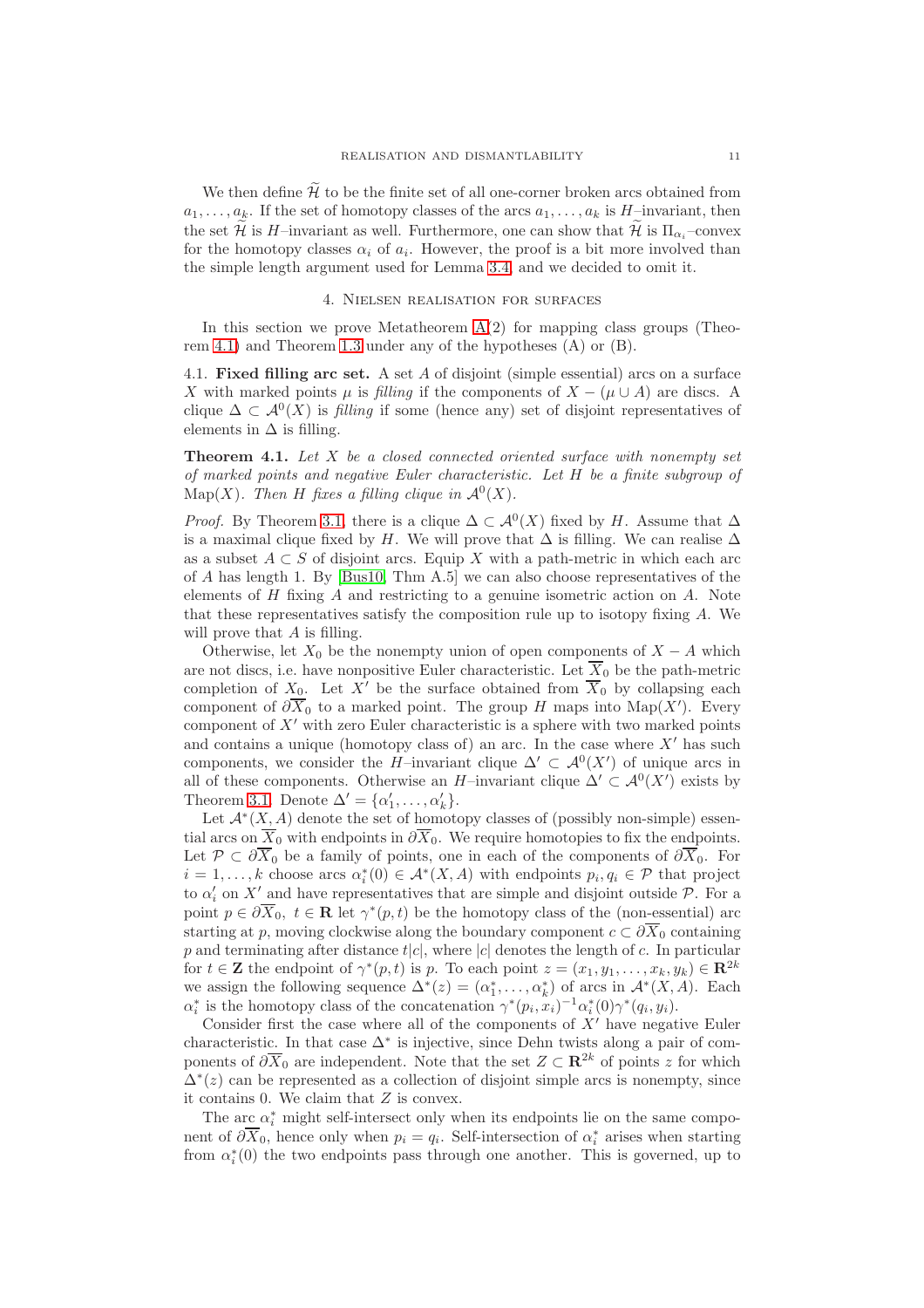interchanging  $x_i$  with  $y_i$ , by the equation  $x_i \leq y_i \leq x_i + 1$ , which is a linear constraint. The description is the same for intersections of distinct  $\alpha_i^*, \alpha_j^*$ , where we will get a constraint for each pair of coinciding endpoints of  $\alpha_i^*(0), \alpha_j^*(0)$ . This justifies the claim.

Under identification of Z with  $\Delta^*(Z)$  the finite group H acts on Z by isometries (each of which is a composition of a translation and an interchange of the coordinate axes). Hence H fixes a point  $z \in Z$  (for example the centre of mass of some orbit). Let  $\varepsilon \in \mathbb{R}^{2k}$  be the vector with smallest nonnegative entries such that  $\Delta^*(z + \varepsilon)$ has endpoints in marked points of X under the map  $\overline{X}_0 \to X$ . Note that  $z + \varepsilon$  is also H–invariant. The arc set  $\Delta^*(z+\varepsilon)$  can be interpreted as a subset of  $\mathcal{A}^0(X)$ . Then  $\Delta \cup \Delta^*(z+\varepsilon)$  forms an H–invariant clique larger than  $\Delta$  and we have reached a contradiction.

In the case where  $\alpha'_{i}$  lie in the components of  $X'$  of zero Euler characteristic we have  $\Delta^*(z + e_{2i-1} - e_{2i}) = \Delta^*(z)$ , where  $e_i$  denotes the *i*-th basis vector of  $\mathbb{R}^{2k}$ . Arcs  $\alpha_i^*$  for each of the lines  $z + te_{2i-1} - te_{2i}$  where  $t \in \mathbb{R}$  form families of parallel arcs. Each such family can be thought of as having the same "slope" in the annulus component of  $\overline{X}_0$ . After quotienting  $Z \subset \mathbb{R}^{2k}$  by all k such R–actions we obtain an action of H on a convex subset of  $\mathbf{R}^k = \mathbf{R}^{2k}/\mathbf{R}^k$  of "slopes". In the conclusion of the fixed-point theorem we obtain  $H$ –invariant "slope sets": families of parallel arcs in the components of zero Euler characteristic. We can improve them to families of parallel arcs with endpoints in marked points as before.  $\Box$ 

## 4.2. **Fixed hyperbolic metric.**

*Proof of Theorem [1.3](#page-1-0) under hypothesis (A).* By Theorem [4.1,](#page-10-1) the group H fixes a filling clique  $\Delta \subset \mathcal{A}^0(X)$ . We can realise  $\Delta$  as a set A of disjoint arcs on X. For each component Y of  $X - A$  with k arcs in its boundary we consider a regular ideal hyperbolic k–gon  $\hat{Y}$ . For any arc  $a \in A$  adjacent to components  $Y_1, Y_2$  of  $X - A$ we glue

 $\widehat{Y}_1$  with  $\widehat{Y}_2$  along the sides  $\widehat{A}_1 \subset \widehat{Y}_1, \widehat{A}_2 \subset \widehat{Y}_2$  corresponding to a in such a way that the projections of the centres of  $\hat{Y}_1$  and  $\hat{Y}_2$  onto  $\hat{A}_1$  and  $\hat{A}_2$  coincide under that gluing. The hyperbolic metric on  $X - \mu$  that we obtain as a result is complete and  $H$ -invariant.

*Proof of Theorem [1.3](#page-1-0) under hypothesis (B).* We can assume that the set of marked points on  $X$  is empty. Realise the curves of the fixed set as a set  $A$  of disjoint simple curves on  $X$ . We can choose representatives of elements of  $H$  fixing  $A$  (see [\[Bus10,](#page-31-9) Thm A.3]). Let X' be obtained from  $\overline{X - A}$  by collapsing its boundary components to marked points. Denote by  $\mu'$  the set of marked points on  $X'$ . By Theorem [1.3](#page-1-0) under hypothesis (A) there is a complete hyperbolic metric on  $X' - \mu'$  invariant under the image of H in Map(X'). Let l be small enough so that the horocycles of length  $l$  around the punctures embed on  $X'$ . We remove the puncture neighbourhoods bounded by these horocycles. This results in an  $H$ invariant complete hyperbolic metric  $d_{\mathbf{H}}$  on  $\overline{X - A}$  whose boundary components are horocycles of length  $l$ . If there are  $k$  curves in  $A$ , the ways of identifying the boundary components of  $(\overline{X - A}, d_{\mathbf{H}})$  in order to obtain a (marked) conformal structure on X are parametrised by points in an affine space  $\mathbb{R}^k$ : changing the k-th coordinate corresponds to a twist along the  $k$ -th boundary component. The group H admits an action on this parameter space  $\mathbb{R}^k$  by isometries (which are again compositions of translations and axes interchanges). The fixed point of this action gives an  $H$ –invariant conformal structure on  $X$ . By uniformisation this gives an  $H$ –invariant complete hyperbolic metric on X.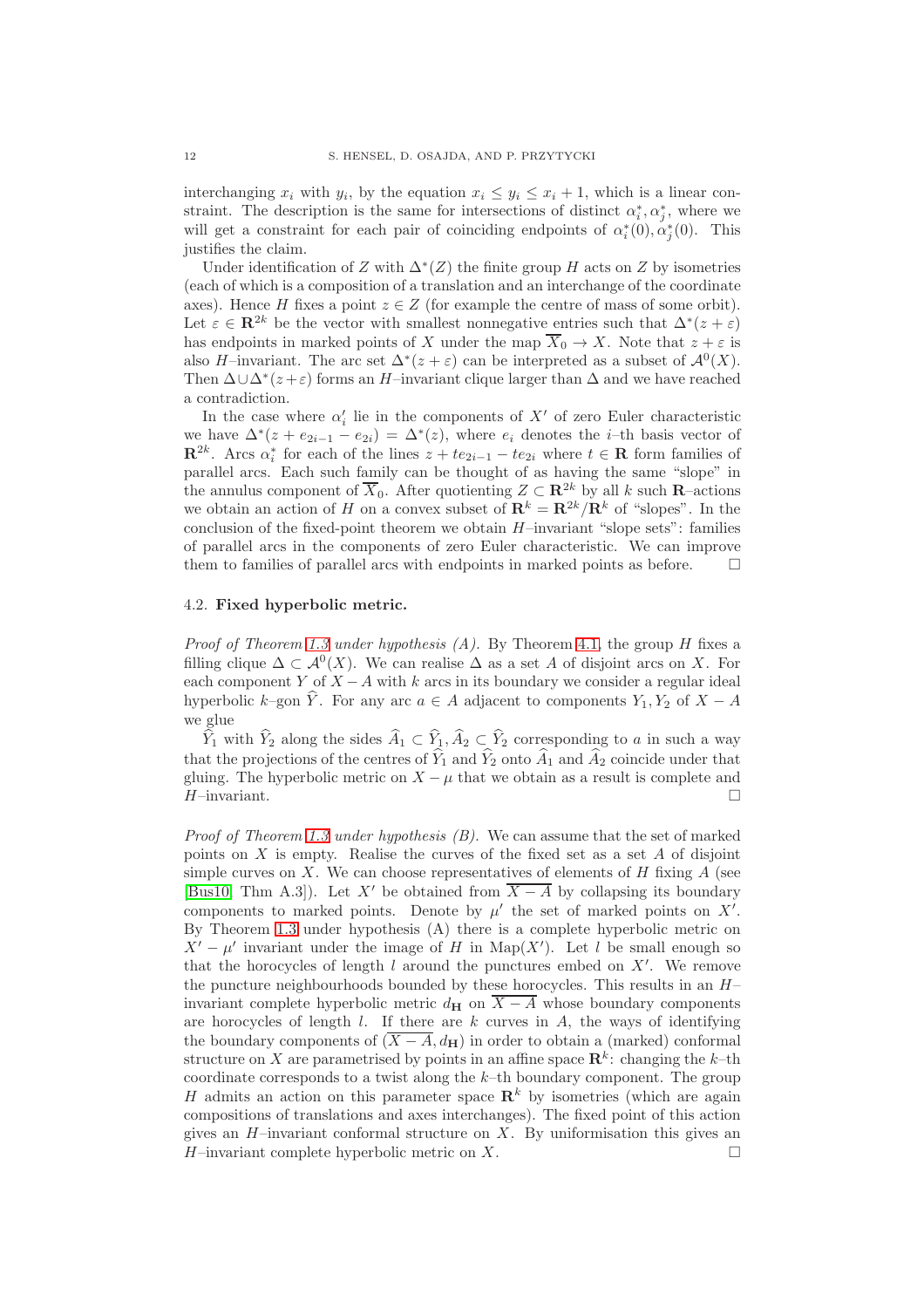### 5. Fixed clique in the disc graph

<span id="page-12-0"></span>In this section we prove Metatheorem  $A(1)$  in the case of the disc graph. We denote by U<sup>g</sup> a handlebody of genus g. A *(disconnected) handlebody* U is a disjoint union of various  $U_q$ . The boundary  $\partial U$  is a closed surface which may be disconnected. An *essential disc* D in U is a disc properly embedded in U, such that ∂D is an essential simple closed curve on  $\partial U$ . We say that an essential simple closed curve d on  $\partial U$  is *discbounding* if there is an essential disc D with  $\partial D = d$ . Two essential discs  $D, D'$  are properly homotopic if and only if their boundary curves ∂D and  $\partial D'$  are homotopic.

By  $\mathcal{D}(U)$  we denote the *disc graph* of U. The vertex set  $\mathcal{D}^0(U)$  is the set of homotopy classes of discbounding curves on  $\partial U$ . Two such vertices are connected by an edge if the corresponding curves are disjoint (up to homotopy).

The *handlebody group*  $\text{Map}(U)$  is the mapping class group of U, i.e. the group of orientation preserving homeomorphisms of  $U$  up to isotopy. It is well-known that Map(U) can be identified with a subgroup of Map( $\partial U$ ) by restricting homeomorphisms of  $U$  to the boundary.

The main theorem of this section is the following.

<span id="page-12-1"></span>**Theorem 5.1.** *Let* U *be a (possibly disconnected) handlebody each component of which has genus*  $\geq 2$ *. Let* H *be a finite subgroup of* Map(U). Then H fixes a clique *in the disc graph*  $\mathcal{D}(U)$ *.* 

As an immediate consequence we obtain the following.

<span id="page-12-2"></span>**Corollary 5.2.** *Every finite order element of the handlebody group is reducible.*

Corollary [5.2](#page-12-2) also follows from the Lefschetz fixed point theorem, since the disc complex is contractible [\[McC91,](#page-32-11) Thm 5.3].

5.1. **Disc surgery.** In this section we describe the surgery procedure which will be used to define dismantling projections on the disc graph. This surgery procedure was used in [\[McC91\]](#page-32-11) to prove contractibility of the disc complex.

Let D and D' be two transverse essential discs in U. We say that D and D' are in *minimal position*, if the boundary curves  $d = \partial D$  and  $d' = \partial D'$  are in minimal position, and  $D$  and  $D'$  intersect only along arcs.

For any pair of discbounding curves  $d$  and  $d'$  in minimal position, it is always possible to find discs D and D' in minimal position with  $\partial D = d$ ,  $\partial D' = d'$ . However, at this point we want to warn the reader that the minimal position of discs is not unique: in particular, the homotopy classes of  $d$  and  $d'$  do not determine which intersection points of d and d' are connected by an intersection arc of  $D \cap D'$ .

Let now  $D$  and  $D'$  be two essential discs in minimal position, and let  $d$  and  $d'$ denote their boundary curves. Assume that  $d$  and  $d'$  intersect. We then say that a subarc a of d is *outermost in* D *for* D′ , if a bounds a disc in D together with a component of  $D \cap D'$ , and the interior of a is disjoint from  $D'$ . The endpoints of a decompose d' into two subarcs  $a'_+$  and  $a'_-$ . The unions  $d'_+ = a \cup a'_+$  and  $d' = a \cup a'$  are simple closed curves on  $\partial U$ , both of which are discbounding by construction. See e.g. [\[HH11a,](#page-31-10) Sec 5] or [\[Mas86\]](#page-32-19) for a detailed description of this surgery procedure. Since d and d' are in minimal position, both  $d'_{+}$  and  $d'_{-}$ are essential. We say that the discbounding curves  $d'$ <sub>+</sub> and  $d'$ <sub>-</sub> are obtained by *outermost surgery of* d ′ *in direction of* d *determined by* a*.*

Note that the homotopy classes  $\delta'_{+}$  of  $d'_{+}$  and  $\delta'_{-}$  of  $d'_{-}$  depend only on the homotopy classes  $\delta$  of d and  $\delta'$  of d', and the choice of an outermost subarc. We call the pair  $\{\delta'_+, \delta'_-\}$  an *outermost surgery pair of*  $\delta'$  *in direction of*  $\delta$ . Note that there are only finitely many outermost surgery pairs for any choice of discbounding homotopy classes  $\delta$  and  $\delta'$ .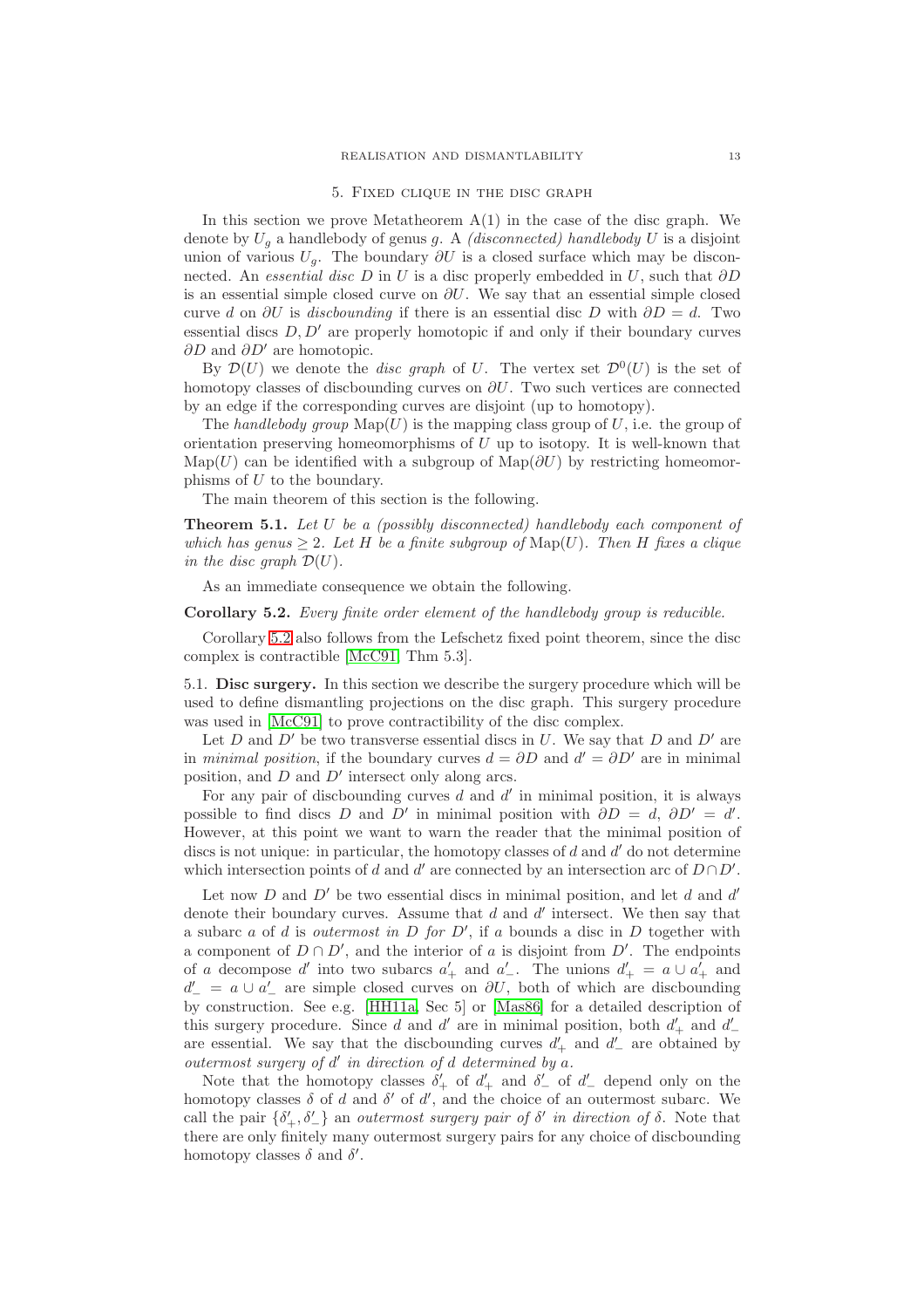If  $\delta \neq \delta'$  have disjoint representatives, then we say that the only *outermost surgery pair of*  $\delta'$  *in direction of*  $\delta$  is  $\{\delta, \delta\}$ , interpreted as a pair both of whose elements are equal to  $\delta$ . For homotopy classes  $\delta, \delta' \in \mathcal{D}^0(U)$  of discbounding curves we define  $\Pi_{\delta}(\delta')$  to be the set of all outermost surgery pairs of  $\delta'$  in direction of  $\delta$ .

The next lemma shows that  $\Pi_{\sigma}$  satisfies the axioms of a  $\sigma$ -projection for each  $\sigma \in \mathcal{D}^0(U)$ . This lemma essentially follows from the proof of [\[McC91,](#page-32-11) Thm 5.3].

<span id="page-13-0"></span>**Lemma 5.3.** *Let*  $\sigma \in \mathcal{D}^0(U)$  *be a discbounding curve on*  $\partial U$ *.* 

- *(i)* Let  $R \subset \mathcal{D}^0(U)$  be a finite set of discbounding curves with  $R \setminus {\{\sigma\}} \neq \emptyset$ . Then *there is a discbounding curve*  $\rho \in R \setminus \{ \sigma \}$  *with the following property: there is an outermost surgery pair*  $\{\rho_+, \rho_-\}$  *of*  $\rho$  *in direction of*  $\sigma$  *such that each* discbounding curve  $\rho' \in R$  which is disjoint from  $\rho$  is also disjoint from  $\rho_+$ *and*  $\rho_-\$ .
- (*ii*) Every sequence  $(\rho_i)$  of discbounding curves in  $\mathcal{D}^0(U)$  such that  $\rho_{i+1}$  is con*tained in an outermost surgery pair of*  $\rho_i$  *in direction of*  $\sigma$  *terminates after finitely steps with the discbounding curve* σ*.*

Again, we will use hyperbolic geometry to choose preferred representatives in the homotopy class of discbounding curves. To this end we fix a hyperbolic metric on ∂U.

*Proof.* (i) Note that if each element of R can be realised disjointly from  $\sigma$  then the assertion follows trivially.

Otherwise, let s be the geodesic representative of  $\sigma$  and let  $r<sup>1</sup>$  be the geodesic representative of an arbitrary element in  $R$  intersecting  $s$ . Choose an embedded disc  $D^1$  in U bounded by  $r^1$  and an embedded disc D bounded by s which are in minimal position. Let  $a \subset \partial D$  be an outermost subarc in D for  $D^1$ . Let N be the set of geodesic representatives of all the elements in R which are disjoint from  $r^1$ . For each  $r' \in N$  we may choose a disc  $D(r')$ bounded by  $r'$  which is disjoint from  $D^1$  and in minimal position with respect to D. Note that this means that outermost subarcs in D for the discs  $D(r')$ are either disjoint from  $a$ , contain  $a$ , or are contained in  $a$ . We distinguish two cases.

If all outermost subarcs in D for the discs  $D(r')$ ,  $r' \in N$  are disjoint from a or contain a, then both discbounding curves obtained by the outermost surgery pair determined by  $a$  are disjoint from the curves in  $N$ , and therefore the homotopy class  $\rho^1$  of  $r^1$  satisfies the condition in assertion (i).

On the other hand, assume that there is a disc  $D^2 = D(r^2)$  bounded by  $r^2 \in N$  which has an outermost subarc that is contained in a. In this case, we replace  $r^1$  by  $r^2$ , and inductively apply the same argument again. Since the geodesic representatives of all elements in  $R$  intersect in finitely many points, this process stops with the first case after finitely many steps with a  $\rho^k$  satisfying the condition in assertion (i).

(ii) The proof of this is identical to the proof of Lemma [3.2\(](#page-8-1)ii). Namely, each outermost surgery strictly decreases the geometric intersection number with σ.

 $\Box$ 

The fact that homeomorphisms of  $U$  map outermost subarcs to outermost subarcs immediately implies the following.

<span id="page-13-1"></span>**Lemma 5.4.** *For every*  $h \in \text{Map}(U)$  *we have* 

$$
h\Pi_{\sigma}(\rho) = \Pi_{h\sigma}(h\rho)
$$

*for all discbounding curves*  $\sigma \neq \rho \in \mathcal{D}^0(U)$ *.*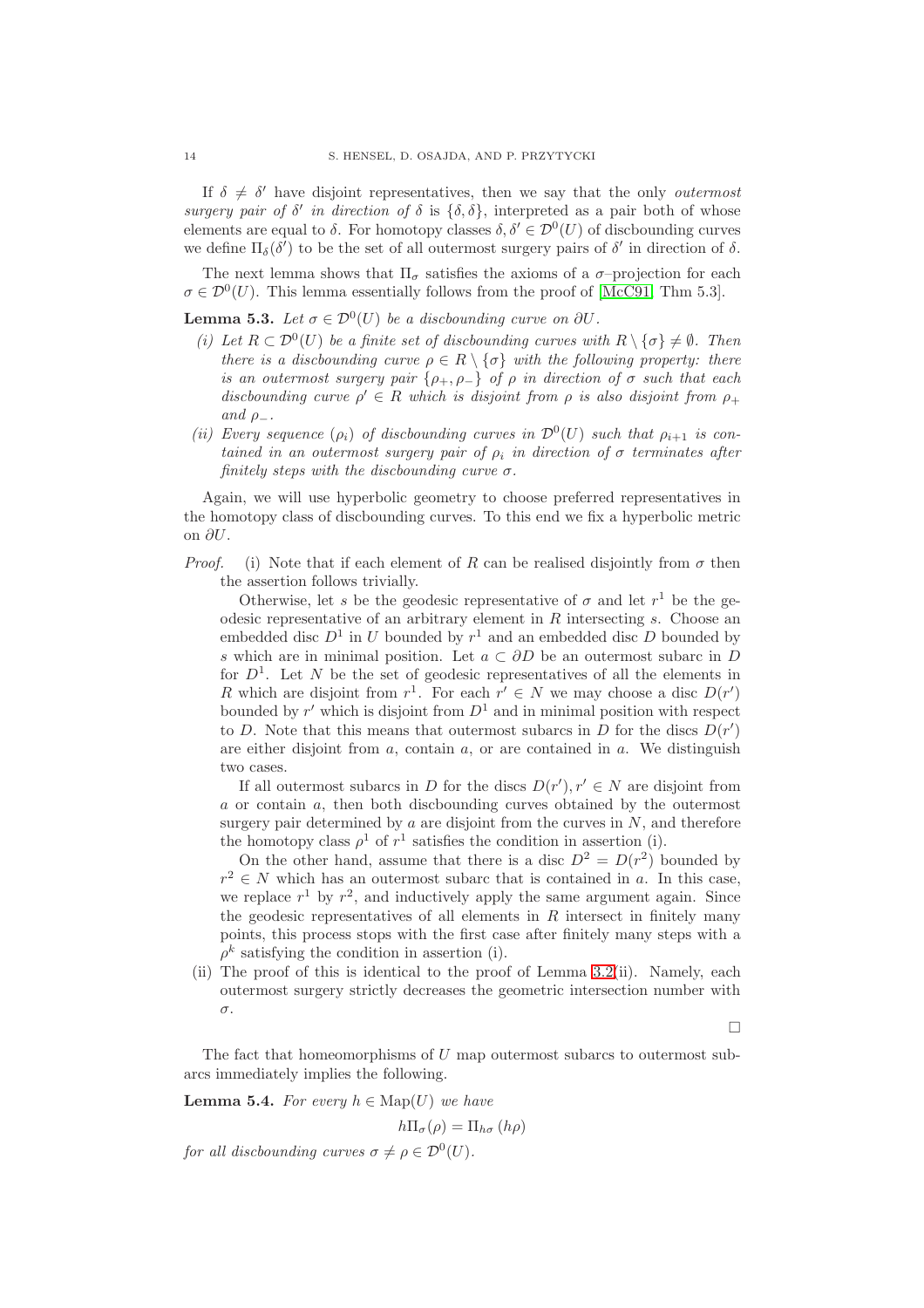5.2. **Finite hull for discs.** Let  $\delta_1, \ldots, \delta_k \in \mathcal{D}^0(U)$  be a finite set of discbounding curves. For a homotopy class  $\alpha$  of an essential simple closed curve on  $\partial U$ , we denote by  $l_{\partial U}(\alpha)$  the length of the geodesic representative of  $\alpha$  on  $\partial U$ . Put

$$
L = \max_{i} l_{\partial U}(\delta_i).
$$

Let  $\mathcal{H} = \mathcal{H}(\delta_1, \ldots, \delta_k)$  be the set of discbounding curves  $\delta$  which satisfy  $l_{\partial U}(\delta) \leq 2L$ . Note that  $\mathcal{H}(\delta_1,\ldots,\delta_k)$  is a finite set of curves which contains  $\delta_1,\ldots,\delta_k$ .

The following lemma shows that  $\mathcal H$  is  $\Pi_{\sigma}$ -convex for each  $\sigma = \delta_i, i = 1, \ldots, k$ .

<span id="page-14-2"></span>**Lemma 5.5.** *Let*  $\delta_1, \ldots, \delta_k \in \mathcal{D}^0(U)$  *be a finite set of discbounding curves. Put*  $\delta = \delta_i$  for some  $i = 1, ..., k$ , and let  $\delta' \in \mathcal{H} = \mathcal{H}(\delta_1, ..., \delta_k)$  be arbitrary. Then *each outermost surgery pair of* δ ′ *in direction of* δ *contains at least one element of* H*.*

*Proof.* Denote by d the geodesic representative of  $\delta$ , and by d' the geodesic representative of  $\delta'$ . We can assume that d and d' intersect. Let  $a \subset d$  be an outermost subarc. By definition of  $L$ , the subarc  $a$  has length at most  $L$ .

The endpoints of a decompose  $d'$  into two subarcs  $a'_{+}$  and  $a'_{-}$ . Since  $d'$  has length at most  $2L$ , at least one of these subarcs has length less or equal to  $L$ , say  $a'_+$ . Then  $d'_+ = a \cup a'_+$  has length at most 2L. In particular, the homotopy class of  $d'_+$  is contained in H as required.

<span id="page-14-0"></span>As a consequence of Lemmas [5.3,](#page-13-0) [5.5](#page-14-2) and [5.4](#page-13-1) we obtain Theorem [5.1](#page-12-1) from Theorem [1.1\(](#page-0-0)ii) in the same way that we obtained Theorem [3.1.](#page-7-1)

#### 6. Nielsen realisation for handlebodies

6.1. **Fixed simple disc system.** Let  $\{d_1, \ldots, d_k\}$  be a finite set of discbounding curves which are pairwise disjoint. We say that  $\{d_1, \ldots, d_k\}$  is a *simple disc system*, if each complementary component of  $d_1 \cup \cdots \cup d_k$  on  $\partial U$  is a *bordered* 2–sphere, i.e. a 2–sphere minus open discs. Equivalently, the complementary components of disjoint discs bounded by  $d_1, \ldots, d_k$  in U are simply connected. A clique  $\Delta \subset \mathcal{D}^0(U)$ is called *simple*, if some (hence any) set of disjoint representatives of elements in ∆ is a simple disc system.

In this section we use the results obtained in Section [5](#page-12-0) to show the following.

<span id="page-14-1"></span>**Theorem 6.1.** Let U be a connected handlebody of genus  $q > 2$ . Let H be a finite subgroup of  $\text{Map}(U)$ . Then H fixes a simple clique in the disc graph  $\mathcal{D}^0(U)$ .

Before we give a proof, we note the following corollary.

**Corollary 6.2.** Let U be a connected handlebody of genus  $q > 2$ . A finite order *mapping class*  $h \in \text{Map}(\partial U)$  *is conjugate into the handlebody group*  $\text{Map}(U)$  *if and only if* h *fixes a set of homotopy classes of disjoint essential simple closed curves on* ∂U *all of whose complementary components are bordered* 2*–spheres.*

*Proof.* If h is contained in a conjugate of the handlebody group, then Theorem [6.1](#page-14-1) yields the desired set of curves. Let now  $h$  be a mapping class fixing a set of curves  $\{\alpha_1, \ldots, \alpha_k\}$  as required. We may then choose a mapping class  $q \in \text{Map}(\partial U)$ such that  $q(\alpha_i)$  are discbounding in U. This element q then conjugates h into the handlebody group of  $U$ .

*Proof of Theorem [6.1.](#page-14-1)* By Theorem [5.1](#page-12-1) there is a clique  $\Delta = {\delta_1, \ldots, \delta_n}$  in the disc graph  $\mathcal{D}(U)$  invariant under H. We will argue that if  $\Delta$  is a maximal H–invariant clique, then it is simple.

As a first step, using Theorem [1.3](#page-1-0) with hypothesis (B), we find that there is a hyperbolic metric on  $X = \partial U$  such that H acts as a group of isometries on X.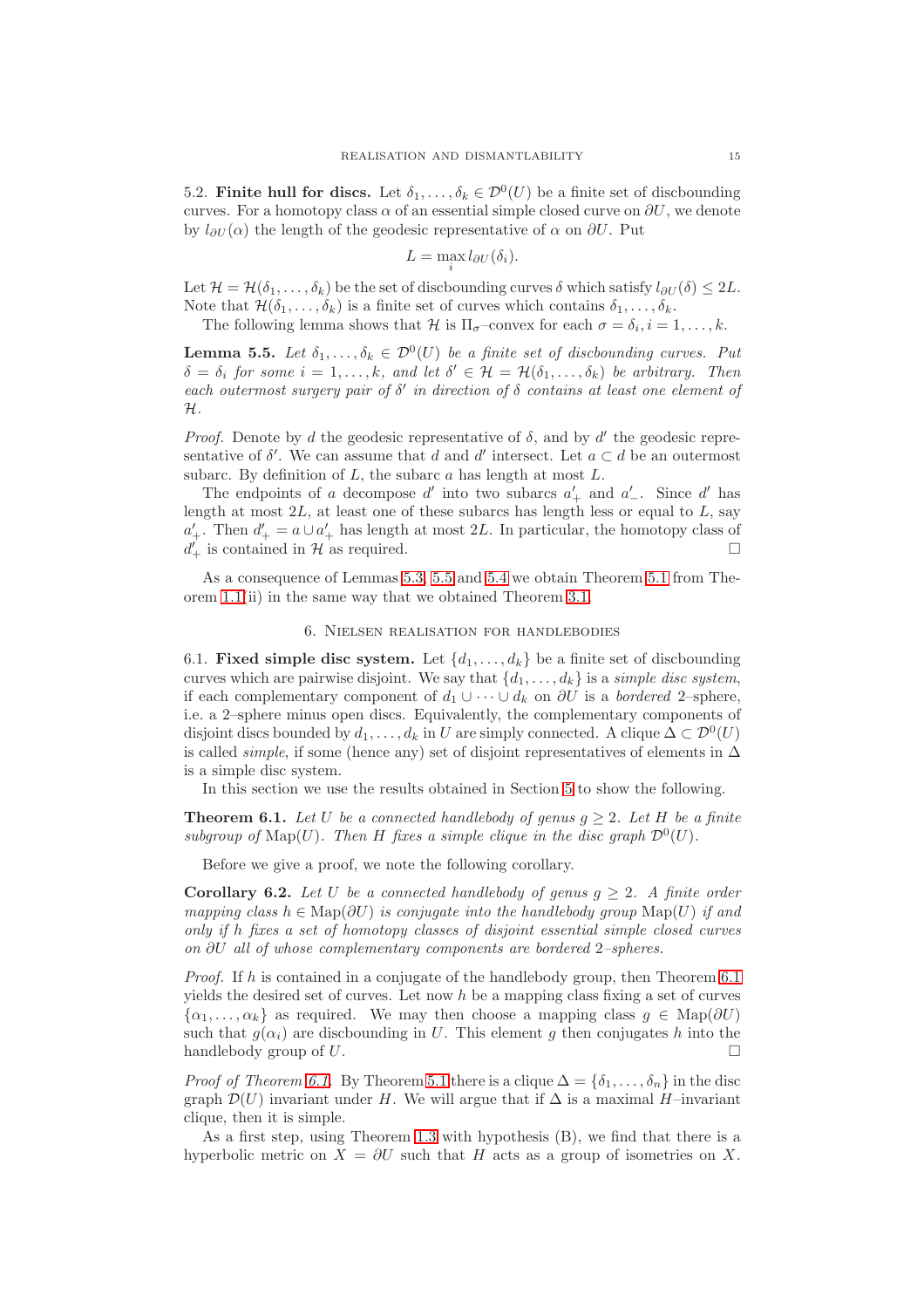Denote by  $d_i$  the geodesic representative of  $\delta_i$ . Then H acts on X preserving the set  $d_1 \cup \cdots \cup d_n$ . Let  $X_0$  be the union of all the components of  $X - (d_1 \cup \cdots \cup d_n)$ which are not bordered 2–spheres. Denote by  $\overline{X}_0$  the completion (with respect to the path metric) of  $X_0$ . We will prove that  $\overline{X}_0$  is empty, which implies that  $\Delta$  is simple.

Suppose on the contrary that  $\overline{X}_0$  is nonempty. In this case, let X' be the surface obtained from  $\overline{X}_0$  by gluing a disc to each boundary component. Since  $\overline{X}_0$ embeds naturally into X', we can identify  $\overline{X}_0$  with a subsurface of X'. Since H acts as a group of isometries on  $\overline{X}_0$ , it maps into the mapping class group of X'. Furthermore,  $X'$  is in a natural way a (possibly disconnected) handlebody  $U'$  (cut U along discs bounded by  $d_i$ ) and so H maps into the handlebody group of U'.

If U' has genus 1 components, then we consider the H–invariant clique  $\Delta' \subset$  $\mathcal{D}^0(U')$  of unique discbounding curves in all of these components. Otherwise the group H fixes a clique  $\Delta' \subset \mathcal{D}^0(U')$  by Theorem [5.1.](#page-12-1) Denote  $\Delta' = {\delta'_1, \ldots, \delta'_k}$ .

For a homotopy class of an essential simple closed curve  $\alpha'$  on  $X'$  let  $\mathcal{F}(\alpha')$  be the set of all homotopy classes of simple closed curves  $\alpha$  on  $\overline{X}_0$  which are homotopic to  $\alpha'$  as a curve on X'. Note that each such  $\alpha$  is essential. Furthermore, if  $\alpha'$  is discbounding in U', then each element of  $\mathcal{F}(\alpha')$  is discbounding in U. We put  $\mathcal{F}(\Delta') = \mathcal{F}(\delta_1') \cup \cdots \cup \mathcal{F}(\delta_k').$ Set

and

$$
L = \min\{l_{\overline{X}_0}(\alpha) | \alpha \in \mathcal{F}(\Delta')\}
$$

$$
\Delta^* = \{ \alpha \in \mathcal{F}(\Delta') \vert \ l_{\overline{X}_0}(\alpha) = L \}.
$$

The group H, seen as a subgroup of the mapping class group of  $\overline{X}_0$ , preserves  $\Delta^*$ . We claim that any two elements of  $\Delta^*$  correspond to disjoint curves. This claim implies the theorem, since  $\Delta^*$  can be then interpreted as a clique in  $\mathcal{D}(U)$ . Thus we can extend the initial clique  $\Delta$  by the clique  $\Delta^*$ , contradicting maximality.

To prove the claim, let  $\alpha_1, \alpha_2$  be two elements of  $\Delta^*$ , and let  $a_1$  and  $a_2$  be their geodesic representatives on  $\overline{X}_0$ . Suppose that  $a_1$  and  $a_2$  intersect. Since  $a_1$  and  $a_2$ are homotopic to disjoint curves after gluing discs to the boundary components of  $\overline{X}_0$ , there are subarcs  $c_i \subset a_i$  such that  $c_1 \cup c_2$  bounds a bordered 2–sphere together with boundary components of  $\overline{X}_0$  (see Figure [2\)](#page-15-0). Suppose that the length of the



<span id="page-15-0"></span>Figure 2. Intersecting preimages are not shortest

geodesic arc  $c_1$  is smaller (or equal to) the length of  $c_2$ . In this case, the curve  $\hat{a}$ obtained from  $a_2$  by replacing  $c_2$  with  $c_1$  is a broken geodesic which is homotopic to  $a_2$  on X'. Hence its homotopy class lies in  $\mathcal{F}(\Delta')$ . However, the length of the broken geodesic  $\hat{a}$  is by construction at most  $L$ , and hence its geodesic representative has length strictly less than  $L$ . This contradicts the choice of  $L$ , and therefore proves the claim.  $\Box$ 

6.2. **Fixed Schottky group.** In this section we obtain a Nielsen realisation theorem for the handlebody group.

*Proof of Theorem [1.4.](#page-1-1)* Let  $X = \partial U$ . By Theorem [6.1](#page-14-1) there is a simple clique  $\Delta = {\delta_1, \ldots, \delta_n}$  which is fixed by the group H. Let  $\{d_1, \ldots, d_n\}$  be a set of disjoint representatives of the  $\delta_i$  and denote by  $X_1, \ldots, X_k$  the complementary components of the  $d_i$  on X. For each such bordered 2-sphere  $X_i$ , denote by  $X'_i$  the punctured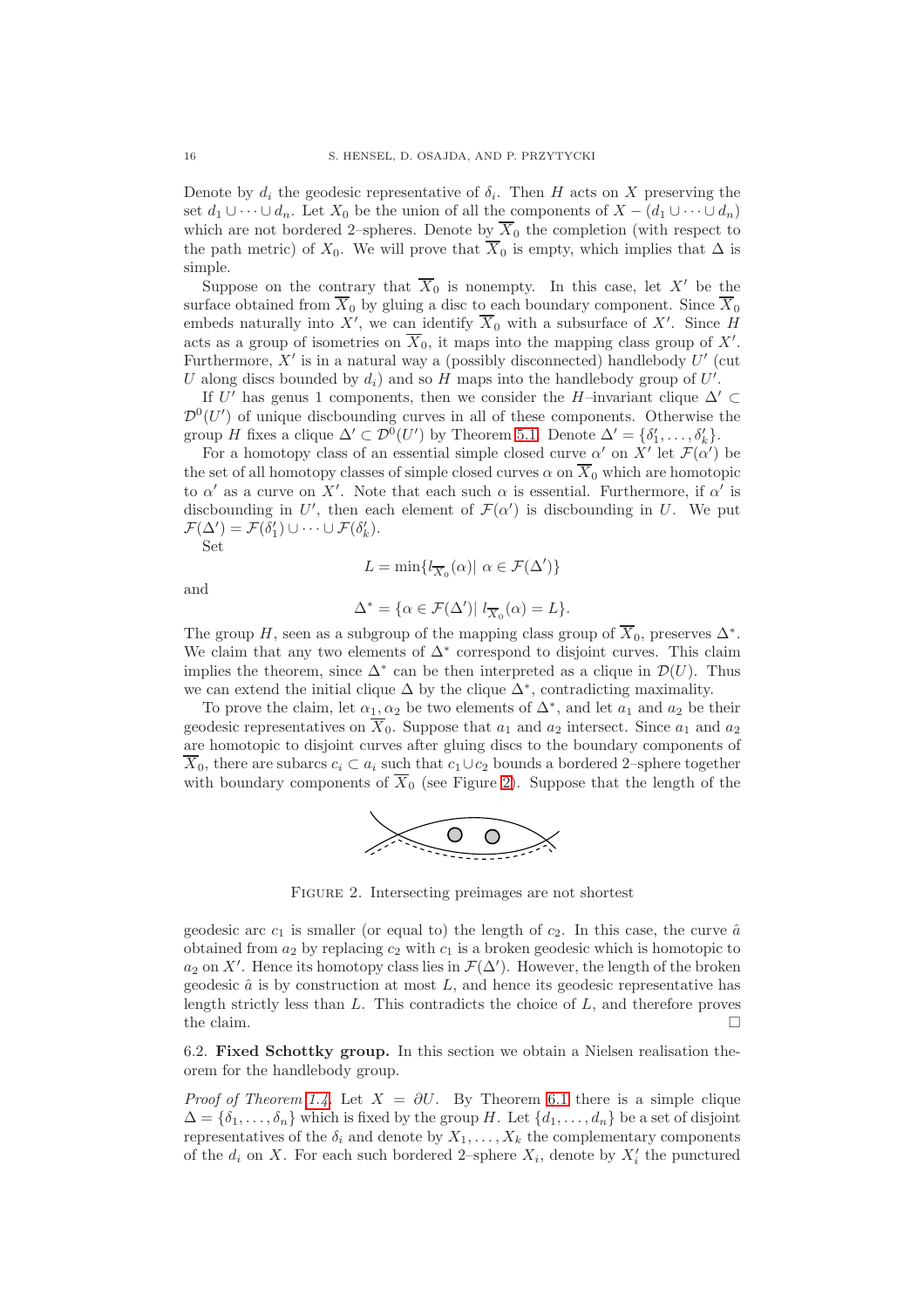sphere obtained by replacing each boundary component of  $X_i$  by a puncture. Let  $X'$  be the disjoint union of these punctured spheres. Note that H acts on  $X'$  as a group of mapping classes. By Theorem [1.3](#page-1-0) with hypothesis (A) there is a complete hyperbolic metric on  $X'$  such that  $H$  acts as a group of isometries.

The hyperbolic metric on  $X_i'$  can be interpreted as a conformal structure on a punctured sphere. By the uniformisation theorem, it is biholomorphic to the complement of a finite number of points  $p_i^1, \ldots, p_i^{k_i}$  on a copy  $\hat{\mathbf{C}}_i$  of the Riemann sphere, with  $k_i \geq 3$ . The group H acts on the union  $X'$  of  $X'_i \subset \hat{C}_i$  by Möbius transformations, since every conformal automorphism of  $\hat{C}$  is a Möbius transformation.

Consider now a round disc  $B_i^j$  centred at one of the points  $p_i^j$ , which is disjoint from all other such points. Suppose that  $h \in H$  fixes the point  $p_i^j$ . Since h is a Möbius transformation of finite order which fixes  $p_i^j$  and permutes  $k_i - 1 \geq 2$  other points  $p_i^{j'}$  $j'$ , it is in fact a rotation about  $p_i^j$  and thus preserves  $B_i^j$ . Therefore we may choose a collection of disjoint discs  $B_i^j$ , such that  $B_i^j$  is centred at  $p_i^j$ , which is invariant under the action of H.

We interpret each  $\hat{\mathbf{C}}_i$  as the boundary of a copy  $\mathbf{H}_i^3$  of the hyperbolic 3-space. Let  $\mathcal{H}(B_i^j)$  be the halfspace in  $\mathbf{H}_i^3$  which is the convex hull of  $B_i^j$ , and let  $M_i$  be the complement of the interiors of all  $\mathcal{H}(B_i^j)$  in  $\mathbf{H}_i^3$ . Note that the boundary components of the manifolds  $M_i$  correspond to punctures of  $X'$ . The punctures of  $X'$  have a natural pairing, since each marked point of  $X'$  corresponds to a side of a disc in the simple disc system  $\{d_1, \ldots, d_n\}$ . We now glue the manifolds  $M_i$  along their boundaries according to this pairing, such that the closest projections of the points  $p_i^j$  to the boundary planes  $\partial \mathcal{H}(B_i^j)$  agree. By arguing as in the proof of Theorem [1.3](#page-1-0) under hypothesis  $(B)$  we can choose the twist parameters consistently such that  $H$ acts on the resulting hyperbolic manifold  $M$  as a group of isometries.

## 7. Fixed clique in the sphere graph

<span id="page-16-1"></span>Let U be a (possibly disconnected) handlebody and let  $W = W(U)$  be the 3-manifold obtained by doubling  $U$  along its boundary. The manifold  $W$  is homeomorphic to the disjoint union of iterated connected sums of  $S^1 \times S^2$ . A connected component of W has *rank* n if its fundamental group has rank n. By  $\text{Map}(W)$ we denote the *mapping class group of* W, i.e. the group of orientation preserving homeomorphisms of W up to isotopy.

A 2–sphere embedded in W is called *essential*, if it does not bound a ball. Unless stated otherwise, we assume that spheres are embedded and essential 2–spheres.

We define the *sphere graph*  $\mathcal{S}(W)$  of W. Its vertex set  $\mathcal{S}^0(W)$  is the set of isotopy classes of spheres in W. Two vertices of  $\mathcal{S}(W)$  are connected by an edge, if the corresponding spheres can be realised disjointly.

The fundamental group of a doubled connected handlebody  $W_n = W(U_n)$  of rank n is the free group on n generators. Hence, the mapping class group  $\text{Map}(W_n)$  of  $W_n$  admits a homomorphism to  $Out(F_n)$ . By a theorem of Laudenbach [\[Lau74,](#page-32-20) Thm 4.3, Rem 1], this map is surjective and has finite kernel generated by Dehn twists along spheres. Therefore the elements of the kernel act trivially on isotopy classes of spheres. As a consequence,  $Out(F_n)$  acts as a group of automorphisms on  $\mathcal{S}(W_n)$  (see [\[Hat95\]](#page-31-5) for a thorough treatment of this graph).

We can now state the main theorem of this section.

<span id="page-16-0"></span>**Theorem 7.1.** *Let* W *be a (possibly disconnected) doubled handlebody, each component of which has rank*  $\geq 2$ *. Let* H *be a finite subgroup of* Map(W)*. Then* H *fixes a clique in the sphere graph* S(W)*.*

By the discussion in the previous paragraph Theorem [7.1](#page-16-0) immediately implies that if H is a finite subgroup of  $Out(F_n)$ , then it fixes a clique in  $\mathcal{S}(W_n)$ .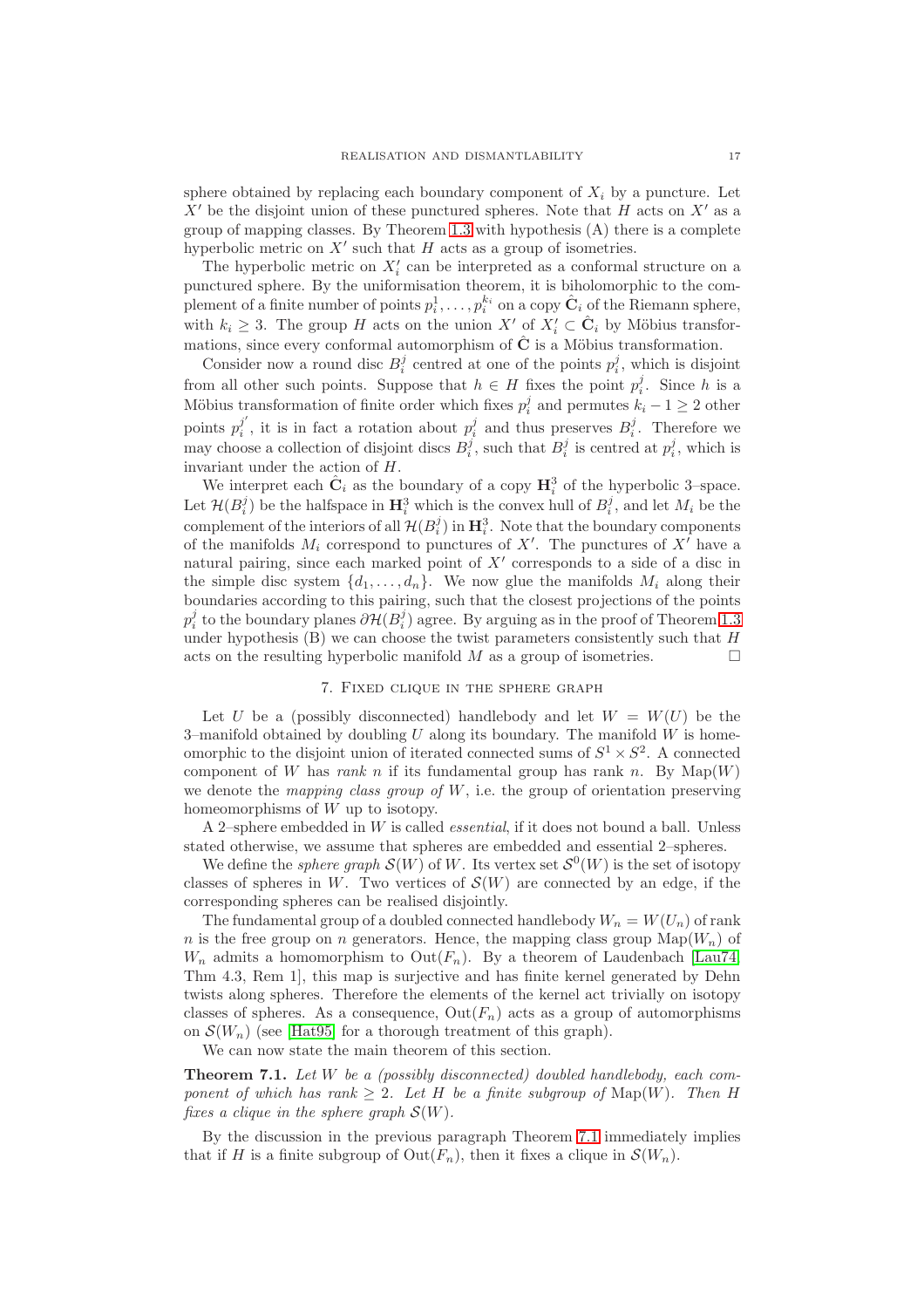The strategy to prove Theorem [7.1](#page-16-0) will be analogous to the strategy employed in Sections [3](#page-7-0) and [5.](#page-12-0) In the cases of the arc and disc graph we used hyperbolic metrics on surfaces to select preferred representatives of arcs and discbounding curves. In the manifold W we do not have such geometric tools. In the following section we recall and extend the notion of *normal position* from [\[Hat95\]](#page-31-5), which is a topological tool allowing to put pairs of spheres in a preferred position with good properties.

7.1. **Normal position.** A *sphere system*  $S_0$  in  $W$  is a collection of disjoint spheres in  $W$ , no two of which are isotopic. Note that two sphere systems are isotopic if and only if they are homotopic by a theorem of Laudenbach (see [\[Lau74\]](#page-32-20)). A sphere system is *maximal* if it is not properly contained in another sphere system.

For a sphere system  $S_0$  in W we call the (path-metric) closures of the connected components of  $W - S_0$  the *complementary components of*  $S_0$  (in W). A sphere system is maximal if and only if each of its complementary components in W is homeomorphic to the 3–sphere minus three open balls. Associated to a sphere system  $S_0$  is a *dual graph*  $\Gamma$  in the following way. The vertex set of  $\Gamma$  is the set of complementary components of  $S_0$ . Each sphere  $s_0 \in S_0$  defines an edge in Γ, connecting the vertices corresponding to the two (possibly coinciding) complementary components of  $S_0$  adjacent to  $s_0$ . Note that the graph Γ might not be simple. In particular, it might happen that a complementary component of  $S_0$  is adjacent along two distinct boundary components to the same sphere in  $S_0$ , and then Γ contains a loop.

Let s be a sphere which is transverse to  $S_0$ . The intersection of s with a complementary component of  $S_0$  is a disjoint union of bordered 2–spheres. We call these components *sphere pieces of* s with respect to  $S_0$ .

A sphere s is in *normal position* with respect to a maximal sphere system  $S_0$  (see [\[Hat95\]](#page-31-5)) if s is transverse to  $S_0$  and each sphere piece P of s satisfies the following two conditions:

(1) The piece P meets each boundary component of a complementary component of  $S_0$  in at most one circle.

(2) The piece P is not a disc which is homotopic into  $S_0$  relative to its boundary.

We say that a sphere piece  $P$  is *problematic of type (1) or (2)*, if it violates condition (1) or (2) above. In that case we say that it is *problematic with respect to*  $s_0 \in S_0$  if the boundary component of the complementary component on which P shows the excluded behaviour corresponds to  $s_0$ . We say that a sphere system  $S$  is in *normal position* with respect to  $S_0$  if each sphere  $s \in S$  is in normal position with respect to  $S_0$ .

Normal position of spheres is unique in the following sense: suppose that  $s, s'$ are isotopic spheres which are in normal position with respect to some maximal sphere system  $S_0$ . Then by [\[Hat95,](#page-31-5) Prop 1.2] there is a homotopy between s and s' which restricts to an isotopy on  $S_0$  (Hatcher considers only the case of connected W, but the disconnected case follows immediately by considering the connected components individually). We say that sphere pieces of s and s ′ are *corresponding*, if they are mapped to each other by such a homotopy. Correspondence identifies the sphere pieces of  $s$  bijectively with the sphere pieces of  $s'$ .

Next, we characterise normal position using lifts to the universal cover  $\tilde{W}$  of  $W$ . Since W is allowed to be disconnected, we define  $\widetilde{W}$  to be the disjoint union of the universal covers of the components of  $W$ . Note that since spheres are simply connected, every sphere in  $W$  lifts homeomorphically to  $W$ . The definitions of sphere systems, complementary components, sphere pieces and normal position extend verbatim to spheres in  $W$ .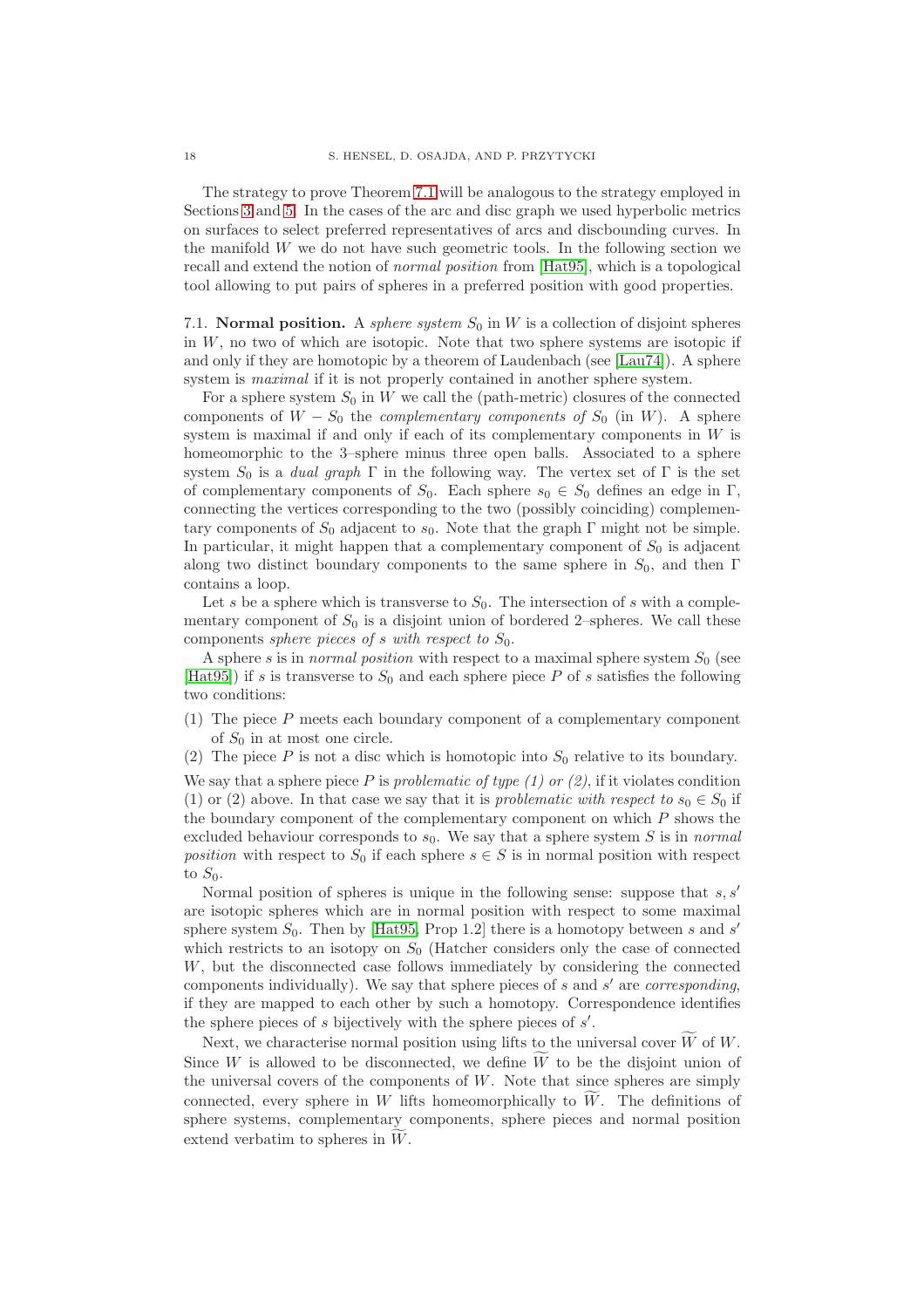<span id="page-18-0"></span>**Lemma 7.2.** Let  $S_0$  be a maximal sphere system in W and let s be a sphere in W. *Denote by*  $\widetilde{S}_0$  *the full preimage of*  $S_0$  *in*  $\widetilde{W}$ *. Then the following are equivalent:* 

- *(i)* The sphere s is in normal position with respect to  $S_0$ .
- *(ii)* One (and hence any) lift  $\tilde{s}$  of s is in normal position with respect to  $\tilde{S}_0$ .
- *(iii)* (1) One (and hence any) lift  $\tilde{s}$  of s intersects each component of  $\tilde{S}_0$  in at most *one circle, and*
	- (2) there is no disc in  $\tilde{s}$  homotopic relative to its boundary into  $\tilde{S}_0$ .

*Proof.* Assertion (i) is equivalent to (ii) since a piece P of  $\tilde{s}$  that is a lift of piece P of  $s$  is problematic if and only if  $P$  is problematic. It is clear that (iii) implies (ii). It remains to prove that assertion (ii) implies (iii).

For part (1) let  $\tilde{s}_0$  be a sphere of  $\tilde{S}_0$ . Suppose that  $\tilde{s}_0$  and  $\tilde{s}$  intersect in at least two circles  $\tilde{c}$  and  $\tilde{c}'$ . Let  $a \subset \tilde{s}$  be a path joining  $\tilde{c}$  and  $\tilde{c}'$  and crossing the least number of complementary components of  $\tilde{S}_0$ . Since the graph dual to  $\tilde{S}_0$  in  $\tilde{W}$  is a forest, there is a complementary component  $\widetilde{K}$  of  $\widetilde{S}_0$  such that a intersects only one boundary component of  $\tilde{K}$ . Then a sphere piece of  $\tilde{s}$  in  $\tilde{K}$  is problematic of type (1).

For part (2) suppose there is a disc in  $\tilde{s}$  homotopic relative to its boundary into  $\widetilde{S}_0$ . Then it contains a subdisc which is a piece of  $\widetilde{s}$  problematic of type (2).

 $\Box$ 

Motivated by Lemma [7.2,](#page-18-0) we say that two transverse spheres  $\tilde{s}$  and  $\tilde{s}'$  in  $\widetilde{W}$  are in *normal position* if

(1)  $\tilde{s}$  and  $\tilde{s}'$  intersect in at most one circle, and

(2) none of the discs in  $\tilde{s} - \tilde{s}'$  is homotopic into  $\tilde{s}'$  relative to its boundary.

Note that this relation is symmetric with respect to  $\tilde{s}$  and  $\tilde{s}'$ .

We say that two spheres  $s, s'$  in W are in *normal position* if all of their lifts to We are in normal position. Note that given two spheres s, s' we can change s by a homotopy to be in normal position with  $s'$ . Namely, extend  $s'$  to a maximal sphere system  $S'$ . Then [\[Hat95,](#page-31-5) Prop 1.1] implies that we can homotope s to be in normal position with respect to  $S'$ . By Lemma [7.2](#page-18-0) the spheres  $s, s'$  are then in normal position as well. Similarly, given a sphere  $s'$  in  $W$  we can homotope any sphere system S in W so that s and s' are in normal position for any  $s \in S$ .

We need the following uniqueness property of normal position for a pair of spheres.

<span id="page-18-1"></span>**Lemma 7.3.** Let  $s_0$  be a sphere in W, and let  $s, s'$  be two isotopic spheres in W *which are in normal position with respect to*  $s<sub>0</sub>$ *. Then there is a homotopy between* s and s' which restricts to an isotopy on  $s_0$ .

*Proof.* Extend  $s_0$  to a maximal sphere system  $S_0$ . We first claim that we can change s and  $s'$  to be in normal position with respect to  $S_0$  by a homotopy which restricts to the identity on  $s_0$ . We give the proof of the claim for s, the proof for s' is identical.

Suppose that s is not in normal position with respect to  $S_0$ . Then there is a sphere piece P of s with respect to  $S_0$  which is problematic. Following the proof of [\[Hat95,](#page-31-5) Prop 1.1] we may modify s by a homotopy to remove this problematic piece. This homotopy moves s through  $s_0$  if and only if the sphere piece P is problematic with respect to  $s_0$ . If P was problematic of type (1), then a lift of s would intersect a lift of  $s_0$  in two circles. If P was problematic of type  $(2)$ , then a lift of s would contain a disc which is homotopic into a lift of  $s_0$  relative to its boundary. Both of these cases are excluded by normal position of s and  $s<sub>0</sub>$ . Hence every problematic piece P of s with respect to  $S_0$  can be removed by a homotopy of s which does not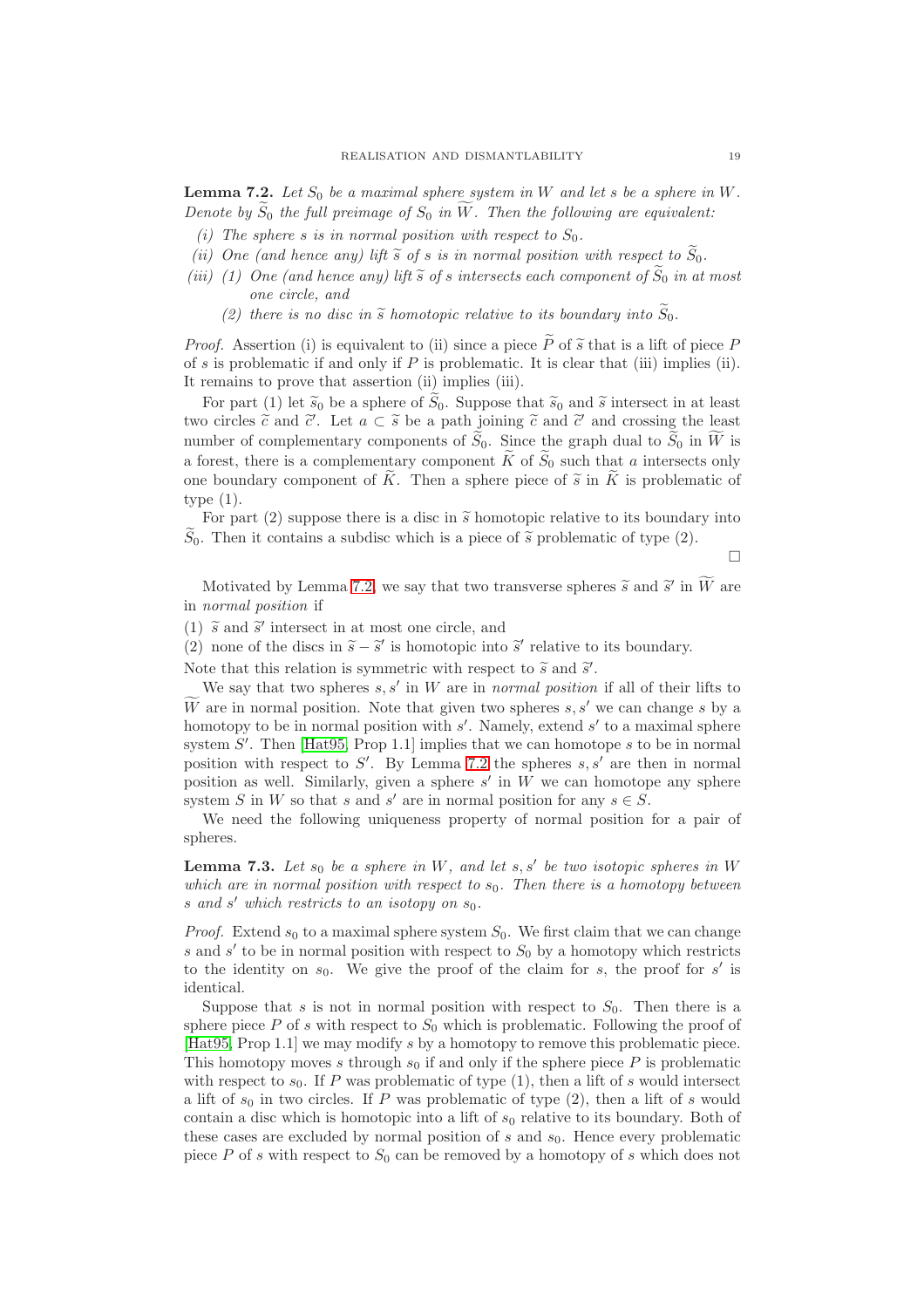move s through  $s_0$ . Furthermore, such homotopies keep s in normal position with respect to  $s_0$ . This shows the claim.

Now the assertion of the lemma follows from [\[Hat95,](#page-31-5) Prop 1.2] which states that there is a homotopy between s and s' which restricts to an isotopy on  $S_0$ .

7.2. **Sphere surgery.** In this section we describe a surgery procedure for spheres. This surgery procedure was defined and used in [\[Hat95\]](#page-31-5) to show contractibility of the sphere complex.

Suppose that spheres  $s$  and  $s'$  in  $W$  intersect and are in normal position. We say that a disc  $D \subset s$  is *outermost in* s for s' if  $D \cap s' = \partial D$ .

Let D be an outermost disc in s for s'. Denote by  $D'_{+}$  and  $D'_{-}$  the two components of  $s' - \partial D$ . Then we say that the spheres  $s'_{+} = D'_{+} \cup D, s'_{-} = D'_{-} \cup D$ are obtained by *outermost surgery of* s ′ *in direction of* s *determined by* D. Normal position of s and s' implies that both  $s'_{+}$  and  $s'_{-}$  are essential spheres.

By Lemma [7.3](#page-18-1) the notion of outermost discs is well-defined for isotopy classes of spheres. Hence the isotopy classes  $\sigma'_{+}, \sigma'_{-}$  of  $s'_{+}, s'_{-}$  depend only on the isotopy classes  $\sigma$  of s and  $\sigma'$  of s'. We call the pair  $\{\sigma'_+, \sigma'_-\}$  an *outermost surgery pair of* σ ′ *in direction of* σ.

If  $\sigma' \neq \sigma$  are disjoint, then the only *outermost surgery pair of*  $\sigma'$  *in direction of* σ is  $\{\sigma, \sigma\}$ , interpreted as a pair both of whose elements are equal to  $\sigma$ . Let  $\Pi_{\sigma}(\sigma')$ be the set of all outermost surgery pairs of  $\sigma'$  in direction of  $\sigma$ .

We next show that  $\Pi_{\sigma}$  satisfies the axioms of a  $\sigma$ -projection for all  $\sigma \in \mathcal{S}^0(W)$ . The main technical result needed for this is given by the following lemma.

<span id="page-19-0"></span>**Lemma 7.4.** Let  $S_0$  be a maximal sphere system in W. Suppose that  $r_1, \ldots, r_k$  is *a sequence of spheres in normal position with respect to* S0*. Assume that for each*  $1 \leq i \leq k-1$  *the sphere*  $r_{i+1}$  *is disjoint from*  $r_i$  *and that*  $r_1$  *is isotopic to*  $r_k$ *. Let*  $c_i \,\subset r_i \cap S_0$  *be a sequence of intersection circles bounding discs*  $D_i \subset S_0$ *. Suppose that*  $D_{i+1} \subset D_i$  *for each*  $1 \leq i \leq k-1$ . If  $c_1$  and  $c_k$  are boundaries of corresponding *sphere pieces of*  $r_1$  *and*  $r_k$ *, then all*  $r_i$  *are in fact isotopic.* 

*Proof.* Suppose that  $r_i$  are spheres satisfying the hypothesis of the lemma. Denote by K the complementary component of  $S_0$  which contains the corresponding sphere pieces  $P_1$  of  $r_1$  and  $P_k$  of  $r_k$ . For each  $1 \lt i \lt k$ , let  $P_i$  be the sphere piece of  $r_i$ contained in K and bounded by  $c_i$ . The complementary component K lifts into W homeomorphically to a complementary component  $\tilde{K}$  of the full preimage  $\tilde{S}_0$  of  $S_0$ . Let  $P_i, D_i$  be the lifts of  $P_i, D_i$  into K. Let  $\widetilde{r}_i$  be the lifts of the  $r_i$  containing  $P_i$ .

Each sphere  $\tilde{r}_i$  separates the universal cover W into two connected components. We call the component which contains  $D_i$  the *outside* of  $\tilde{r}_i$ . Since  $r_i$  and  $r_{i+1}$ are disjoint, the lift  $\tilde{r}_{i+1}$  is completely contained on the outside of  $\tilde{r}_i$  for each  $1 \leq i \leq k-1$ . In particular,  $\widetilde{r}_1$  and  $\widetilde{r}_k$  are disjoint.

By the definition of correspondence, there is a homotopy of  $r_1$  to  $r_k$  which restricts to an isotopy on  $S_0$  and which maps  $P_1$  to  $P_k$ . Lifting this homotopy we see that  $\tilde{r}_1$  is homotopic to  $\tilde{r}_k$ . Therefore,  $\tilde{r}_1$  and  $\tilde{r}_k$  bound a product region which contains all the  $\tilde{r}_i$ . In particular, all  $\tilde{r}_i$  are homotopic, as desired. contains all the  $\tilde{r}_i$ . In particular, all  $\tilde{r}_i$  are homotopic, as desired.

<span id="page-19-1"></span>**Lemma 7.5.** *Let*  $\sigma \in \mathcal{S}^0(W)$  *be a sphere in* W.

- *(i)* Let  $R \subset S^0(W)$  be a finite set of spheres with  $R \setminus {\sigma} \neq \emptyset$ . Then there is a *sphere*  $\rho \in R \setminus \{\sigma\}$  *with the following property: there is an outermost surgery pair*  $\{\rho_+, \rho_-\}$  *of*  $\rho$  *in direction of*  $\sigma$  *such that each sphere*  $\rho' \in R$  *which is disjoint from*  $\rho$  *is also disjoint from*  $\rho_+$  *and*  $\rho_-$ *.*
- (*ii*) Every sequence  $(\rho_i)$  of spheres such that  $\rho_{i+1}$  is obtained from  $\rho_i$  by an out*ermost surgery in direction of*  $\sigma$  *terminates after finitely many steps with*  $\sigma$ *.*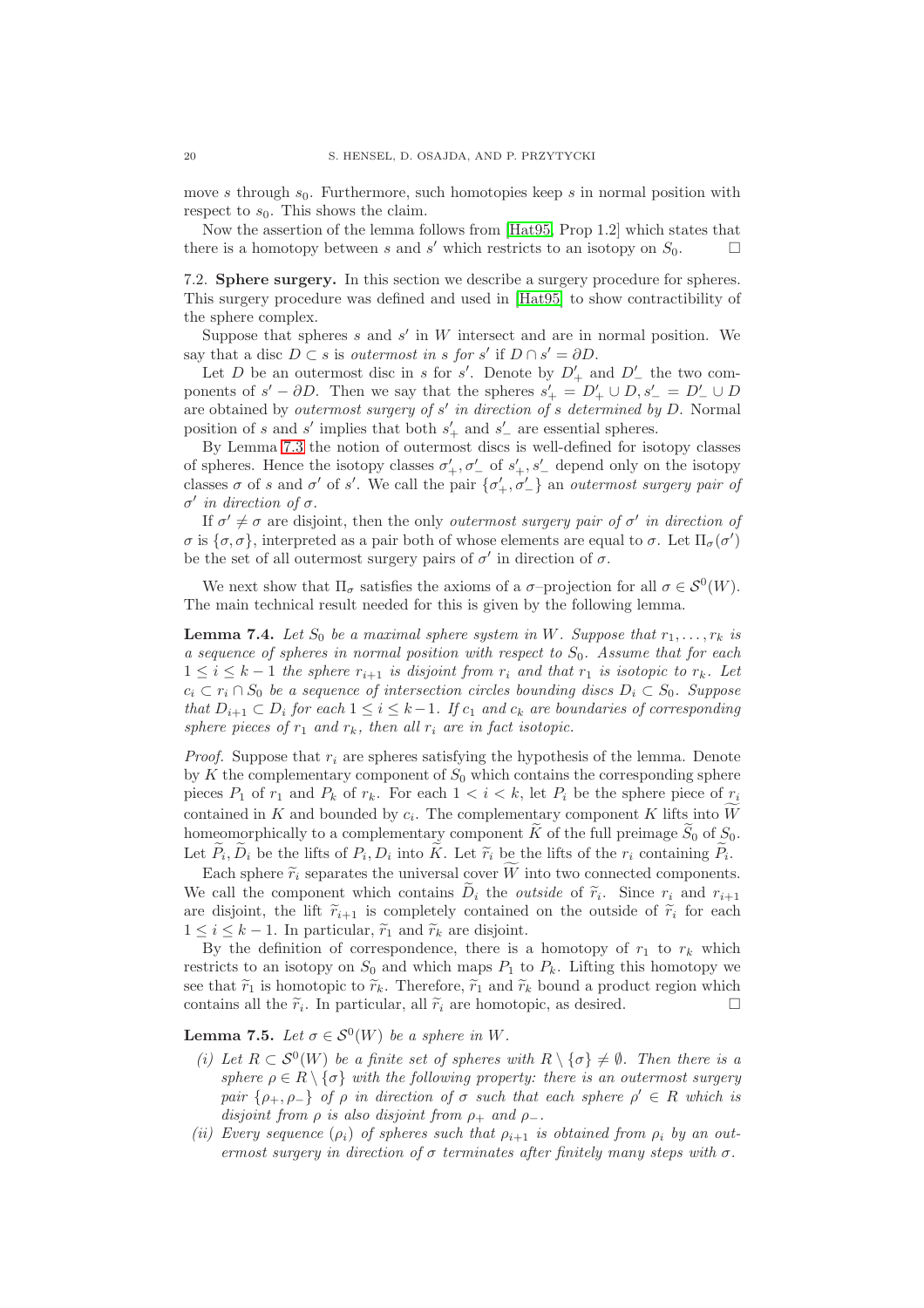*Proof.* (i) We can assume that not all the spheres in R are disjoint from  $\sigma$ , since otherwise the assertion follows trivially. Let s be a representative of  $\sigma$  and let S be an extension of s to a maximal sphere system. Let  $r<sup>1</sup>$  be a representative of an arbitrary element  $\rho^1 \in R$  intersecting s in normal position with respect to S. Let  $D \subset s$  be an outermost disc for  $r^1$  and let N be the set of representatives of the spheres in  $R \setminus {\rho^1}$  which are disjoint from  $r^1$ .

We may assume that each  $r' \in N$  is in normal position with respect to S. Note that this means that outermost discs in  $s$  for the spheres  $r'$  are either disjoint from  $D$ , contain  $D$ , or are contained in  $D$ . We distinguish two cases.

If all outermost discs in s for all  $r' \in N$  are disjoint from D or contain D, then both spheres obtained by outermost surgery determined by D are disjoint from the spheres in N, and therefore  $r^1$  satisfies the condition required in (i).

On the other hand, assume that there is a sphere  $r^2 \in N$  for which an outermost disc is contained in D. In this case, we replace  $r^1$  by  $r^2$ , and inductively apply the same argument again. By Lemma [7.4,](#page-19-0) this process terminates after finitely many steps with the first case.

(ii) The proof of this part is similar to the proof of Lemma [3.2\(](#page-8-1)ii). Namely, suppose that  $s$  and  $s'$  are two spheres in normal position which intersect in  $k$ circles. Then both spheres obtained by an outermost surgery of  $s'$  in direction of s intersect s in at most  $k-1$  circles. Putting spheres in normal position decreases the number of intersection circles (see the proof of [\[Hat95,](#page-31-5) Prop 1.1]). Thus an induction on this value proves the assertion.

 $\Box$ 

The fact that homeomorphisms of  $W$  map outermost discs to outermost discs immediately implies the following.

<span id="page-20-1"></span>**Lemma 7.6.** *For every*  $h \in \text{Map}(W)$  *we have* 

 $h\Pi_{\sigma}(\rho) = \Pi_{h\sigma}(h\rho)$ 

*for all spheres*  $\sigma \neq \rho$  *in*  $\mathcal{S}^0(W)$ *.* 

**Remark 7.7.** Let  $\sigma$  be the isotopy class of a sphere in W. In [\[HH11b\]](#page-31-11) it is shown that the stabiliser of  $\sigma$  in Map(W) is an undistorted subgroup of Map(W). Using the techniques developed in this section, the proof in [\[HH11b\]](#page-31-11) can be improved to show that the stabiliser of  $\sigma$  in Map(W) is in fact a coarse Lipschitz retract of  $\mathrm{Map}(W)$ .

7.3. **Finite hull for spheres.** For this section we fix a maximal sphere system  $S_0$ in W. Let  $\widetilde{S}_0$  be the full preimage of  $S_0$  in  $\widetilde{W}$ . We say that a surface in  $\widetilde{W}$  has *width* w with respect to  $\widetilde{S}_0$ , if it crosses w complementary components of  $\widetilde{S}_0$  in  $\widetilde{W}$ . We say that a sphere s in W has *width* w with respect to  $S_0$ , if one (hence any) lift of s to W has width w. A sphere  $\sigma \in \mathcal{S}^0(W)$  has *width* w, if its representative s in normal position with respect to  $S_0$  has width w. In other words, s has w sphere pieces. This does not depend on the choice of s. Analogously we define the width for the isotopy classes of spheres in  $\widetilde{W}$ . In fact, the width of the class does not exceed the width of a representative:

<span id="page-20-0"></span>**Lemma 7.8.** If  $\widetilde{s}$  is a sphere in  $\widetilde{W}$  of width w, and  $\widetilde{s}'$  is an isotopic sphere in *normal position with respect to*  $\widetilde{S}_0$ , then  $\widetilde{s}'$  has width at most w.

*Proof.* Following the proof of [\[Hat95,](#page-31-5) Prop 1.1] we can homotope  $\tilde{s}$  to a sphere  $\tilde{s}'$  in normal position by successively removing problematic sphere pieces. In each such step one slides the problematic piece through a sphere  $\tilde{s}_0 \in \tilde{S}_0$ . Such a homotopy does not increase the width, since the side of  $\tilde{s}_0$  that we push  $\tilde{s}$  towards already contains a piece of  $\tilde{s}$ contains a piece of  $\tilde{s}$ .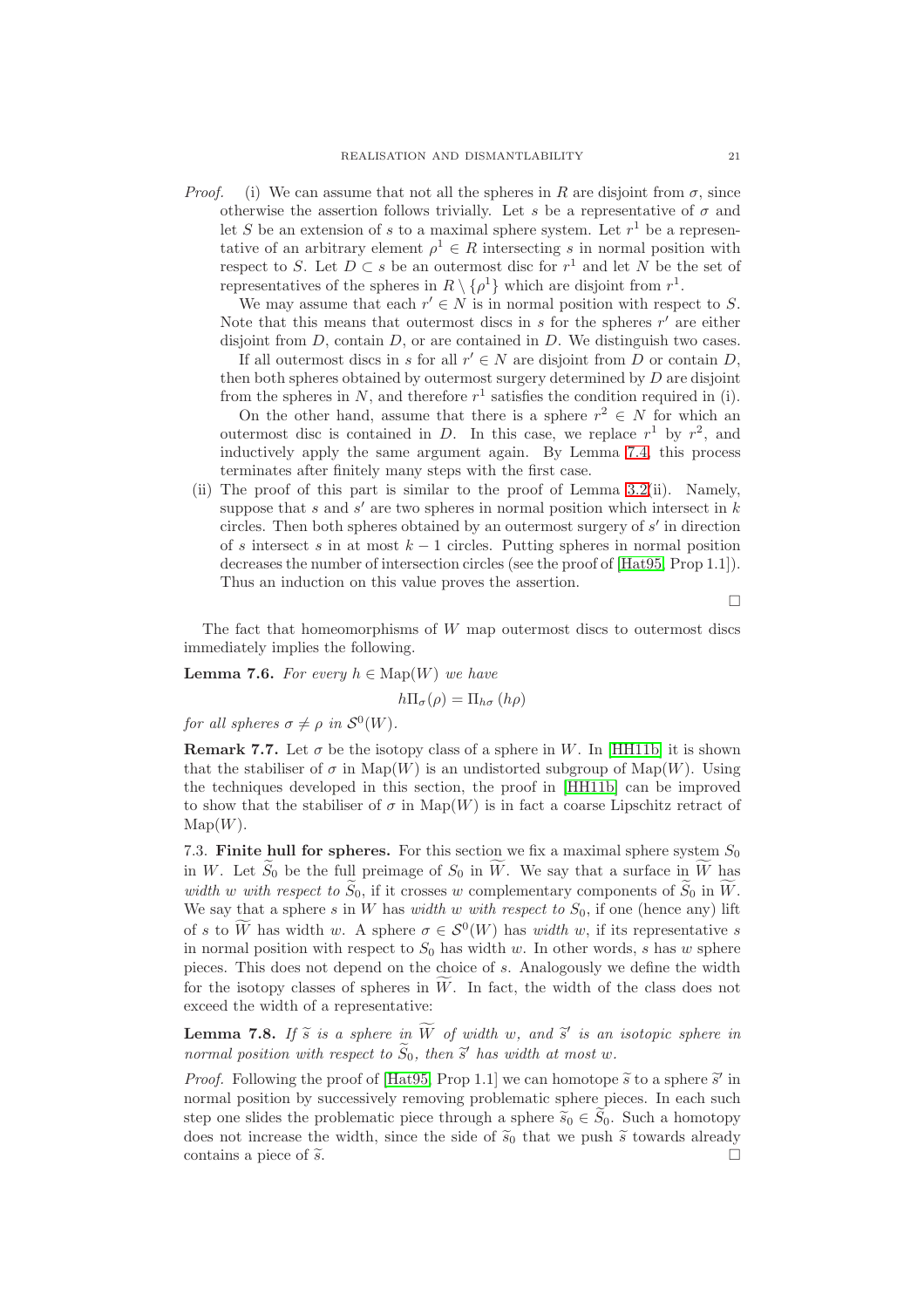We are now able to describe the finite hull construction for the sphere graph. Let  $\sigma_1, \ldots, \sigma_k \in \mathcal{S}^0(W)$  be a collection of spheres with representatives  $s_1, \ldots, s_k$ . Let w be the maximal width of any  $\sigma_i$  with respect to  $S_0$ . Let  $\mathcal{H} = \mathcal{H}(\sigma_1, \ldots, \sigma_k)$ be the set of isotopy classes of spheres with width  $\leq 2w$  with respect to  $S_0$ . By construction, the set H is finite and contains all the  $\sigma_i$ . The following lemma shows that H is  $\Pi_{\sigma}$ -convex for all  $\sigma = \sigma_i$ .

<span id="page-21-2"></span>**Lemma 7.9.** *Let*  $\sigma_1, \ldots, \sigma_n \in S^0(W)$  *be a finite set of spheres. Put*  $\sigma = \sigma_i$ *, and let*  $\rho \in \mathcal{H} = \mathcal{H}(\sigma_1, \ldots, \sigma_n)$  *be arbitrary. Then each outermost surgery pair of*  $\rho$  *in direction of* σ *contains at least one element of* H*.*

*Proof.* Let  $s, r$  be representatives of  $\sigma, \rho$  which are in normal position with respect to  $S_0$ . We can assume that s and r intersect. Let  $s_r$  be a representative of  $\sigma$  which is in normal position with respect to r Let  $r_+, r_-$  be obtained by outermost surgery of r in direction of  $s_r$  determined by an outermost disc  $D \subset s_r$ .

Let  $\tilde{r}$  be a lift of r to W, and let  $\tilde{s}_r$  be the lift of  $s_r$  which intersects  $\tilde{r}$  in the lift of  $\partial D$ . Denote by  $\tilde{s}$  the lift of s which is isotopic to  $\tilde{s}_r$ .

We may homotope  $\tilde{s}$  to be in normal position with respect to  $\tilde{r}$  without increasing its width. Namely, let  $W(\widetilde{s})$  be the union of all the complementary components of  $S_0$  crossed by  $\tilde{s}$ . The manifold  $\tilde{W}(\tilde{s})$  is homeomorphic to a bordered 3–sphere (i.e. a 3–sphere minus a finite disjoint union of open balls). Since  $r$  is in normal position with respect to  $S_0$ , the lift  $\tilde{r}$  of r intersects  $\tilde{W}(\tilde{s})$  in a connected surface. Therefore, we may homotope  $\tilde{s}$  within  $\tilde{W}(\tilde{s})$  as in the proof of [\[Hat95,](#page-31-5) Prop 1.1] so that  $\tilde{s}$  and  $\tilde{r}$  intersect in a single circle  $\tilde{c}$ . The circle  $\tilde{c}$  cuts  $\tilde{r}$  into two discs  $D_+, D_-.$  The normal position of  $\tilde{r}$  and  $\tilde{s}$  is determined by their isotopy classes by Lemma [7.3.](#page-18-1) Therefore, there is a disc  $\tilde{D} \subset \tilde{s}$  bounded by  $\tilde{c}$ , such that the spheres  $\widetilde{r}_+ = \widetilde{D}_+ \cup \widetilde{D}$ ,  $\widetilde{r}_- = \widetilde{D}_- \cup \widetilde{D}$  are isotopic to lifts of  $r_+$  and  $r_-$ .

Since  $\tilde{r}$  is in normal position with respect to  $\tilde{S}_0$ , each component of  $\tilde{r} - \tilde{W}(\tilde{s})$ belongs to exactly one of the discs  $\widetilde{D}_+$ ,  $\widetilde{D}_-$ . Since  $\widetilde{r}$  has width at most 2w, without loss of generality we may assume that the union  $\widetilde{D}^*_{+}$  of all the components of  $\widetilde{r}-\widetilde{W}(\widetilde{s})$  contained in  $\widetilde{D}_+$  crosses at most w complementary components of  $\widetilde{S}_0$ . The surface  $\widetilde{r}_+ - \widetilde{D}^*_+$  is contained in  $\widetilde{W}(\widetilde{s})$ . Hence it also has width at most w.

Consequently, the sphere  $\tilde{r}_+$  has width at most 2w. By Lemma [7.8,](#page-20-0) the width of its isotopy class with respect to  $\widetilde{S}_0$  is at most  $2w$ . Since  $\widetilde{r}_+$  is isotopic to a lift of  $r_+$  the isotopy class of  $r_+$  has width at most  $2w$  and the lemma is proved  $r_{+}$ , the isotopy class of  $r_{+}$  has width at most 2w and the lemma is proved.

<span id="page-21-0"></span>As a consequence of Lemmas [7.5,](#page-19-1) [7.9](#page-21-2) and [7.6](#page-20-1) we obtain Theorem [7.1](#page-16-0) from Theorem [1.1\(](#page-0-0)ii) in the same way that we obtained Theorem [3.1.](#page-7-1)

### 8. Nielsen realisation for graphs

Let  $\{s_1, \ldots, s_k\}$  be a finite set of disjoint spheres in W. We say that  $\{s_1, \ldots, s_k\}$ is a *simple sphere system* if the complementary components of  $s_1 \cup \cdots \cup s_k$  are bordered 3-spheres or, equivalently, simply-connected. A clique  $\Delta \subset \mathcal{S}^0(W)$  is called *simple* if some (hence any) set of disjoint representatives of elements in  $\Delta$  is a simple sphere system. In this section we use the results of Section [7](#page-16-1) to show the following.

<span id="page-21-1"></span>**Theorem 8.1.** *Let* W *be a (possibly disconnected) doubled handlebody, each component of which has rank*  $> 2$ *. Let* H *be a finite subgroup of* Map(W)*. Then* H *fixes a simple clique in the sphere graph*  $\mathcal{S}(W)$ *.* 

As an immediate consequence of Theorem [8.1](#page-21-1) we obtain Theorem [1.5.](#page-1-2) Namely, let H be a finite subgroup of  $\mathrm{Out}(F_n)$ . By Theorem [8.1](#page-21-1) the group H fixes a simple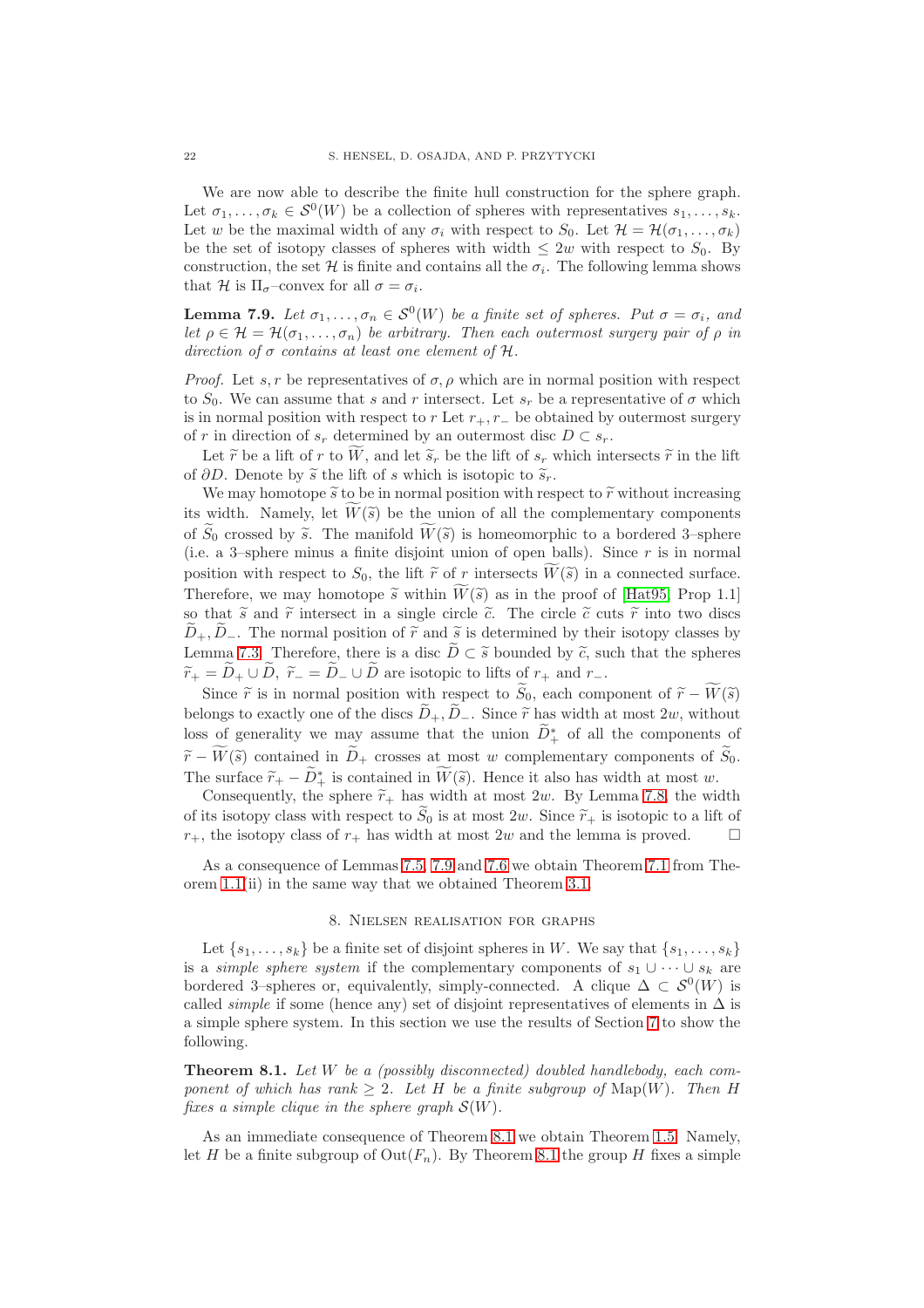clique  $\Delta$  in  $\mathcal{S}(W_n)$  (see the discussion at the beginning of Section [7\)](#page-16-1). Then H acts as isometries on the dual graph of a simple sphere system representing  $\Delta$ .

The proof of Theorem [8.1](#page-21-1) is similar to the one employed for the handlebody group in Section  $6.1$  — with one additional complication:

In the handlebody group case, if a finite group fixes a clique  $\Delta$  in the disc graph, then using Theorem [1.3](#page-1-0) with hypothesis  $(B)$  there is an  $H$ –invariant hyperbolic metric on the boundary of the handlebody. We used curves of a certain type that minimise length with respect to this metric to extend  $\Delta$  to a simple clique.

The manifold W does not have a preferred geometry. We will instead imitate the length argument using a combinatorial and topological argument. The role of length will be played by the geometric intersection number of sphere systems with arc systems, which we define next.

8.1. **Arc systems.** We need a slight generalisation of the doubled handlebodies considered in Section [7.](#page-16-1) Namely, let  $W_n^l$  be the 3-manifold obtained from  $W_n$  by removing l open balls. Let  $W_0$  be the disjoint union of a finite number of such manifolds.

An embedded sphere in  $W_0$  is called *essential* if it does not bound a ball in  $W_0$  and if it is not homotopic into a boundary component of  $W_0$ . The definitions of sphere systems and normal position then extend to the manifold  $W_0$  in a straightforward way. Furthermore, normal position has the same properties as described for  $W$  in Section [7.](#page-16-1)

An *arc* is a proper embedding of an interval into  $W_0$ , where the endpoints are allowed to coincide. Let S be a simple sphere system in  $W_0$  and let a be an arc. We call the intersections of a with complementary components of S the *arc pieces of* a *with respect to* S. An arc piece  $a' \subset a$  is called *returning*, if its endpoints lie on the same boundary component of the complementary component of S containing a ′ . We say that an arc a is in *minimal position with respect to* S if no arc piece of a is returning.

<span id="page-22-0"></span>**Lemma 8.2.** Let S, S' be two simple sphere systems in  $W_0$  which are in normal *position and let* a *be an arc. Then* a *can be homotoped to be in minimal position* with respect to both S and S'.

*Proof.* We replace  $a$  with a homotopic arc in minimal position with respect to  $S'$ and intersecting  $S$  in the minimal possible number of points. We will prove that  $a$ is in minimal position with respect to S.

Otherwise, there is a returning arc piece  $a' \subset a$  with respect to S, contained in a complementary component  $K$  of  $S$ . Let  $n$  be the number of sphere pieces of  $S'$ in  $K$  intersected by  $a'$ . We will argue by induction that  $n$  can be decreased to 0.

If  $n = 0$ , then a' is disjoint from S'. We can then homotope the arc piece a' out of  $K$  keeping  $a$  in minimal position with respect to  $S'$ . Such a homotopy decreases the number of intersection points between  $a$  and  $S$ . This contradicts the minimality assumption on a.

If  $n > 0$ , orient a' and let P' be the first sphere piece of S' intersected by a'. Note that  $a'$  intersects  $P'$  in a single point, since  $P'$  separates  $K$  into two connected components, and  $a$  has no returning arc piece with respect to  $S'$ . In particular, the sphere piece  $P'$  intersects the boundary component of  $K$  containing the endpoints of  $a'$ . Therefore we can slide  $a'$  along  $P'$ , keeping  $a$  in minimal position with respect to  $S'$  to decrease the number n of sphere pieces of  $S'$  in K intersected by  $a'$  (see Figure [3\)](#page-23-0), as desired. Note that such a homotopy does not increase the number of intersection points between  $a$  and  $S$ .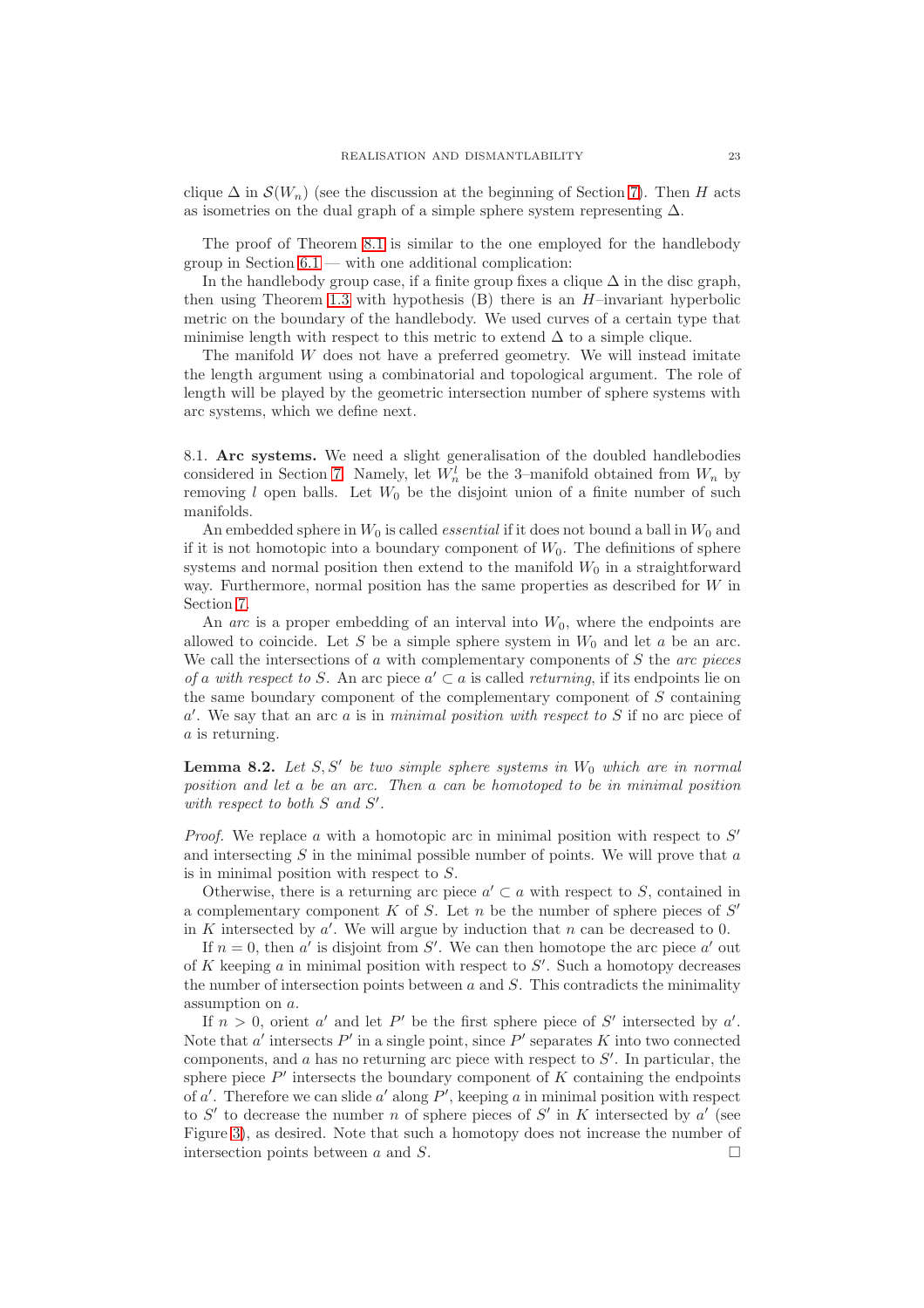

<span id="page-23-0"></span>FIGURE 3. Sliding a returning arc piece to intersect fewer sphere pieces

If an arc  $\alpha$  is in minimal position with respect to a simple sphere system  $S$ , then the number of intersection points between  $a$  and  $S$  depends only on the homotopy classes  $\alpha$  of a and  $\Sigma$  of S. It will be called the *intersection number*  $i(\alpha, \Sigma)$ .

An *arc system* in  $W_0$  is a finite collection of arcs in  $W_0$ . We say that an arc system A is *generating* if the following holds for each connected component  $\hat{W}$  of  $W_0$ .

- (i) The graph whose vertices are boundary components of  $\widehat{W}$  and edges correspond to arcs of A in  $\widehat{W}$  is connected.
- (ii) There is a system of loops of A in  $\widehat{W}$  based at a point on  $\partial \widehat{W}$ , which generates the fundamental group of  $\widehat{W}$ .

If A and A' are arc systems in the same homotopy class  $\Lambda$ , then A is generating if and only if A′ is generating. In that case we also call Λ a *generating arc system*. The *intersection number*  $i(\Lambda, \Sigma)$  is the sum of  $i(\alpha, \Sigma)$  over all  $\alpha \in \Lambda$ .

<span id="page-23-1"></span>**Lemma 8.3.** Let  $\Lambda$  be a generating arc system, and let  $k > 0$ . Then there are only *finitely many isotopy classes*  $\Sigma$  *of simple sphere systems in*  $W_0$  *with intersection number*  $i(\Lambda, \Sigma) \leq k$ .

*Proof.* The mapping class group of  $W_0$  acts with finite quotient on the set of isotopy classes of simple sphere systems. Thus there is a finite collection  $\{\Sigma_j^*\}_j$  of isotopy classes of simple sphere systems representing all the orbits. Let  $S$  be a simple sphere system with  $i(\Lambda, \Sigma) < k$ . There is is a mapping class  $\varphi$  of  $W_0$  with  $\varphi(\Sigma) = \Sigma_j^*$  for some j. For every  $\Sigma_j^*$  there are only finitely many homotopy classes  $\alpha$  of arcs with intersection number  $i(\alpha, \Sigma_j^*) \leq k$ . Therefore, there are only finitely many possible  $\varphi(\Lambda)$ . The lemma now follows from the following bound on the number of possible mapping classes  $\varphi$ .

**Claim.** Suppose that  $\Lambda$  is a generating arc system. The subgroup of the mapping class group of  $W_0$  preserving each oriented arc  $\alpha \in \Lambda$  is finite.

To show the claim, let f be a homeomorphism of  $W_0$  such that the arc  $f(a)$  is homotopic to a for each oriented arc  $a \in A$ , where A represents  $\Lambda$ . Let  $\hat{W}$  be a connected component of  $W_0$  with l boundary components. If  $l > 1$ , let  $s_1, s_2$  be two boundary components of  $\widehat{W}$  which are connected by an arc  $a \in A$ . These exist by property (i) of a generating arc system. Let s be the boundary of a regular neighbourhood of  $s_1 \cup a \cup s_2$ . Since f preserves the homotopy class of a, it also preserves the homotopy classes of  $s_1$  and  $s_2$ . Thus the sphere s is homotopic, hence isotopic, to  $f(s)$ . The complement of s in  $\widehat{W}$  is the disjoint union of  $W_n^{l-1}$  (for a suitable  $n \ge 1$ ) and a 3-sphere minus three open balls. The intersection  $A \cap W_n^{l-1}$  becomes a generating arc system in  $W_n^{l-1}$  after a homotopy. Arguing inductively using property (i) of a generating arc system, we find a sphere  $\hat{s}$  such that the following holds. The complement of  $\hat{s}$  is the disjoint union of  $W_n^1$  and a 3-sphere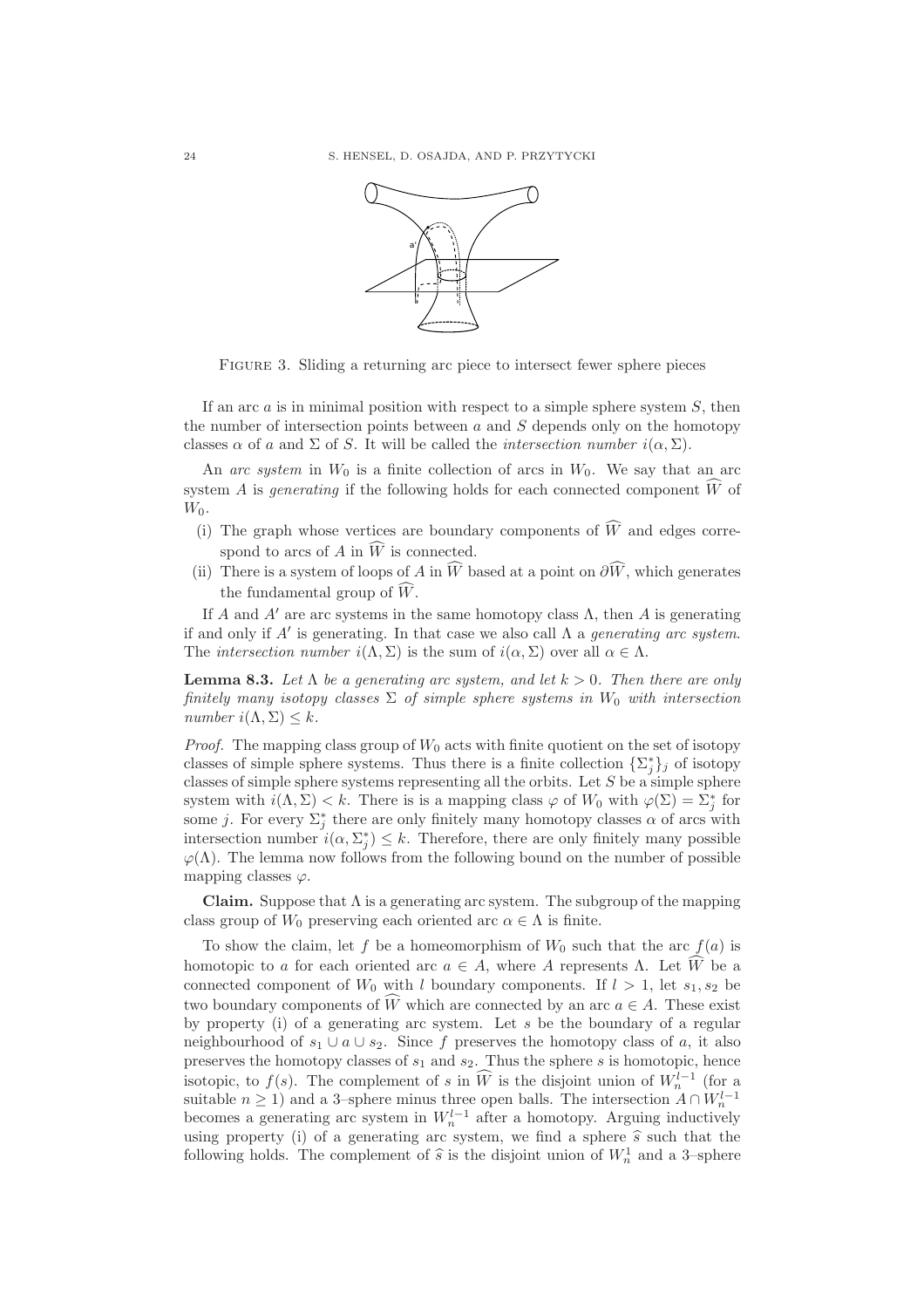minus  $l + 1$  open balls. Up to isotopy, the homeomorphism f preserves  $\hat{s}$ . The restriction of f to  $W_n^1$  preserves the homotopy class of a generating arc system. Now property (ii) of a generating arc system implies that  $f$  acts as the identity on the fundamental group of  $W_n^1$ . By [\[Lau74,](#page-32-20) Thm 4.3] f represents an element of a finite subgroup of the mapping class group of  $\widehat{W}$ .

8.2. **Fibers.** Let W′ be the manifold obtained by gluing closed balls to each of the boundary spheres of  $W_0$ . There is a natural embedding  $W_0 \to W'$ . Let  $\Delta'$  be a clique in  $S^0(W')$ , and let  $\{s'_1, \ldots, s'_k\}$  be a sphere system in W' representing  $\Delta'$ . We define  $\mathcal{F}(\Delta')$  to be the following graph. The vertex set of  $\mathcal{F}(\Delta')$  is the set of isotopy classes  $\Delta$  of sphere systems  $\{s_1, \ldots, s_k\}$  in  $W_0$ , such that  $s_i$  is isotopic to  $s'_i$ , viewed as spheres in  $W'$ . Two vertices are connected by an edge if the corresponding sphere systems can be realised in  $W_0$  disjointly.

Let  $\Lambda$  be a generating arc system in  $W_0$  and put

$$
I = I(\Lambda, \Delta') = \min\{i(\Lambda, \Delta)| \Delta \in \mathcal{F}(\Delta')\}.
$$

Let  $\mathcal{F}^{\Lambda}(\Delta')$  be the subgraph of  $\mathcal{F}(\Delta')$  induced on the set of the vertices  $\Delta$  of  $\mathcal{F}(\Delta')$ satisfying  $i(\Lambda, \Delta) = I$ . By Lemma [8.3,](#page-23-1) the graph  $\mathcal{F}^{\Lambda}(\Delta')$  is finite.

<span id="page-24-0"></span>**Lemma 8.4.** *The graph*  $\mathcal{F}^{\Lambda}(\Delta')$  *is dismantlable.* 

*Proof.* We will show that  $\mathcal{F}^{\Lambda}(\Delta')$  is dismantlable by defining a dismantling projection.

Let  $S_1$  and  $S_2$  be two sphere systems representing vertices of  $\mathcal{F}(\Delta')$  which intersect and which are in normal position. Since  $S_1$  and  $S_2$  are homotopic in  $W'$ , there are discs  $D_i \subset S_i$  with common boundary circle, such that  $D_1 \cup D_2$  bounds a ball in W' disjoint from  $S_1 \cup S_2$ . We say that such discs  $D_i$  are *admissible surgery discs*.

By Lemma [8.2](#page-22-0) we may choose a generating arc system A representing  $Λ$  in minimal position with respect to both  $S_1$  and  $S_2$ . The isotopy classes of the sphere systems  $(S_1 - D_1) \cup D_2$  and  $(S_2 - D_2) \cup D_1$  define vertices of  $\mathcal{F}(\Delta')$ . By minimality of I, the arc system A intersects  $D_1$  in the same number of points as  $D_2$ . In particular, the sphere system  $(S_1 - D_1) \cup D_2$  represents a vertex of  $\mathcal{F}^{\Lambda}(\Delta')$ .

We call  $(S_1 - D_1) \cup D_2$  an *admissible surgery of*  $S_1$  *in direction of*  $S_2$ . Since normal position is unique, the isotopy classes of admissible surgeries only depend on the isotopy classes  $\Sigma_1, \Sigma_2$  of the sphere systems  $S_1$  and  $S_2$ . Let  $\Pi_{\Sigma_2}(\Sigma_1)$  be the set of all such admissible surgeries (each of which is interpreted as a pair whose two elements coincide).

Lemma [7.4](#page-19-0) holds for  $W_0$  with the same proof as for  $W$ . Hence, arguing exactly as in the proof of Lemma [7.5,](#page-19-1) one shows that  $\Pi_{\Sigma_2}$  is a dismantling projection for each  $\Sigma_2 \in \mathcal{F}^{\Lambda}(\Delta').$ ).

*Proof of Theorem [8.1.](#page-21-1)* We prove the theorem by induction on the sum of the ranks of the components of  $W$  minus the number of components of  $W$ . By Theorem [7.1,](#page-16-0) the subgroup H fixes a clique  $\Delta$  in  $\mathcal{S}(W)$ . Let  $S = \{s_1, \ldots, s_n\}$  be a sphere system representing  $\Delta$ . If every complementary component of S is a bordered 3–sphere, then  $\Delta$  is already simple. Otherwise, let  $W_0$  be the union of all the complementary components of  $S$  which are not bordered 3–spheres. The finite group  $H$  acts as a group of mapping classes on  $W_0$ .

Let  $W'$  be the manifold obtained by gluing closed balls to each boundary component of  $W_0$ . There is an H-invariant simple clique  $\Delta' \subset \mathcal{S}^0(W')$ : in each rank 1 component of  $W'$  we consider the unique homotopy class of spheres; in the union of the remaining components of  $W'$  there is a simple sphere system which is  $H$ invariant up to isotopy by the induction hypothesis.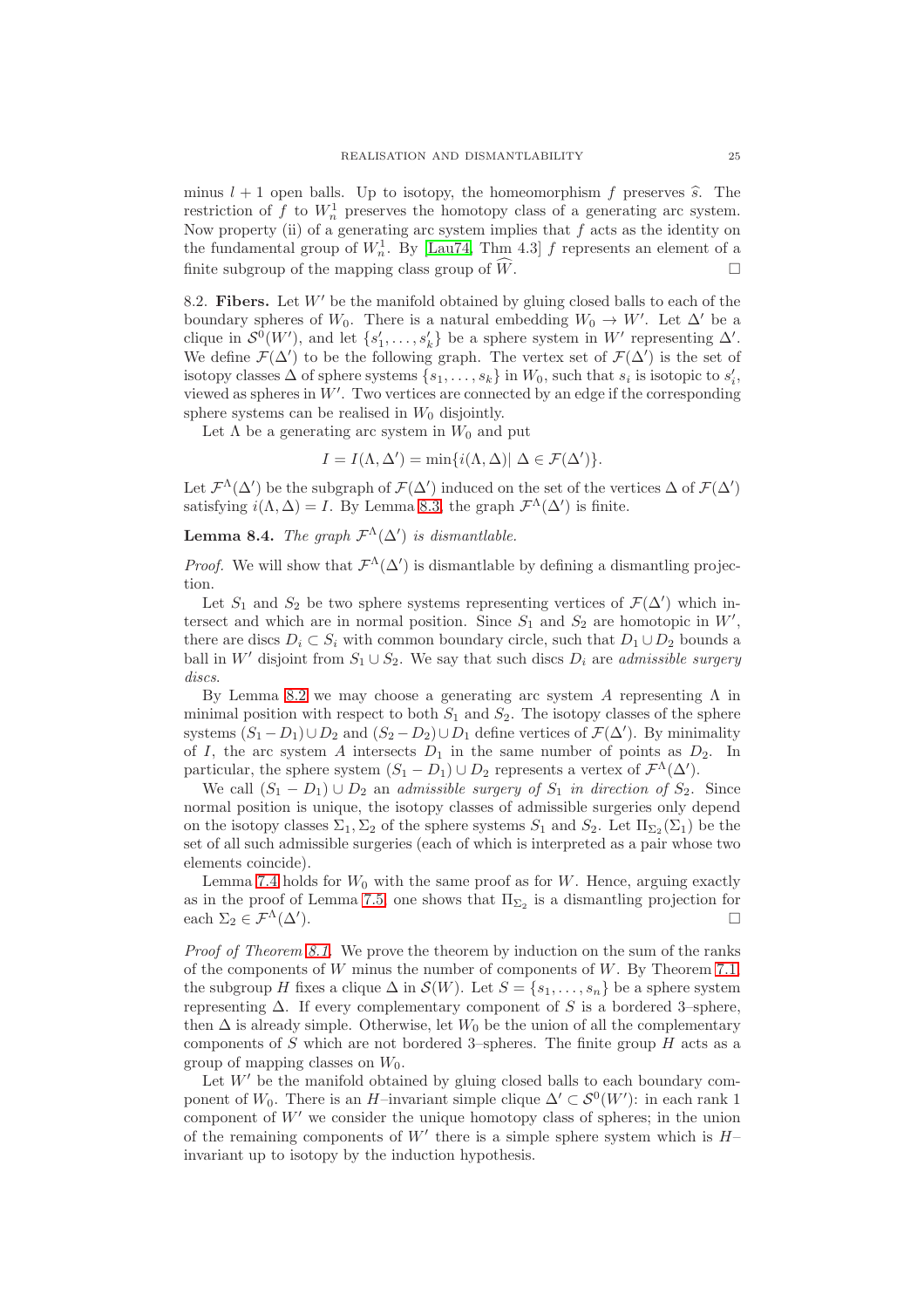Let  $\Lambda$  be a generating arc system in  $W_0$  which is fixed by H. Such a system can be obtained as the orbit of an arbitrary generating arc system. Since  $H$  preserves both  $\Lambda$  and  $\Delta'$ , it acts by automorphisms on  $\mathcal{F}^{\Lambda}(\Delta')$ . By Lemma [8.4](#page-24-0) the graph  $\mathcal{F}^{\Lambda}(\Delta')$  is dismantlable. Therefore, by Theorem [1.1\(](#page-0-0)i) the group H fixes a clique  $\Delta^*$  in  $\mathcal{F}^{\Lambda}(\Delta')$ . Since  $\Delta'$  is a simple clique, the vertices of  $\Delta^*$  can be realised as a simple sphere system in W<sub>0</sub>. We can interpret  $\Delta^*$  as a clique in  $\mathcal{S}^0(W)$  which together with  $\Delta$  forms the desired simple clique fixed by H.

**Remark 8.5.** In fact, one can show that if  $W'$  does not have rank 1 components, then the flag complex spanned on the graph  $\mathcal{F}(\Delta')$  is isomorphic to a triangulation of a product of trees with orthoschemes. The number of factors is the number of boundary components of  $W_0$ . In the case where  $W_0$  has one boundary component, this means means that  $\mathcal{F}(\Delta')$  is a tree. That case can be proved for example by extending the dismantling projection from  $\mathcal{F}^{\Lambda}(\Delta')$  (see Lemma [8.4\)](#page-24-0) to the whole  $\mathcal{F}(\Delta')$ . This fact is analogous to a result of Kent–Leininger–Schleimer [\[KLS09,](#page-32-21) Thm 7.1] for the curve graph of a surface with one puncture. In the case where  $W_0$ has more boundary components, recognising the product of trees structure requires local analysis of  $\mathcal{F}(\Delta')$ .

### 9. Contractibility of the set of fixed points

<span id="page-25-0"></span>This section is a continuation of Section [2.](#page-3-0) The main result is the combinatorial Theorem [1.2](#page-0-1) stating that in a finite flag simplicial complex with dismantlable 1– skeleton the set of points fixed by a finite automorphism group is contractible. It is a significant extension of Theorem [2.4,](#page-4-0) and according to our knowledge it is a new result. Theorem [1.2](#page-0-1) is of independent interest in graph theory, and as we will see it has numerous applications in geometric group theory. We will use it to obtain Theorem [1.6](#page-3-1) in Section [12.](#page-30-0) At the end of the current section we will deduce from Theorem [1.2](#page-0-1) a criterion for contractibility of fixed point sets in the presence of dismantling projections (Proposition [9.2\)](#page-26-0). This will allow us to prove Metatheorems [B](#page-2-0) and [C.](#page-2-1)

We adopt a convention that in a flag simplicial complex a *neighbourhood* of a vertex is its neighbourhood in the 1–skeleton. Similarly a vertex is *dominated* (resp. *dominating*) if is dominated (resp. dominating) in the 1–skeleton etc.

*Proof of Theorem [1.2.](#page-0-1)* First observe that  $Y^H$  is nonempty, by Theorem [2.4.](#page-4-0) The proof of the theorem is by induction on the number |V| of vertices of Y. If  $|V| = 1$ then the assertion is clear. Now, for a given  $Y$  assume that the theorem has been proved for all complexes with less than  $|V|$  vertices. We treat separately two cases (as in the proof of Theorem [2.4\)](#page-4-0).

*Case 1.* There exist no two vertices with common neighbourhood. In this case let  $V' \subset V$  be the nonempty set of dominated vertices which are not dominating. Note that the subcomplex Y' spanned on  $V \setminus V'$  is H-invariant, dismantlable (by Lemma [2.5\)](#page-4-1), with less than |V| vertices. By induction hypothesis  $Y'^H$  is contractible.

For every vertex  $\sigma \in V'$  let  $\sigma^{\text{dom}}$  denote the simplex of Y spanned on the set of all vertices dominating  $\sigma$ . Observe that  $\sigma^{\text{dom}}$  is contained in Y'. For  $\sigma \in$  $V \setminus V'$ , put  $\sigma^{\text{dom}} = \sigma$ . By  $b_{\sigma^{\text{dom}}}$  we denote the barycentre of  $\sigma^{\text{dom}}$ . On the (geometric realisation of the) simplicial complex Y define a deformation retraction  $\mathcal{R}: Y \times [0, 1] \to Y$  as follows. First we define  $\mathcal R$  on vertices of Y by setting  $\mathcal R(\sigma, t)$  $(1-t)\sigma + tb_{\sigma dom}$ , where the linear combination is taken with respect to the standard affine structure on Y. If the set  $S = {\sigma_1, \ldots, \sigma_k} \subset V$  of vertices spans a simplex of Y, then there exists a simplex  $\Delta$  of Y containing S and all the simplices  $\sigma_i^{\text{dom}}$ . Thus, for every t the set  $\{\mathcal{R}(\sigma_1, t), \ldots, \mathcal{R}(\sigma_k, t)\}\$ is contained in  $\Delta$ . It follows that we may extend R affinely to a map on  $Y \times [0,1]$ . Observe that  $\mathcal{R}(Y \times \{1\}) = Y'$ .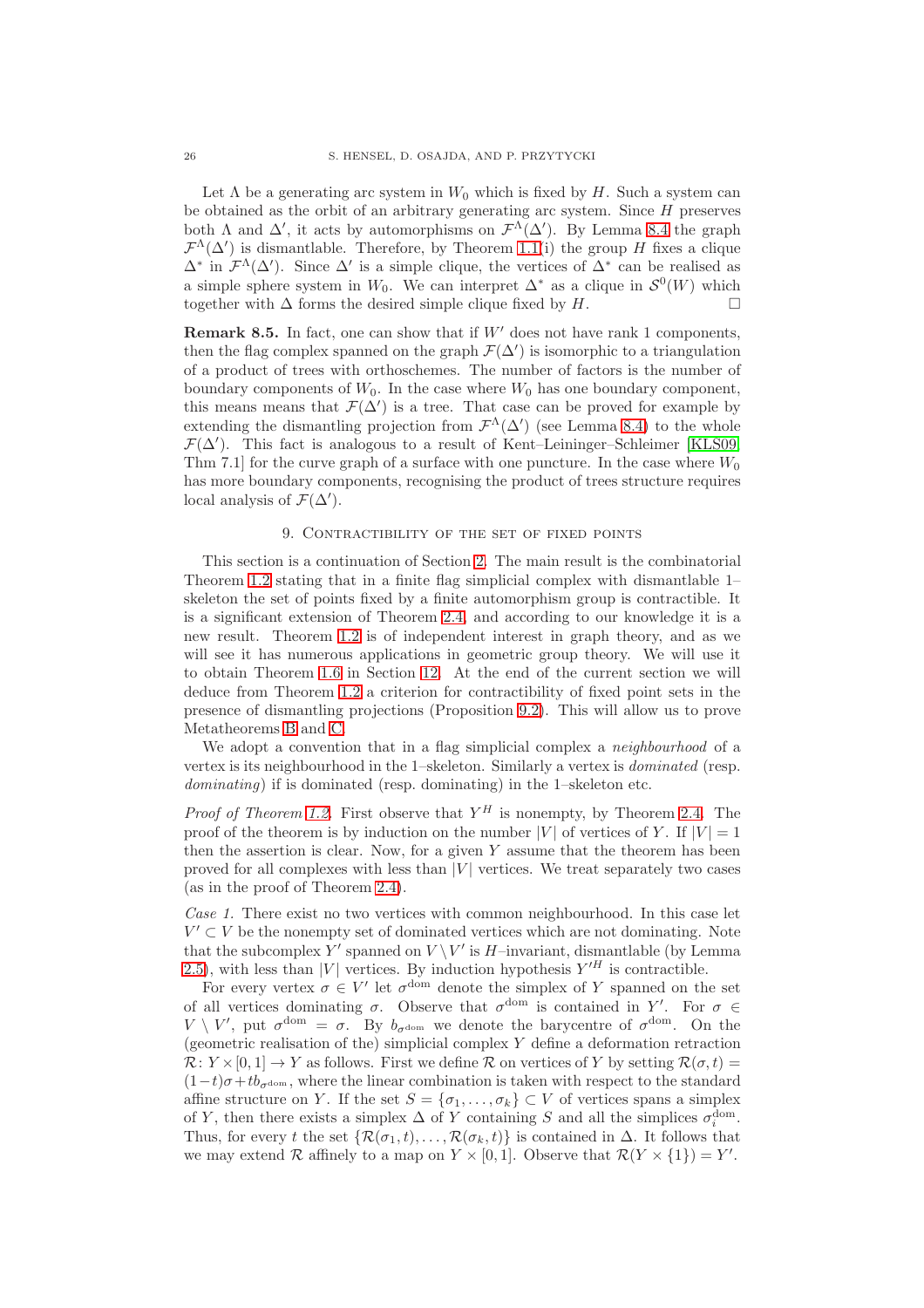Since for every vertex  $\sigma \in V$  we have  $H(\sigma^{\text{dom}}) = (H\sigma)^{\text{dom}}$ , the map  $\mathcal R$  is  $H$ equivariant (with the trivial H–action on [0, 1]). Thus, if the set  $\{\sigma_1, \ldots, \sigma_k\}$  of vertices of Y spans an H–invariant simplex, then the set  $\{\mathcal{R}(\sigma_1, t), \ldots, \mathcal{R}(\sigma_k, t)\}\$ is H–invariant for every t. It follows that the image  $\mathcal{R}(b, t)$  of the barycentre b of an H–invariant simplex of Y is a point fixed by H. Moreover, every point  $x \in Y$ fixed by H is an affine combination of such barycentres, thus  $\mathcal{R}(x,t)$  is fixed by H. Thus the image  $\mathcal{R}(Y^H, t)$  of the set of the points fixed by H consists itself of fixed points. We obtain a deformation retraction  $\mathcal{R}|_{Y^H \times [0,1]}$  of  $Y^H$  to  $\mathcal{R}(Y^H \times \{1\})$ . Since  $\mathcal{R}(Y^H \times \{1\})$  is isomorphic to  $Y'^H$  which is contractible, we conclude that  $Y^H$  is contractible.

*Case 2.* There exist different vertices of Y having common neighbourhood. In that case consider the graph Γ ′ obtained by identifying all vertices with common neighbourhood (as in the proof of Theorem [2.4\)](#page-4-0). Let  $Y'$  denote the corresponding flag simplicial complex, i.e.  $Y' = \Gamma'^{\blacktriangle}$ . The H-action on Y induces an H-action on  $Y'$ , and  $\Gamma'$  is dismantlable by Lemma [2.5](#page-4-1) (see the proof of Theorem [2.4\)](#page-4-0). Thus, by induction hypothesis  $Y'^H$  is contractible.

Observe that for every vertex  $\sigma$  of  $\Gamma$  the set of vertices with the same neighbourhood as  $\sigma$  spans a simplex  $\Delta^{\sigma}$  of Y. Moreover, two such simplices  $\Delta^{\sigma} \neq \Delta^{\rho}$  are disjoint. Define a deformation retraction  $\mathcal{R}: Y \times [0, 1] \rightarrow Y$  as follows. First we define R on vertices of Y by setting  $\mathcal{R}(\sigma, t) = (1 - t)\sigma + tb_{\Delta^{\sigma}}$ . Note that if vertices  $\sigma_1, \ldots, \sigma_k$  of Y are pairwise connected by edges (i.e. when they span a simplex), then for every t all the images  $\mathcal{R}(\sigma_1, t), \ldots, \mathcal{R}(\sigma_k, t)$  are contained in a common simplex of Y. Hence  $\mathcal R$  can be affinely extended to a map  $\mathcal R: Y \times [0,1] \to Y$ . Let  $\mathcal T$  be the flag triangulation of  $\mathcal R(Y \times \{1\})$  defined as follows. Vertices of  $\mathcal T$  are the points  $b_{\Delta^{\sigma}}$ , for all vertices  $\sigma$  of Y. Edges are straight segments connecting  $b_{\Delta^{\sigma}}$  and  $b_{\Delta\rho}$ , whenever  $\sigma$  and  $\rho$  are connected by an edge of Y. Simplices are convex hulls of cliques. Observe that  $\mathcal T$  is isomorphic to  $Y'$ .

Similarly as in the previous case we see that the map  $\mathcal R$  is H-invariant. Thus, again, if the set  $\{\sigma_1, \ldots, \sigma_k\}$  of vertices of Y spans an H-invariant simplex, then for every t the set  $\{\mathcal{R}(\sigma_1,t),\ldots,\mathcal{R}(\sigma_k,t)\}\$ is H-invariant. Analogously to the previous case we conclude that we obtain a deformation retraction  $\mathcal{R}|_{Y^H\times[0,1]}$  of  $Y^H$  to  $\mathcal{R}(Y^H \times \{1\})$ . Observe that the latter space is isomorphic (as a subcomplex of the barycentric subdivision of the triangulation  $T$ ) to  $Y'^H$ , which is contractible.  $\Box$ 

**Definition 9.1.** Assume that for every vertex  $\sigma$  of a graph Γ with vertex set V we have a  $\sigma$ –projection  $\Pi_{\sigma}$ . The family  ${\{\Pi_{\sigma}\}_{\sigma}}$  is *synchronised* if for any clique  $\Delta \subset V$ and any sequence  $\rho_1, \rho_2, \ldots$  with  $\rho_{i+1} \in \Pi^*_{\sigma_i}(\rho_i)$  with any  $\sigma_i \in \Delta$ , the sequence  $(\rho_i)_i$  enters (and then stays in)  $\Delta$ .

<span id="page-26-0"></span>**Proposition 9.2.** *Let* H *be a group of automorphisms of a graph* Γ *with vertex set* V without infinite cliques. Assume that we have a  $\sigma$ -projection  $\Pi_{\sigma}$  for each  $\sigma \in V$ *and the family*  ${\Pi_{\sigma}}_{\sigma}$  *is* H–equivariant. Suppose that

- *(i)* H *fixes a vertex of* Γ*, or*
- *(ii)* H fixes a clique in  $\Gamma$  and the family  ${\{\Pi_{\sigma}\}_\sigma}$  is synchronised.

*Then the fixed point set*  $\Gamma^{\blacktriangle H}$  *is contractible.* 

*Proof.* We first prove the proposition under hypothesis (ii). Recall that for  $S \subset V$ , the subcomplex of  $\Gamma^{\blacktriangle}$  spanned on S is denoted by  $S^{\blacktriangle}$ . In particular,  $\Gamma^{\blacktriangle} = V^{\blacktriangle}$ .

Let  $S \subset V$  be the union of the vertices of all H–invariant cliques. We can exhaust S by an increasing sequence  $S_1, S_2, \ldots$  of finite H–invariant sets. Choose an H–invariant clique  $\Delta \subset S$ .

Let  $R_n \subset V$  be the minimal set containing  $S_n$  and with the property that for any  $\rho \in R_n$  and  $\sigma \in \Delta$ , all the elements of  $\Pi^*_{\sigma}(\rho)$  lie in  $R_n$  as well. Since  $S_n$  is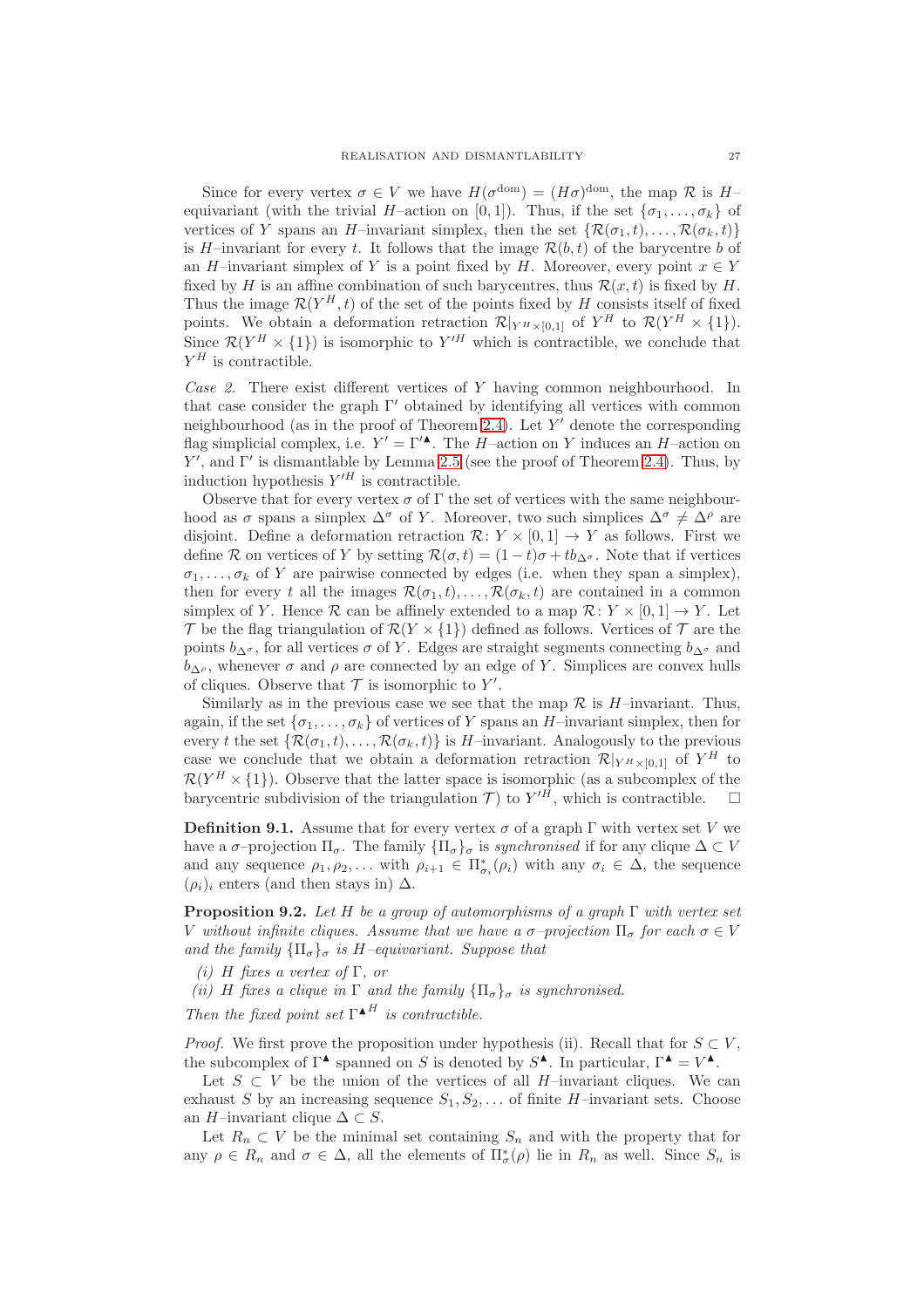finite, the set  $R_n$  is finite by the fact that  ${\{\Pi_\sigma\}_\sigma}$  is synchronised and by König's lemma. Since both  $\Delta$  and  $S_n$  are H–invariant and  $\{\Pi_{\sigma}\}_{\sigma}$  is H–equivariant, the set  $R_n$  is H-invariant as well.

Hence  $R_n$  are finite H–invariant sets that contain  $S_n$  and are  $\Pi_{\sigma}$ –convex for each  $\sigma \in \Delta$ . The subcomplexes  $R_n^{\blacktriangle}$  exhaust  $S^{\blacktriangle}$  which contains  $V^{\blacktriangle H}$ . By Corollary [2.9](#page-6-0) the subgraph induced on each  $R_n$  is dismantlable. By Theorem [1.2](#page-0-1) each  $R_n^{\mathbf{A}^H}$  is contractible and hence  $V^{\blacktriangle H}$  is contractible, as desired.

Under hypothesis (i) we can take  $\Delta$  to be a vertex and we can use axiom (ii) of a dismantling projection to obtain that  $R_n$  is finite. The remaining part of the argument is the same.

### 10. Contractibility of fixed point sets in the arc complex

<span id="page-27-0"></span>In this section we prove Metatheorems [B](#page-2-0) and [C](#page-2-1) for the mapping class group (Theorems [10.1](#page-27-1) and [10.3\)](#page-27-2). The *arc complex*  $\mathcal{A}^{\blacktriangle}(X)$  is the flag simplicial complex obtained from the arc graph  $A(X)$  by spanning simplices on all of its cliques. Then simplices of  $\mathcal{A}^{\blacktriangle}(X)$  correspond to sets of disjoint arcs.

<span id="page-27-1"></span>**Theorem 10.1.** *Let* X *be a closed connected oriented surface with nonempty set of marked points and negative Euler characteristic. Let*  $H$  *be any subgroup of*  $\text{Map}(X)$ *. Then the set*  $A^{\blacktriangle}(X)$ <sup>*H*</sup> *of points of the arc complex*  $A^{\blacktriangle}(X)$  *fixed by H is empty or contractible.*

Hence in view of Theorem [3.1](#page-7-1) in the particular case where  $H$  is finite the fixed point set  $\mathcal{A}^{\blacktriangle}(X)^H$  is contractible. Also, if we take for H the trivial group, it follows that  $\mathcal{A}^{\blacktriangle}(X)$  is contractible, which was proved in [\[Har85,](#page-31-3) [Hat91\]](#page-31-4).

<span id="page-27-3"></span>**Lemma 10.2.** *The family*  ${\Pi_{\sigma}}_{\sigma}$  *of dismantling projections on*  $\mathcal{A}(X)$  *from Section [3](#page-7-0) is synchronised.*

*Proof.* Choose a clique  $\Delta \subset \mathcal{A}^0(X)$  and any sequence  $\rho_1, \rho_2, \ldots$  with  $\rho_{i+1} \in \Pi^*_{\sigma_i}(\rho_i)$ with some  $\sigma_i \in \Delta$ . Then, as in the proof of Lemma [3.2\(](#page-8-1)ii), the geometric intersection number between  $\rho_i$  and the set  $\Delta$  of disjoint arcs decreases until  $\rho_i \in \Delta$ , as desired.  $\Box$ 

*Proof of Theorem [10.1.](#page-27-1)* Assume that  $\mathcal{A}^{\blacktriangle}(X)^H$  is nonempty, i.e. H fixes a clique in  $\mathcal{A}(X)$ . Cliques in  $\mathcal{A}(X)$  are finite. The family  $\{\Pi_{\sigma}\}_{\sigma}$  of dismantling projections on  $\mathcal{A}(X)$  from Lemma [3.2](#page-8-1) is H-equivariant (Lemma [3.3\)](#page-9-2) and synchronised (Lemma [10.2\)](#page-27-3). Hence by Proposition [9.2\(](#page-26-0)ii), the fixed point set  $\mathcal{A}^{\blacktriangle}(X)^H$  is contractible.  $\square$ 

Denote by  $\mathcal{A}_{\text{fill}}^0(X)$  the barycentres of simplices of  $\mathcal{A}^{\blacktriangle}(X)$  spanned on filling cliques. Let  $\mathcal{A}_{\text{fill}}^{\blacktriangle}(X)$  be the subcomplex of the barycentric subdivision of  $\mathcal{A}^{\blacktriangle}(X)$ spanned on  $\mathcal{A}_{\text{fill}}^{0}(X)$ . We call  $\mathcal{A}_{\text{fill}}^{\blacktriangle}(X)$  the *filling arc system complex*. The stabiliser in Map(X) of a vertex (or a simplex) of  $\mathcal{A}_{fill}^{\blacktriangle}(X)$  is finite. Conversely, we have proved in Theorem [4.1](#page-10-1) that for each finite subgroup  $H \subset \text{Map}(X)$  the fixed point set  $\mathcal{A}_{\text{fill}}^{\blacktriangle}(X)^H$  contains a vertex. We extend this to the following.

<span id="page-27-2"></span>**Theorem 10.3.** *Let* X *be a closed connected oriented surface with nonempty set of marked points and negative Euler characteristic. Let* H *be a finite subgroup of*  $\text{Map}(X)$ . Then the set  $\mathcal{A}_{\text{fill}}^{\blacktriangle}(X)^H$  of points in the filling arc system complex  $\mathcal{A}_{\text{fill}}^{\blacktriangle}(X)$ *fixed by* H *is contractible.*

Before we give the proof of Theorem [10.3,](#page-27-2) we note that consequently we obtain the following.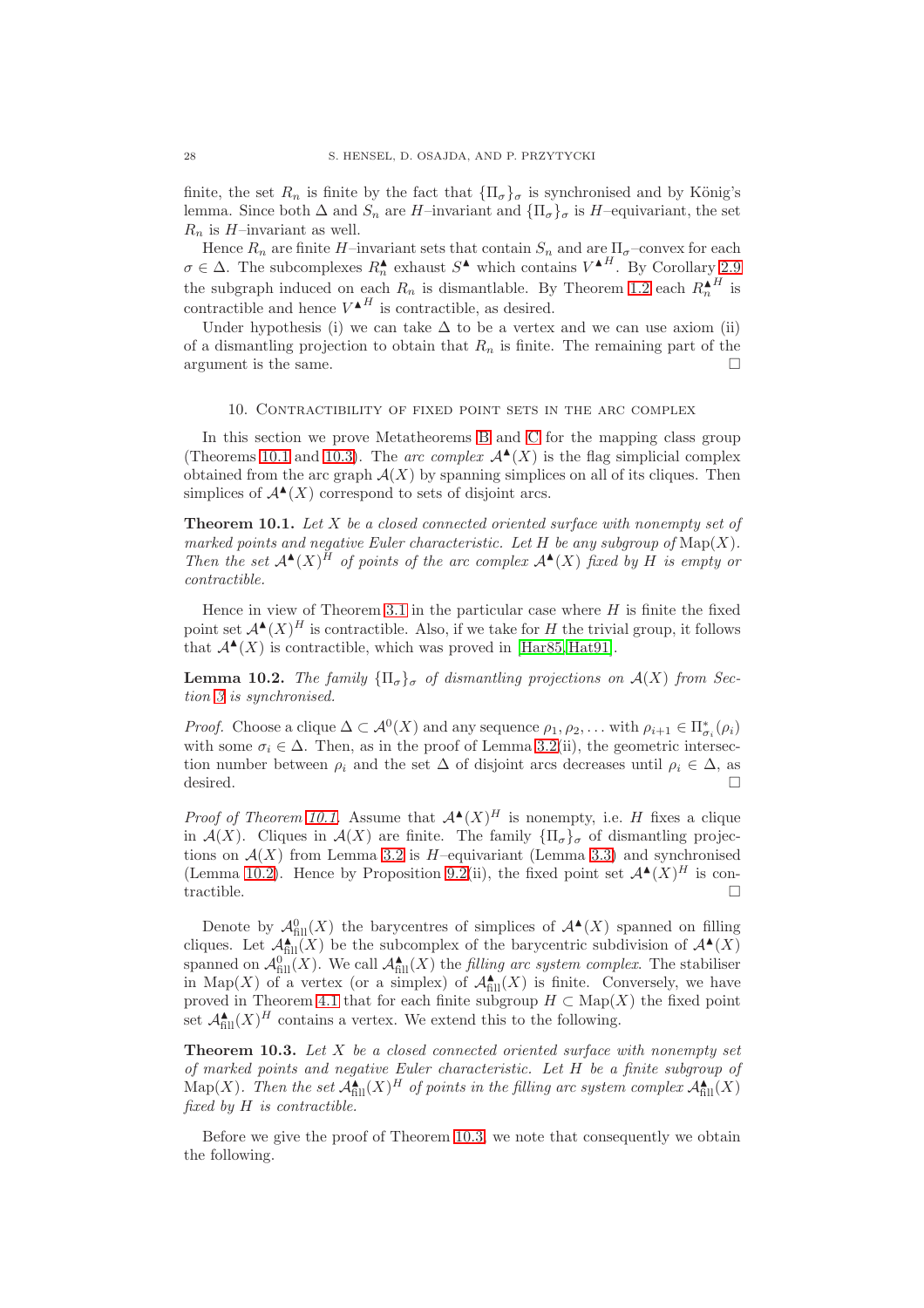<span id="page-28-0"></span>**Corollary 10.4.** *Let* X *be a closed connected oriented surface with nonempty set of marked points and negative Euler characteristic. The filling arc system complex*  $\mathcal{A}_{\text{fill}}^{\blacktriangle}(X)$  *is a finite model for*  $\underline{E}$ *Nap* $(X)$  *— the classifying space for proper actions for*  $\text{Map}(X)$ *.* 

*Harer's spine* of the Teichmüller space of X (see [\[Har86\]](#page-31-6)) is the subcomplex of  $\mathcal{A}_{\text{fill}}^{\blacktriangle}(X)$  spanned on the vertices involving arcs starting and terminating on a distinguished marked point. Hence in the case of one marked point  $\mathcal{A}_{fill}^{\blacktriangle}(X)$  coincides with Harer's spine. The proof of Theorem [10.3](#page-27-2) carries over to the action of the pure mapping class group of  $X$  on Harer's spine.

<span id="page-28-1"></span>**Corollary 10.5.** *Let* X *be a closed connected oriented surface with nonempty set of marked points and negative Euler characteristic. Then Harer's spine of Teichmüller space of* X *is a finite model for the classifying space for proper actions for the pure mapping class group of* X*.*

The dimension of Harer's spine coincides with the virtual cohomological dimension of  $\text{Map}(X)$ , so it is efficient in this sense.

The proof of Theorem [10.3](#page-27-2) relies on defining a surgery procedure for filling arc sets. In order to preserve the property of being filling we will now need to include in the surgered set both arcs obtained by outermost surgery. This will give rise to a dismantling projection on the 1–skeleton of the filling arc system complex.

*Proof of Theorem [10.3.](#page-27-2)* Let  $\Delta \in \mathcal{A}_{\text{fill}}^0(X)^H$  which is nonempty by Theorem [4.1.](#page-10-1) We construct a  $\Delta$ –projection  $\Pi_{\Delta}$  on the 1–skeleton  $\mathcal{A}_{fill}(X)$  of  $\mathcal{A}_{fill}^{\blacktriangle}(X)$ . Let  $\Sigma \in$  $\mathcal{A}_{\text{fill}}^0(X)$  be any vertex distinct from  $\Delta$ . Every pair  $\{\Pi_1,\Pi_2\}\in \Pi_{\Delta}(\Sigma)$  will satisfy  $\Pi_1 = \Pi_2$ , so  $\Pi_{\Delta}(\Sigma)$  will be determined by  $\Pi_{\Delta}^*(\Sigma)$ .

Note that  $\Delta$ ,  $\Sigma$  can be interpreted as filling sets of (homotopy classes of) disjoint arcs. If all the arcs in  $\Delta, \Sigma$  are disjoint, we put  $\Pi_{\Delta}^*(\Sigma) = {\Delta}.$  Otherwise, realise the homotopy classes of arcs  $\Delta, \Sigma$  as families of genuine arcs  $A, S \subset X$  in minimal position. Choose an arc  $a \in A$  intersecting S. Let  $b \subset a$  be a component of  $a - S$ sharing an endpoint with a. Let  $s \in S$  be the arc containing the endpoint of b in the interior of a. Consider  $s_+, s_-$  obtained by outermost surgery of s in direction of a determined by b. Let  $P = S \cup \{s_+, s_-\} \setminus \{s\}$ . Note that P is filling, since any simple closed curve that is disjoint from both  $s_+, s_-$  up to homotopy is also disjoint from  $s$  up to homotopy. Define  $\Pi^*_\Delta(\Sigma)$  to be the set of homotopy classes of all possible  $P$ , under all choices of  $a$  and  $b$ . This does not depend on the realisations  $A, S$  of  $\Delta, \Sigma$ .

The assignment  $\Pi_\Delta(\Sigma)$  determined by  $\Pi_\Delta^*(\Sigma)$  satisfies the axioms of a  $\Delta\text{-projection}$ by the same argument as in the proof of Lemma [3.2:](#page-8-1)

For axiom (i) we consider the surface  $\check{X}$  obtained from X by replacing each marked point with a boundary component and we put a hyperbolic metric with geodesic boundary on  $\check{X}$ . We realise all the arcs of  $\Delta$  and the arbitrary set  $R =$  $\{ \Sigma_1, \ldots, \Sigma_k \} \subset \mathcal{A}_{\text{fill}}^0(X)$  as families  $A, S_1, \ldots, S_k$  of shortest geodesic arcs on  $\check{X}$ . Choose any arc  $a \in A$  intersecting  $\bigcup_{i=0}^k S_i$ . Let b be a component of  $a - \bigcup_{i=0}^k S_i$ sharing an endpoint with a. Choose  $S_i$  so that it contains the endpoint of b in the interior of a. Let  $\Pi \in \Pi_{\Delta}^*(\Sigma_i)$  be obtained by surgery determined by b. Then  $N(\Pi) \supset N(\Sigma_i) \cap R$ , as desired.

For axiom (ii) we observe that the sum of the geometric intersection numbers between all of the arcs of  $\Delta$  and all of the arcs of any element of  $\Pi^*_{\Delta}(\Sigma)$  is less than the corresponding sum for  $\Delta$  and  $\Sigma$ .

The map  $\Pi_{\Delta}$  is H–equivariant and cliques in  $\mathcal{A}_{\text{fill}}(X)$  are finite. Hence by Proposition [9.2\(](#page-26-0)i) the fixed point set  $\mathcal{A}_{fill}^{\blacktriangle}(X)^H$  is contractible, as desired.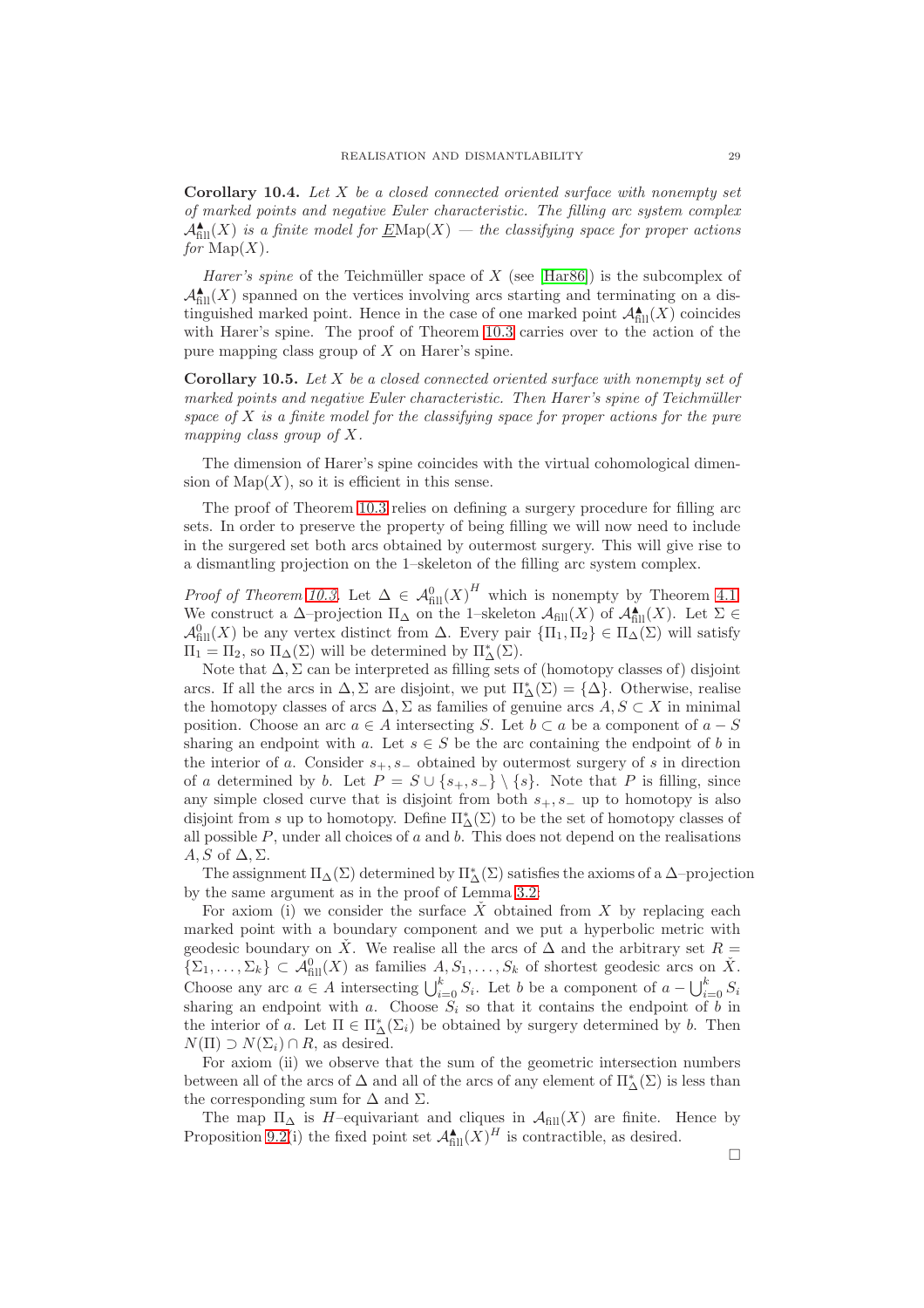## <span id="page-29-0"></span>11. Contractibility of fixed point sets in the disc and sphere **COMPLEXES**

In this section we prove Metatheorems [B](#page-2-0) and [C](#page-2-1) for the handlebody group and  $Out(F_n).$ 

11.1. **Disc complex.** The *disc complex*  $\mathcal{D}^{\blacktriangle}(U)$  is the flag simplicial complex obtained from the disc graph  $\mathcal{D}(U)$  by spanning simplices on all of its cliques. Then simplices of  $\mathcal{D}^{\blacktriangle}(U)$  correspond to sets of disjoint discbounding curves.

<span id="page-29-1"></span>**Theorem 11.1.** Let U be a connected handlebody of genus  $\geq 2$ . Let H be any subgroup of  $\text{Map}(U)$ . Then the set  $\mathcal{D}^{\blacktriangle}(U)^H$  of points of the disc complex  $\mathcal{D}^{\blacktriangle}(U)$ *fixed by* H *is empty or contractible.*

*Proof.* Cliques in  $\mathcal{D}(U)$  are finite. The family of dismantling projections for  $\mathcal{D}(U)$ from Lemma [5.3](#page-13-0) is  $H$ -equivariant by Lemma [5.4.](#page-13-1) It is also synchronised which is proved exactly as Lemma [10.2.](#page-27-3) By Proposition [9.2\(](#page-26-0)ii), if the set  $\mathcal{D}^{\blacktriangle}(U)^H$  is nonempty, then it is contractible.  $\Box$ 

Let  $\mathcal{D}_{\text{simp}}^0(U)$  be the set of barycentres of simplices in  $\mathcal{D}^{\blacktriangle}(U)$  spanned on simple cliques. The *simple disc system complex*  $\mathcal{D}^{\blacktriangle}_{\text{simp}}(U)$  is the subcomplex of the barycentric subdivision of  $\mathcal{D}^{\blacktriangle}(U)$  spanned on  $\mathcal{D}^0_{\text{simp}}(U)$ .

<span id="page-29-2"></span>**Theorem 11.2.** Let U be a connected handlebody of genus  $\geq 2$ . Let H be a finite subgroup of  $\text{Map}(U)$ . Then the set  $\mathcal{D}^{\blacktriangle}_{\text{simp}}(U)^H$  of points of the simple disc system  $complex \ \mathcal{D}^{\blacktriangle}_{\text{simp}}(U)$  *fixed by* H *is contractible.* 

Note that the simple disc system complex  $\mathcal{D}^{\blacktriangle}_{\text{simp}}(U)$  is not a finite model for  $E\text{Map}(U)$ , since stabilisers of simple disc systems are not all finite (they extend to braid groups).

*Proof.* By Theorem [6.1,](#page-14-1) the fixed point set  $\mathcal{D}^{\blacktriangle}_{\text{simp}}(U)^H$  contains a vertex  $\Delta \in$  $\mathcal{D}_{\rm simp}^0(U)$ .

We define a  $\Delta$ –projection  $\Pi_{\Delta}$  on the 1–skeleton of  $\mathcal{D}^{\blacktriangle}_{\text{simp}}(U)$ . Let  $\Sigma \in D^0_{\text{simp}}(U) \setminus \mathcal{D}^{\blacktriangle}_{\text{simp}}(U)$  $\{\Delta\}$ . If all the discbounding curves of  $\Delta$  and  $\Sigma$  are disjoint up to homotopy, we put  $\Pi_{\Delta}^{*}(\Sigma) = {\Delta}$ . Otherwise, we realise  $\Delta, \Sigma$  as families of disjoint discbounding curves  $D, S \subset \partial U$  pairwise in minimal position. Consider a subarc  $a \subset d$  for some  $d \in D$  which is outermost in a disc bounded by d for a disc bounded by some  $s \in S$ . Assume that a does not contain any other such outermost subarc. For any such subarc a we consider  $P = S \cup \{s_+, s_-\} \setminus \{s\}$ , where  $s_+, s_-$  are obtained by outermost surgery of s in direction of d determined by a. The set  $P$  is a simple disc system, and we define  $\Pi^*_{\Delta}(\Sigma)$  to be the set of all homotopy classes of all  $P$ constructed using all such subarcs  $a$ . This does not depend on the realisations  $D, S$ of  $\Delta$ ,  $\Sigma$ . Let  $\Pi_{\Delta}(\Sigma)$  be the family of pairs  ${\Pi_1, \Pi_2}$ , where  $\Pi_1 = \Pi_2 \in \Pi_{\Delta}^*(\Sigma)$ .

We leave it to the reader to verify that  $\Pi_{\Delta}$  satisfies the axioms of a dismantling projection and that it is H–equivariant. This can be carried out exactly as in the proof of Theorem [10.3,](#page-27-2) building upon the proof of Lemma [5.3.](#page-13-0) Since cliques in  $\mathcal{D}^{\blacktriangle}_{\text{simp}}(U)$  are finite, by Proposition [9.2\(](#page-26-0)i) the fixed point set  $\mathcal{D}^{\blacktriangle}_{\text{simp}}(U)^H$  is contractible.  $\square$ 

11.2. **Sphere complex.** The *sphere complex*  $S^{\blacktriangle}(W)$  is the flag simplicial complex obtained from the sphere graph  $\mathcal{S}(W)$  by spanning simplices on all of its cliques. Then simplices of  $S^{\blacktriangle}(W)$  correspond to sets of disjoint spheres.

<span id="page-29-3"></span>**Theorem 11.3.** Let W be a doubled connected handlebody of rank  $n \geq 2$ . Let H be any subgroup of  $\text{Map}(W)$  or  $\text{Out}(F_n)$ . Then the set  $\mathcal{S}^{\blacktriangle}(W)^H$  of points of the sphere complex  $S^{\blacktriangle}(W)$  *fixed by* H *is empty or contractible.*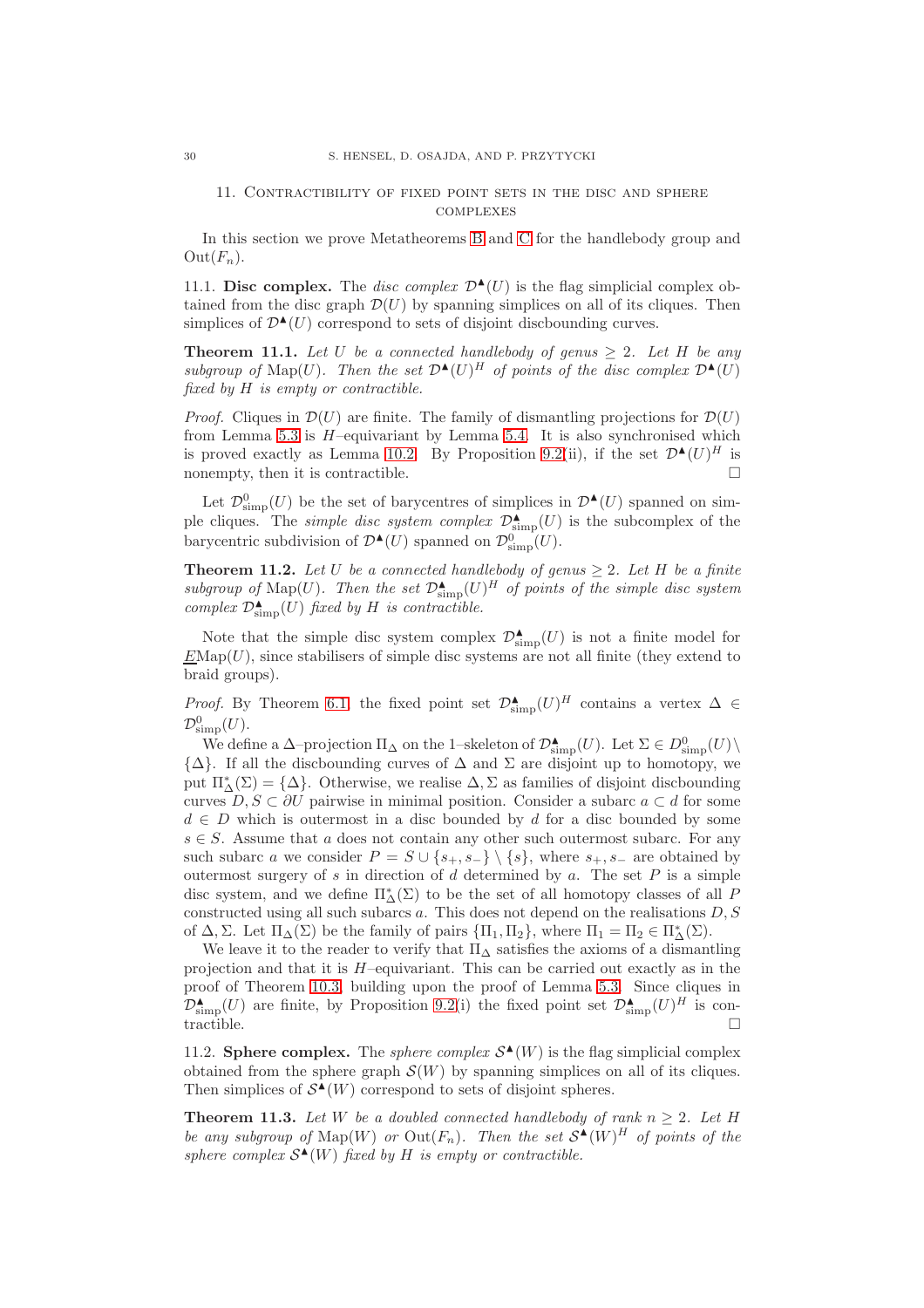We omit the proof since it is carried out exactly as the proofs of Theorems [10.1](#page-27-1) and [11.1.](#page-29-1)

Let  $\mathcal{S}_{\text{simp}}^0(W)$  be the set of barycentres of simplices in  $\mathcal{S}^{\blacktriangle}(W)$  spanned on simple cliques. The *simple sphere system complex*  $S_{\text{simp}}^{\blacktriangle}(W)$  is the subcomplex of the barycentric subdivision of  $\mathcal{S}^{\blacktriangle}(W)$  spanned on  $\mathcal{S}_{\text{simp}}^{\{0\}}(W)$ . The simple sphere system complex is the spine of the Culler–Vogtmann Outer space [\[Hat95\]](#page-31-5). Our method gives a new proof of the following.

<span id="page-30-1"></span>**Theorem 11.4** ([\[Whi93\]](#page-32-12), [\[KV93\]](#page-32-13))**.** *Let* W *be a doubled connected handlebody of genus*  $n \geq 2$ *. Let H be a finite subgroup of* Map $(W)$  *or* Out $(F_n)$ *. Then the set*  $S_{\text{simp}}^{\blacktriangle}(W)^{\overline{H}}$  of points of the simple sphere system complex  $S_{\text{simp}}^{\blacktriangle}(W)$  fixed by H is *contractible.*

<span id="page-30-2"></span>**Corollary 11.5** ([\[Whi93\]](#page-32-12), [\[KV93\]](#page-32-13))**.** *Let* W *be a doubled connected handlebody of* genus  $n \geq 2$ . The simple sphere system complex  $\mathcal{S}_{\text{simp}}^{\blacktriangle}(W)$  is a finite model for  $E\text{Map}(W)$  and  $\underline{E}\text{Out}(F_n)$ .

We leave the proof of Theorem [11.4](#page-30-1) to the reader. It requires defining a dismantling projection on the 1-skeleton of  $\mathcal{S}_{\mathrm{simp}}^{\blacktriangle}(W)$  in the same way as it was done in Theorems [10.3](#page-27-2) and [11.2](#page-29-2) for the filling arc system complex and the simple disc system complex. To verify that it satisfies the axioms of a dismantling projection one needs to invoke the proof of Lemma [7.5.](#page-19-1)

## 12. Rips complex

<span id="page-30-0"></span>In this section we prove Theorem [1.6,](#page-3-1) that if a group  $G$  is  $\delta$ -hyperbolic and  $D \geq 8\delta + 1$ , then the Rips complex  $P_D(G)$  is a finite model for EG.

We say that a graph is  $\delta$ *-hyperbolic*, with  $\delta \in \mathbb{N}$ , if for any vertices u, v, w, for any geodesics  $uv, vw, wu$ , and for any vertex t on uv there is a vertex on  $vw \cup wu$ at distance  $\leq \delta$  from t. A finitely generated group G is  $\delta$ -hyperbolic if its Cayley graph with respect to some finite generating set is  $\delta$ -hyperbolic. For  $D \in \mathbb{N}$ , the *Rips complex*  $P_D(G)$  is the flag simplicial complex with vertex set G, and edges connecting two vertices at distance at most D in the Cayley graph.

Theorem [1.6](#page-3-1) is an immediate consequence of Theorem [1.2](#page-0-1) and Lemma [12.1](#page-30-3) below.

<span id="page-30-3"></span>**Lemma 12.1.** *Let* G *be a*  $\delta$ *-hyperbolic group and let*  $D \geq 8\delta + 1$ *. Let* H *be a finite subgroup of* G*. For every finite subset* S *of* G *there exists an* H*–invariant finite dismantlable subgraph of the* 1–skeleton of  $P_D(G)$  containing S.

*Proof.* If  $\delta = 0$ , then the Cayley graph of G is a tree (G is a free group) and the lemma follows from the fact that for any finite tree the graph obtained after connecting by edges vertices at distance  $\leq D$  is dismantlable. We can now assume  $\delta \geq 1$ .

The *ball*  $B_R(C)$  of radius  $R \in \mathbb{N}$  around a subset C of the vertex set G of the Cayley graph is the set all of vertices at distance at most  $R$  from some vertex in C. For a subset  $O \subset G$  let R be minimal such that O is contained in  $B_R(v)$  for some  $v \in G$ . The *quasi-centre* of O is the set of all  $v \in G$  with  $O \subset B_R(v)$ . By [\[BH99,](#page-31-12) Lem III.Γ.3.3] the diameter of the quasi-centre of any finite subset of G is at most  $4\delta + 1$ .

Let  $C \subset G$  be the quasi-centre of the orbit HS. For any  $r \in \mathbb{N}$  the ball  $B_r(C)$  is H–invariant and for r large enough we have  $S \subset B_r(C)$ . Thus to prove the lemma it suffices to show that for any  $r \in \mathbb{N}$  the graph induced on  $B_r(C)$  in the 1–skeleton of  $P_D(G)$  is dismantlable. If  $r < 2\delta$ , then  $B_r(C)$  spans a simplex in  $P_D(G)$  and the assertion is clear. Thus it remains to prove the following claim. By  $d(\cdot, \cdot)$  we denote the distance in the Cayley graph.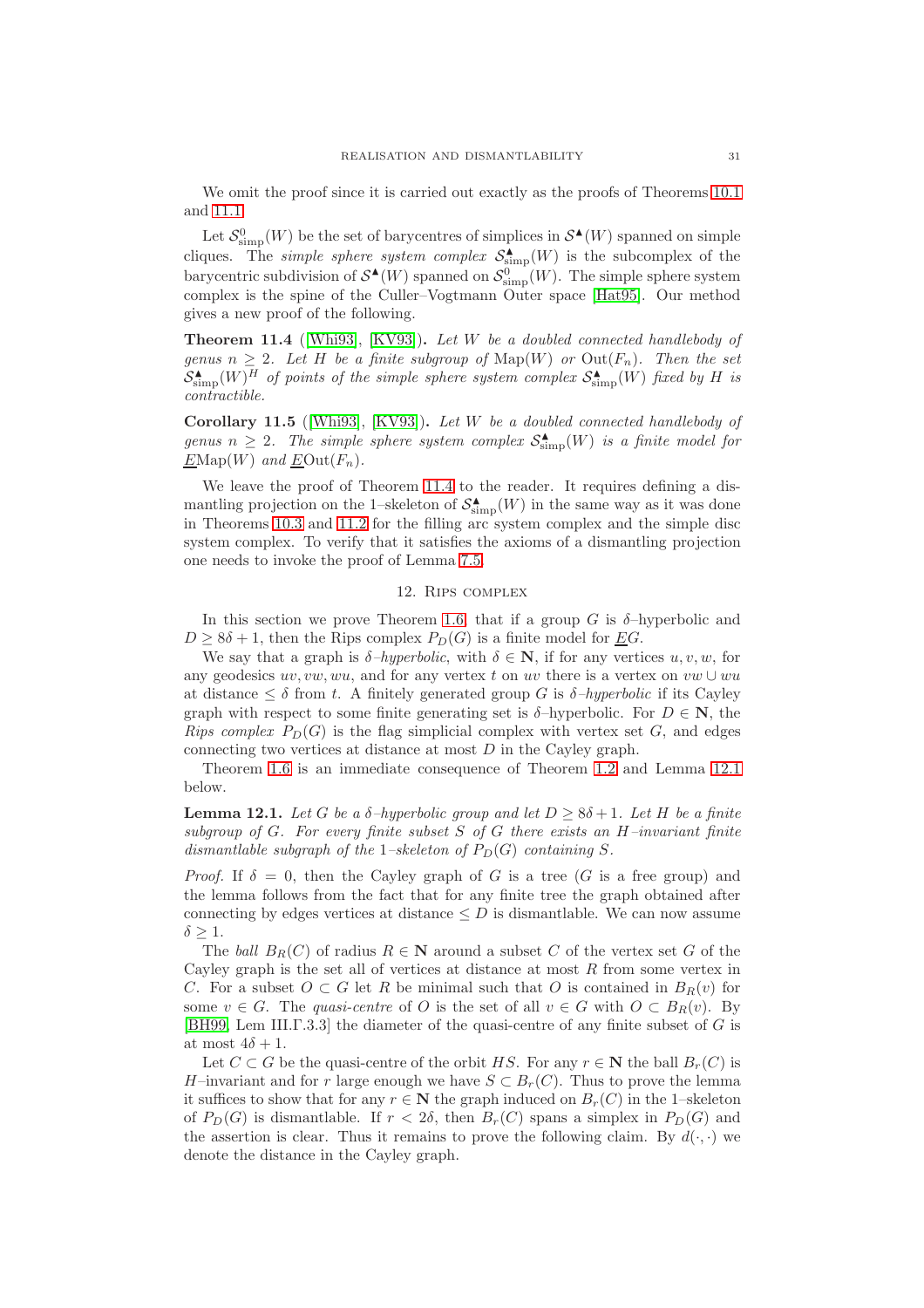**Claim.** Consider a vertex  $v \in G$  at distance  $a \geq 2\delta$  from C. Let  $w \in C$  be at distance a from v. Let  $u \in G$  be a vertex lying on a geodesic vw with  $d(u, v) = 2\delta$ . Then u dominates v in the subgraph of the 1–skeleton of  $P_D(G)$  induced on  $B_a(C)$ .

*Proof of Claim.* The proof is similar to the proof of [\[BH99,](#page-31-12) Prop III.Γ.3.23]. Let  $t \in B_a(C)$  be such that  $d(t, v) \leq D$ , i.e. t is a neighbour of v in  $P_D(G)$ . We have to show that  $d(t, u) \leq D$ . Consider geodesics wt and tv. By  $\delta$ -hyperbolicity we have  $d(u, u') \leq \delta$  for some vertex  $u' \in wt \cup tv$ . There are two cases:

*Case 1.*  $u' \in wt$ *.* In this case we have:

$$
d(t, u') + d(u', w) = d(t, w) \leq \text{diam}(C) + a = \text{diam}(C) + d(v, u) + d(u, w) \leq
$$
  
 
$$
\leq \text{diam}(C) + d(v, u) + d(u, u') + d(u', w) \leq
$$
  
 
$$
\leq \text{diam}(C) + d(v, u) + \delta + d(u', w).
$$

Hence

$$
d(t, u') \le d(u, v) + \operatorname{diam}(C) + \delta,
$$

and it follows that

$$
d(t, u) \le d(t, u') + d(u', u) \le d(u, v) + \text{diam}(C) + 2\delta \le 8\delta + 1 \le D.
$$

*Case 2.*  $u' \in tv$ . Since

$$
d(v, u') \ge d(v, u) - d(u, u') \ge 2\delta - \delta = \delta,
$$

we have

$$
d(t, u') \le d(t, v) - d(v, u') \le D - \delta.
$$

It follows that

$$
d(t, u) \le d(t, u') + d(u', u) \le (D - \delta) + \delta = D.
$$

In both cases we obtain the desired inequality.

### **REFERENCES**

- <span id="page-31-7"></span>[BE88] Brian H. Bowditch and David B. A. Epstein, *Natural triangulations associated to a surface*, Topology **27** (1988), no. 1, 91–117.
- <span id="page-31-12"></span>[BH99] Martin R. Bridson and André Haefliger, *Metric spaces of non-positive curvature*, Grundlehren der Mathematischen Wissenschaften [Fundamental Principles of Mathematical Sciences], vol. 319, Springer-Verlag, Berlin, 1999.
- <span id="page-31-9"></span>[Bus10] Peter Buser, *Geometry and spectra of compact Riemann surfaces*, Modern Birkhäuser Classics, Birkhäuser Boston Inc., Boston, MA, 2010. Reprint of the 1992 edition.
- <span id="page-31-2"></span>[CO09] Victor Chepoi and Damian Osajda, *Dismantlability of weakly systolic complexes and applications* (2009), submitted, available at <arXiv:0910.5444v1>.
- <span id="page-31-1"></span>[Cul84] Marc Culler, *Finite groups of outer automorphisms of a free group*, Contributions to group theory, Contemp. Math., vol. 33, Amer. Math. Soc., Providence, RI, 1984, pp. 197– 207.
- <span id="page-31-8"></span>[FM12] Benson Farb and Dan Margalit, *A primer on mapping class groups*, Princeton Mathematical Series, vol. 49, Princeton University Press, Princeton, NJ, 2012.
- <span id="page-31-0"></span>[Gab92] David Gabai, *Convergence groups are Fuchsian groups*, Ann. of Math. (2) **136** (1992), no. 3, 447–510.
- <span id="page-31-10"></span>[HH11a] Ursula Hamenstädt and Sebastian Hensel, *The geometry of the handlebody groups I: Distortion* (2011), available at <arXiv:1101.1838>.
- <span id="page-31-11"></span>[HH11b]  $\_\_\_\_\_$ , *Sphere systems, intersections and the geometry of Out(F<sub>n</sub>)* (2011), available at <arXiv:1109.2687>.
- <span id="page-31-3"></span>[Har85] John L. Harer, *Stability of the homology of the mapping class groups of orientable surfaces*, Ann. of Math. (2) **121** (1985), no. 2, 215–249.
- <span id="page-31-6"></span>[Har86] , *The virtual cohomological dimension of the mapping class group of an orientable surface*, Invent. Math. **84** (1986), no. 1, 157–176.
- <span id="page-31-4"></span>[Hat91] Allen Hatcher, *On triangulations of surfaces*, Topology Appl. **40** (1991), no. 2, 189–194.
- <span id="page-31-5"></span>[Hat95] , *Homological stability for automorphism groups of free groups*, Comment. Math. Helv. **70** (1995), no. 1, 39–62.